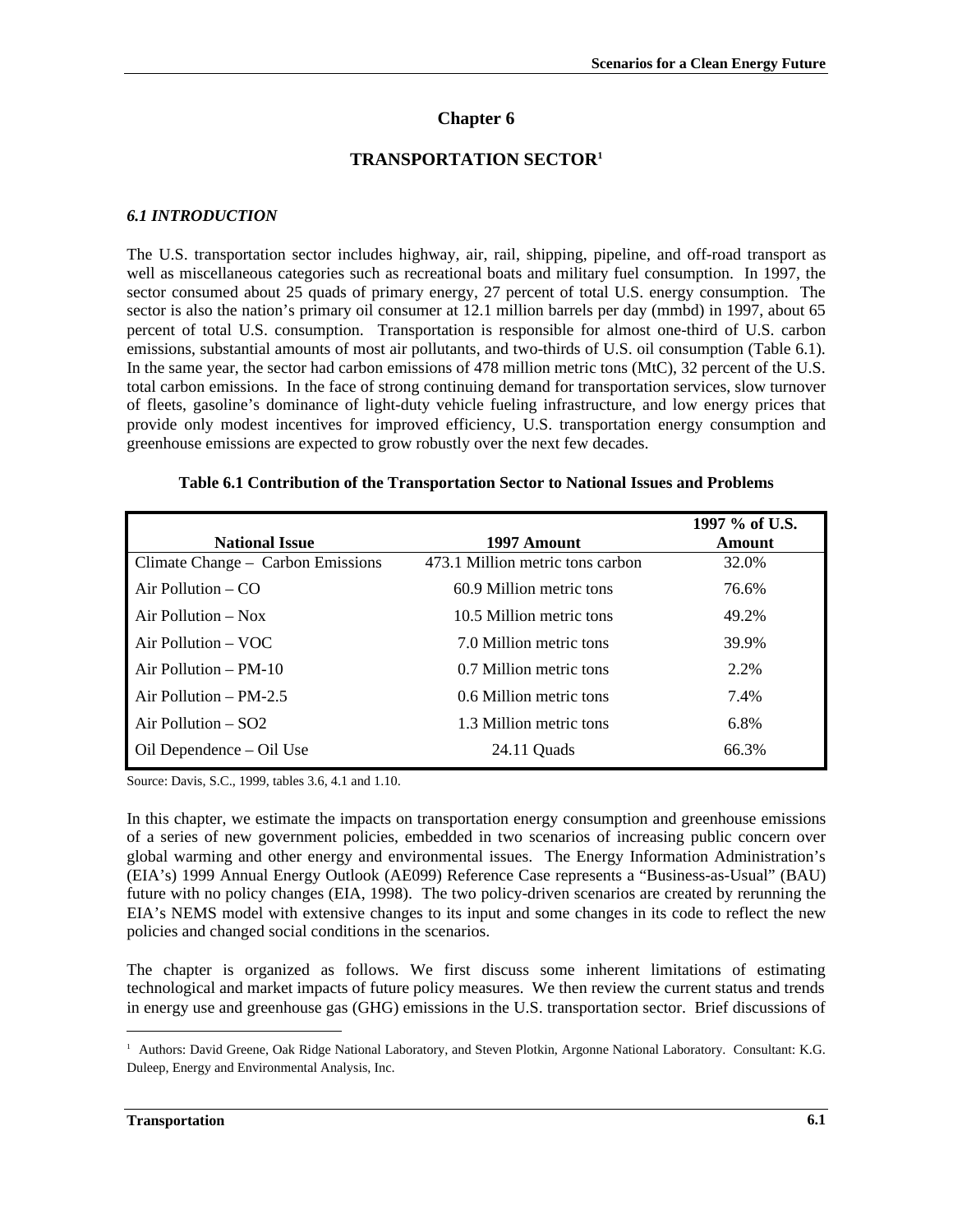key technologies that seem likely to have major impacts over the next few decades come next. Supplementary material is presented in Appendix C-3. This is followed by a description of the BAU scenario. The next section addresses policies that could advance clean energy technologies and their acceptance, including a discussion of the barriers these policies are intended to overcome. How the policy pathways were implemented in the context of the NEMS model is the subject of Section 6.4. After that, we present in turn the Moderate and Advanced scenarios and the resulting CEF-NEMS projections. Several sensitivity cases were run to test the impacts of assumptions about key technologies and policies on the forecast results. The chapter concludes with some observations about where additional analysis might produce more valuable insights, followed by a attempt to summarize the key conclusions of the chapter.

# **6.1.1 Uncertainties and Limitations**

In our view, it is critical that the reader understands the strong uncertainties associated with these analyses. First, the results depend critically on the costs and performance of technologies, some of which are under development, and these costs and performance values can be *highly* uncertain. In general, the range of uncertainty increases when technologies not already in use in commercial vehicles are included, as in the case here. Recent studies limited to a 10-year time horizon suggest that passenger car fuel economy can be improved to somewhere between 32 and 41 mpg at costs close to \$750 per car, 1998 \$ retail price equivalent (Greene and DeCicco, 1999). Studies considering longer time horizons or new technologies project mpg levels ranging from 38 to 52 at costs below \$1,000 per car. None of the studies reviewed by Greene and DeCicco (1999) considers the full range of technologies included in this study, nor do they take account of technological advances since 1997. Cost and performance estimates more optimistic and less optimistic than those we use here can be found in the literature. And although we have not done a full sensitivity analysis of the effects of cost and performance assumptions, the sensitivity cases presented in Section 6.5, below, suggest that our conclusions are robust with respect to the cost, performance, or availability of any *single* technology. The effect of this uncertainty about the cost and performance of technologies is mitigated somewhat by the existence of a portfolio of technologies under development or in the early stages of commercialization that will compete for market dominance in the future. Historically, large reductions in cost and improvements in performance have occurred for a number of transportation technologies, and we believe it is reasonable to assume that some members of the portfolio will experience future cost reductions and performance improvements of a similar magnitude.

Second, there is no accepted analytical method to forecast the results of increases in research and development funding (EIA, 1999, p. xv), a crucial component of our policy strategy, and we are forced to rely essentially on judgment. The outcome of an RD&D program is inherently uncertain, depending on many factors such as market conditions, the amount of effort invested and the intelligence with which the effort is applied. As noted above, however, the existence of a substantial portfolio of technologies in the R&D "pipeline" offers a level of redundancy that adds to the probability of substantial improvements in performance and cost-effectiveness in several technologies. There are reasons to be optimistic. We note that since the Five-Lab Study, significant advances have been achieved in fuel cell technology, and two major automotive manufacturers have announced commercial introductions of hybrid vehicles five to ten years sooner than we had expected. At the same time, it is not reasonable to assume that all technologies can achieve the advances needed for market success. The best we can do is make an educated guess about which seem most likely to achieve breakthroughs, but we readily acknowledge the uncertainties in such judgments.

Third, consumer-purchasing behavior will obviously play a critical role in determining the future market share of crucial technologies, and how consumers will respond to new technologies is uncertain. Forecasters generally use market surveys to project consumer behavior, but much of the data about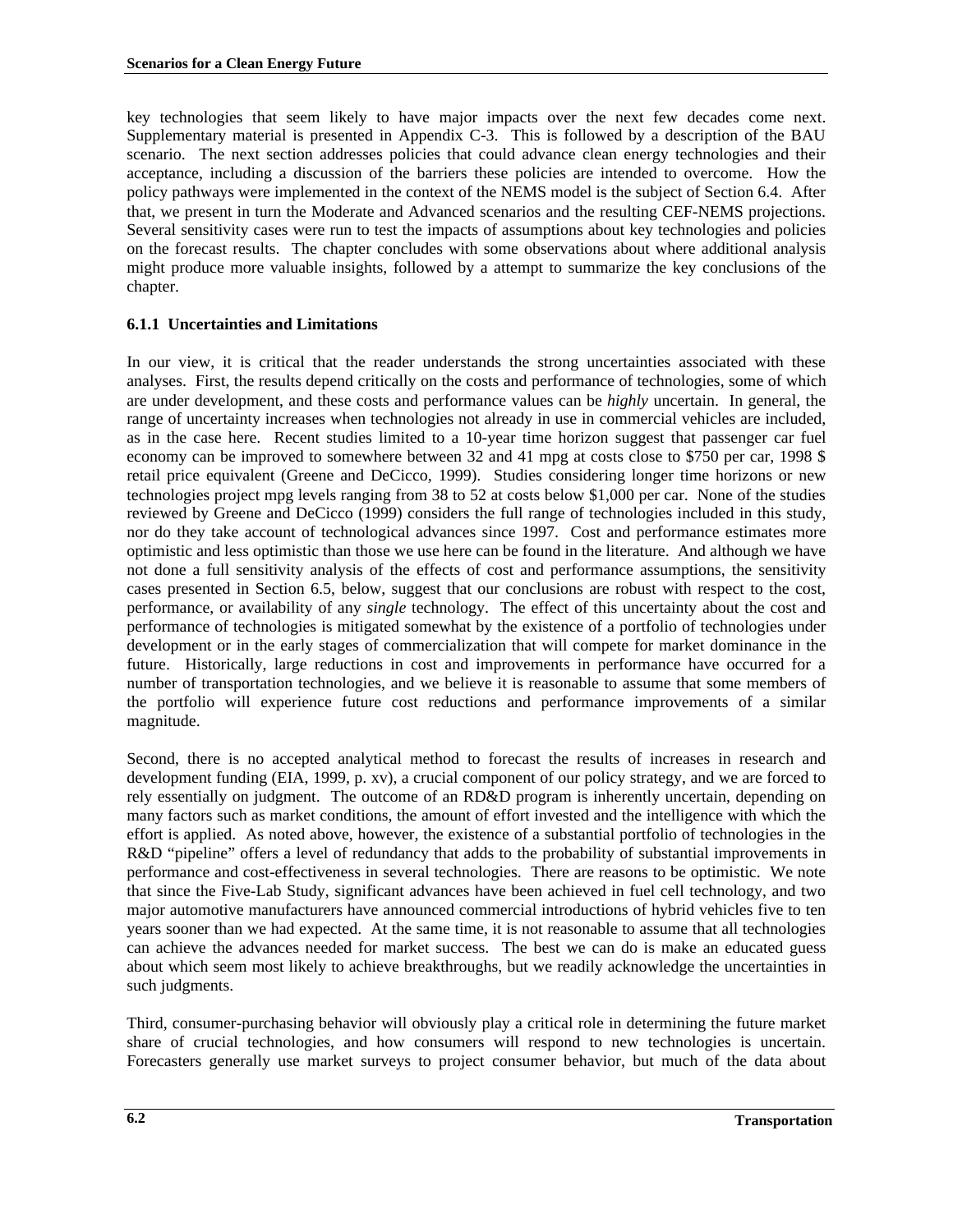consumer preferences for new technologies comes from consumer responses to theoretical questions about whether they would purchase vehicles whose characteristics they know little about and have minimal experience with. Surveys of this sort are unreliable. Also, consumer preferences have undergone drastic changes at times; for example, recent sharp increases in consumer preference for safety features and for vehicles with proven records of high levels of safety. Similar changes are possible in the future but cannot be reliably predicted.

Fourth, the policies we examine in each scenario are assumed to be compatible with the qualitative scenario descriptions (and conversely, we leave out some policies because we assume they are incompatible with the descriptions), but the connection between societal conditions and public policy is by no means straightforward or non-controversial. For example, it is far from clear how far the Federal government will go in trying to force future improvements in automobile and light truck fuel economy. For several years the Congress, acting through the appropriations process, has expressly forbidden the Department of Transportation (DOT) from even analyzing potential changes in Corporate Average Fuel Economy (CAFE) rules. Further, the industry has shown strong opposition to increased CAFE standards. However, according to recent trade press reports, there is some (minority) sentiment in Congress to increase these standards. And some of our reviewers believe that regardless of public opinion about global warming, the U.S. market entry of practical hybrid-electric vehicles (scheduled to be introduced by 2000) and large increases in Japanese and European fleet fuel economy (responding to Kyoto initiatives) will lead to public demands that U.S. policy bring similar changes to the U.S. fleet. We have responded to the ambiguity in future policy shifts by assuming no change in CAFE rules for the Moderate scenario and examining two policy possibilities in the Advanced Scenario: Voluntary Agreements between the government and auto industry as a "base" Advanced policy, and still more stringent CAFE standards as a sensitivity case.

Of particular concern here is the difficulty of predicting how future purchasers of new light duty vehicles will trade off fuel economy against competing vehicle attributes such as acceleration performance, vehicle size, luxury features, and towing capacity. Previous forecasts of transportation energy use projected increasing light duty fleet fuel economy over time. Despite the widespread adoption of new technologies (see discussion of trends, below), these forecasts have been proven wrong and fuel economy has actually declined over time. There is an ongoing argument in the transportation community about whether market incentives (tax incentives for high efficiency vehicle purchases, reduced technology costs obtained by increasing R&D spending) will be sufficient to stimulate significant mpg gains, or whether regulatory action will be required to achieve such an increase.

Translating policies to CEF-NEMS model inputs often involves subjective judgments. As discussed below and in Appendix A, some of the modeling changes are close representations of the policies of conditions, for example reduced technology costs in the model to reflect a policy of technology subsidies or tax credits. Others are less analytical representations of the policies, for example, earlier technology introduction and reduced costs in the model to represent the effect of increases in research and development funding. The projected changes in dates of introduction and costs are based on industry announcements, technical analyses by government, private, and academic sources, consumer surveys, and other sources.

In the end, we must use our own judgment about these matters, tempered by external expert review. We are careful to be explicit about the assumptions we make about technology, consumer preferences,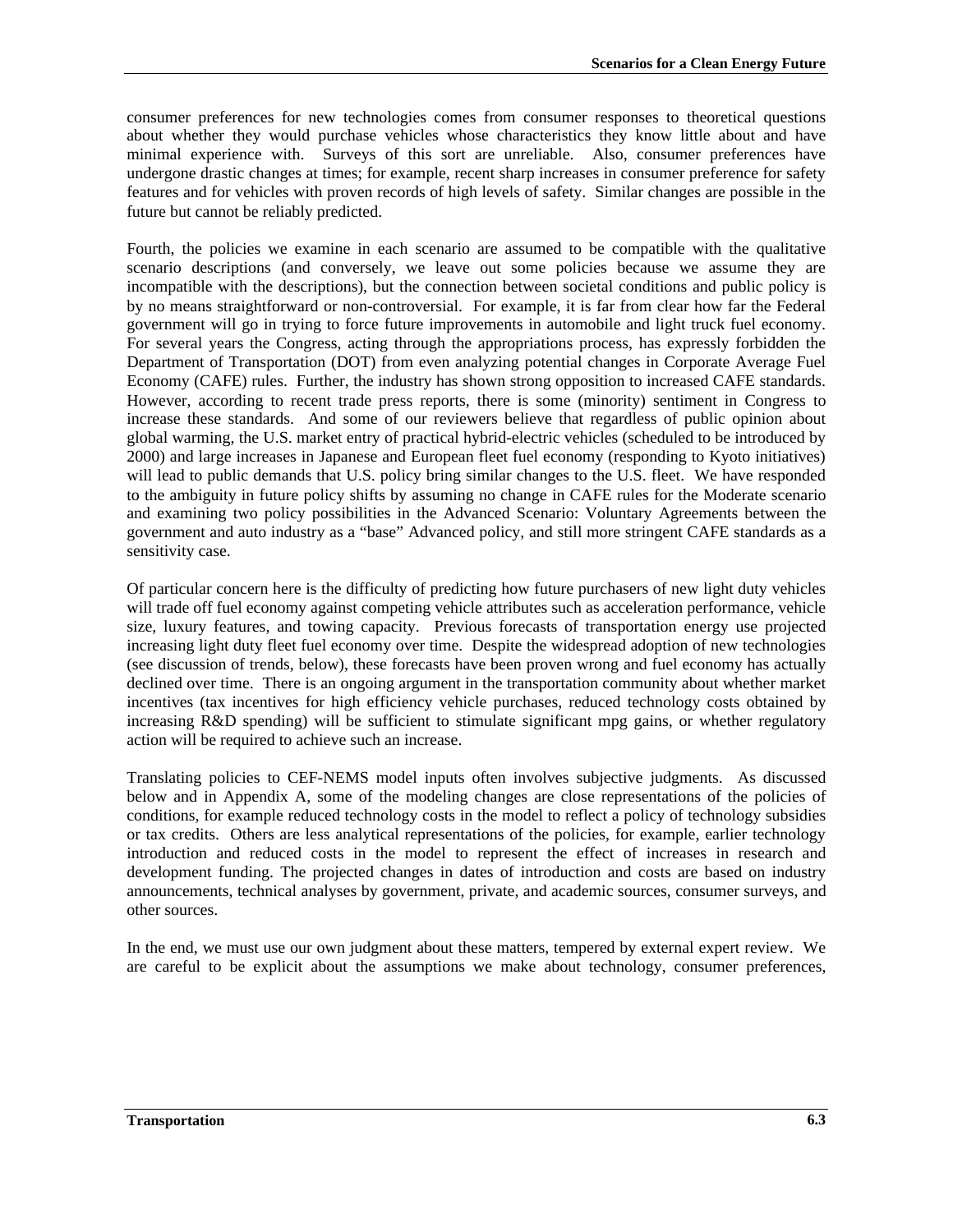producer behavior and policies. All changes we have made to the NEMS model and its data inputs are documented in Appendix  $A^2$ .

The primary focus of this analysis is on energy consumption and GHG emissions, but the policies and technologies embodied in the two scenarios will also reduce oil imports, emissions of criteria air pollutants, other environmental damages associated with fossil fuel use.

# **6.1.2 Overview of the Sector**

The U.S. transportation sector is dominated by highway travel, which consumes 75 percent of the total energy used by the sector and accounts for 75 percent of the sector's carbon emissions. In the highway sector, light-duty passenger travel is dominant, accounting for 74 percent of highway energy consumption and carbon emissions, and 56 percent of *total* transportation energy consumption and carbon emissions. Fig. 6.1 and Fig. 6.2 show the modal breakout of carbon emissions and energy consumption, respectively.

The characteristics of the various fleets in the sector and recent trends in energy use provide important clues to the likely future energy use in the sector and the potential for reducing GHG emissions. Some critical points:

- New light-duty passenger vehicles have been adopting fuel-efficient technologies over the past decade and a half, but increasing vehicle size, weight and especially performance have nullified the fuel economy gains these technologies might have brought.
- Important new technologies that enter the fleet include port fuel injection, 4 valves/cylinder engines, variable valve control, structural redesign using supercomputers, growing use of high strength steel and steel substitutes such as aluminum and plastics, and low rolling resistance tires.
- Counteracting trends include the growing sales share of light-duty trucks, especially Sport Utility Vehicles which now comprise 46 percent of light-duty vehicle sales, up from 17 percent in 1980; horsepower to weight ratios 45 percent higher than in 1980, a 20 percent increase in weight over 1980 vehicles (Heavenrich and Hellman, 1999); greater shares of 4-wheel drive installed on 47 percent of 1999 model year light trucks, and other luxury features, and continued increases in the stringency of emissions and safety standards.
- As a result of a decade of low gasoline prices, consumer surveys show that today's auto purchasers generally are uninterested in fuel economy.
- The "potential technology" portfolio for automobiles has been enhanced substantially by the Partnership for a New Generation of Vehicles (PNGV), a government/industry joint research and development program (NRC, 1999a). PNGV's effects are both direct and indirect – in addition to its own advances, it has stimulated competitive developments in Europe and Japan.
- Freight transport now consumes about 30 percent of U.S. transportation energy, with freight energy use but *not* gross ton miles dominated by heavy truck carriage (over 50 percent of energy use, about one-quarter of ton-miles) (Davis, 1998, table 2.13), the most energy-intensive mode aside from air freight. Air freight and freight truck energy use are the most rapidly growing freight modes because of the U.S. economy's shift towards higher value (and more timesensitive) goods. A countervailing trend is greater use of multi-modal shipments, advanced by the rationalization of U.S. freight railroads and the benefits of improved computerized information systems.

 $\overline{a}$ 

<sup>&</sup>lt;sup>2</sup> These changes would have been far more difficult to make and the chances for mistakes would have been greatly increased had we not had the benefit of the expert advice and full cooperation of the NEMS model experts at the EIA. We are grateful for their invaluable assistance with the use of NEMS. Any remaining errors are, of course, our responsibility.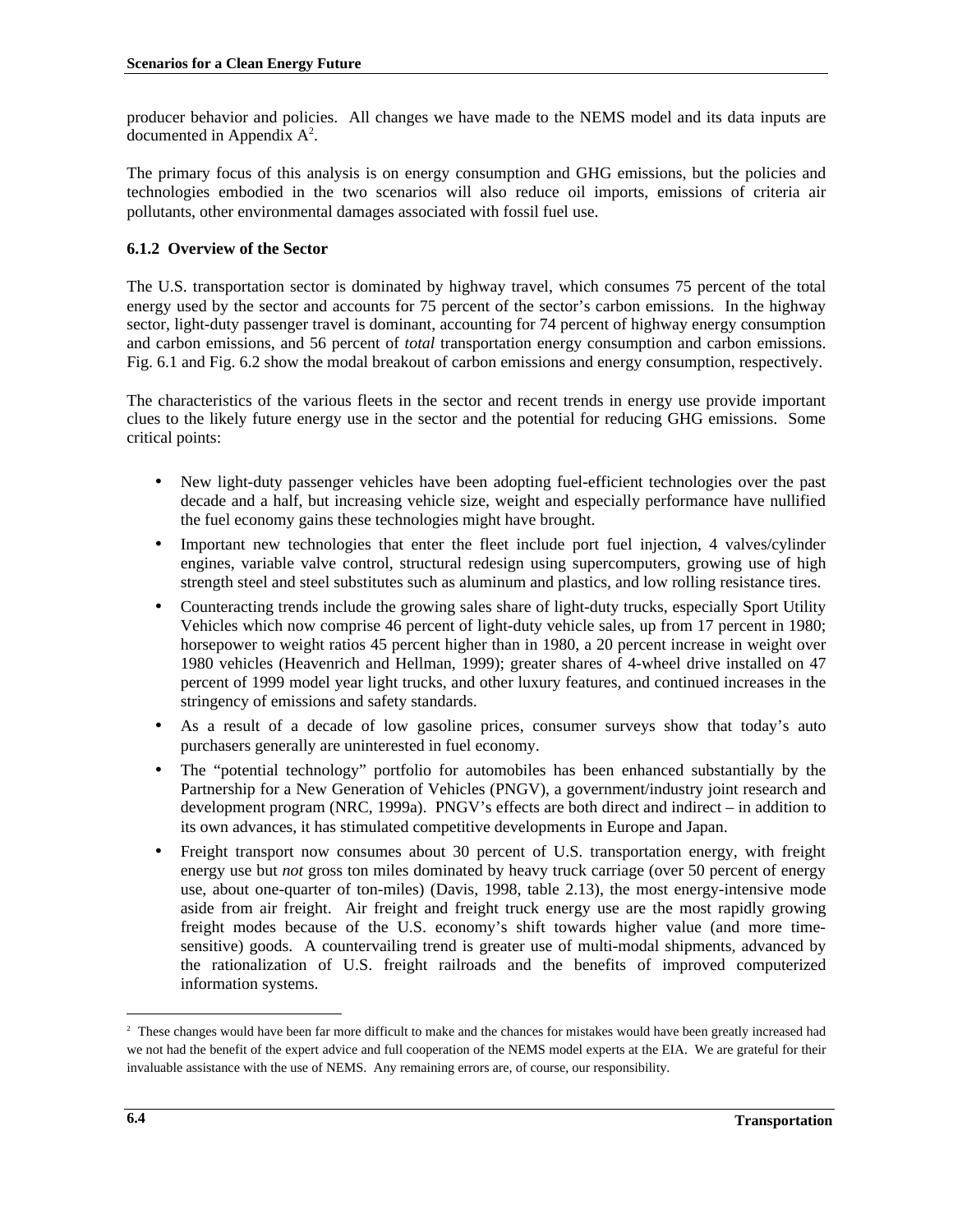

**Fig. 6.1 1997 Transportation Carbon Emissions by Mode (477.9 MtC total)**

**Fig. 6.2 1997 Transportation Energy Use, by Mode (25 Quads total)**



#### **6.1.3 Examples of Promising Technologies**

The transportation sector has a wide variety of available and emerging technologies – the technology "portfolio" noted above – that offer the potential to reduce significantly the energy use and GHG emissions associated with transportation services. At the most mundane level, some "technologies" involve simply the constant redesign and improvement of existing technologies, for example, the steady reduction in engine friction from introduction of lighter materials in valve-trains, changes in machining, design, and assembly that yield improved tolerances, and other incremental changes. Others are technologies that have gained moderate market share – variable valve timing is an important example – but whose fuel economy benefits are not highly valued in today's market (variable valve timing is probably used today primarily for its ability to flatten an engine's torque curve, obtaining high torque throughout the engine's speed range). Finally, there are a range of technologies that are either just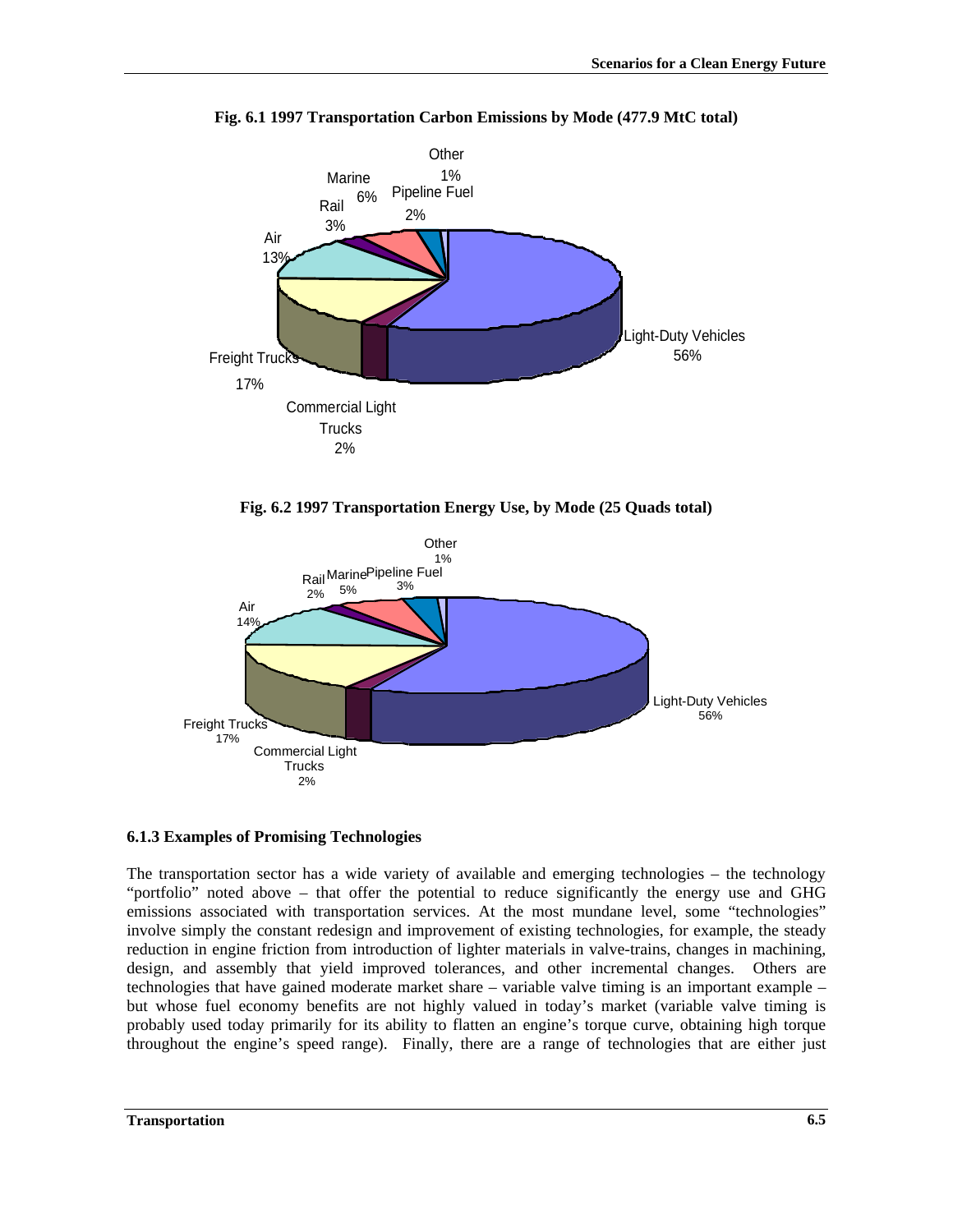entering the marketplace or are under advanced development. Some of the most promising are described below.

**Cellulosic Ethanol***.* About one billion gallons of ethanol produced from corn is currently used annually in U.S. transportation markets as a blend stock for gasoline (Davis, 1998). Although the efficiencies and fuel choices used over the fuel cycle in producing this ethanol vary widely (e.g., fuel choices for powering the distillery can be corn stover, natural gas, or coal), recent studies show that the use of this ethanol provides a moderate GHG advantage over gasoline of about 20 percent or so (Wang, 1999). Processes to produce ethanol from cellulose – from woody biomass or municipal wastes – for use as a gasoline blending agent or neat fuel offer to reduce greenhouse gases about 80 percent compared to gasoline (Wang et al., 1999). A Department of Energy (DOE) program at the National Renewable Energy Laboratory has been working intensively to improve the efficiency and cut the costs of producing ethanol to about half of current level (NREL, 1999). Program success could allow significant quantities of cellulosic ethanol to enter the market over the next decade, though a critical factor in its commercialization will be the world market price of oil.

Land requirements could ultimately limit cellulosic ethanol production. About 15 billion gallons of ethanol (1.2 Quads) could be produced annually by converting municipal and agricultural wastes with minimal land requirements (Lynd, 1997). If about 35 million of the roughly 60 million acres idled by Federal programs were used for energy crops, about 25-32 billion gallons, or about 3-4 Quads of ethanol could be produced annually (assumptions: 8.4 dry tons/acre/year crop productivity, 107.7 gallons of ethanol/ton yield) (Lynd, 1997). If only 10 billion gallons of ethanol were produced annually, this would leave 200 million dry tons of biomass for other uses, such as biomass power.

**Hybrid Electric Drivetrains.**A hybrid electric drivetrain combines an internal combustion engine or other fueled power source with an electric drivetrain including an electric motor and battery (or other electrical power source, e.g., an ultracapacitor). Potential efficiency gains involve recapture of braking energy (with motor used as generator, captured electricity stored in the battery); potential to downsize the engine, using the motor/battery as power booster; potential to avoid idling losses by turning off the engine or storing unused power in the battery; and increasing average engine efficiency by using the storage and power capacity of the electric drivetrain to keep the engine operating away from low efficiency modes. Toyota recently introduced a sophisticated hybrid subcompact auto, the Prius, in Japan and will introduce a version into the U.S. market within a year; Honda introduced its two-seater Insight hybrid in December 1999. Ford, GM, and Daimler/Chrysler all have hybrids in advanced development (Reuters, 1998; Jost, 1998; Bucholz, 1999a, 1999b).

Hybrids can be built in various configurations that trade off fuel efficiency, performance, and cost (for example, the most efficient configurations would downsize the engine, which would reduce the vehicle's towing capability). The most fuel-efficient configurations potentially could boost fuel economy by as much as 50 percent or so at near-constant performance under average driving conditions. Hybrids attain their greatest efficiency advantage – potentially greater than 100 percent – over conventional vehicles in slow stop-and-go traffic, so that very attractive applications might be urban taxicabs, transit buses, and service vehicles such as garbage trucks. Estimates of the fuel economy improvement in slow urban traffic of a hybrid medium truck over its conventional counterpart range from 55 to 124 percent; a (hybrid) heavy garbage truck could achieve gains as high as 140 percent (An et al., 2000).

**Lower Weight Structural Materials.**The use of alternative materials to reduce weight has been historically restrained by cost considerations, manufacturing process technology barriers, and the difficulty of these materials in meeting automotive requirements for criteria such as surface finish quality, predictable behavior during crash tests, or repairability. The last few years have seen significant developments in overcoming such barriers, through design changes such as a space frame-based structure,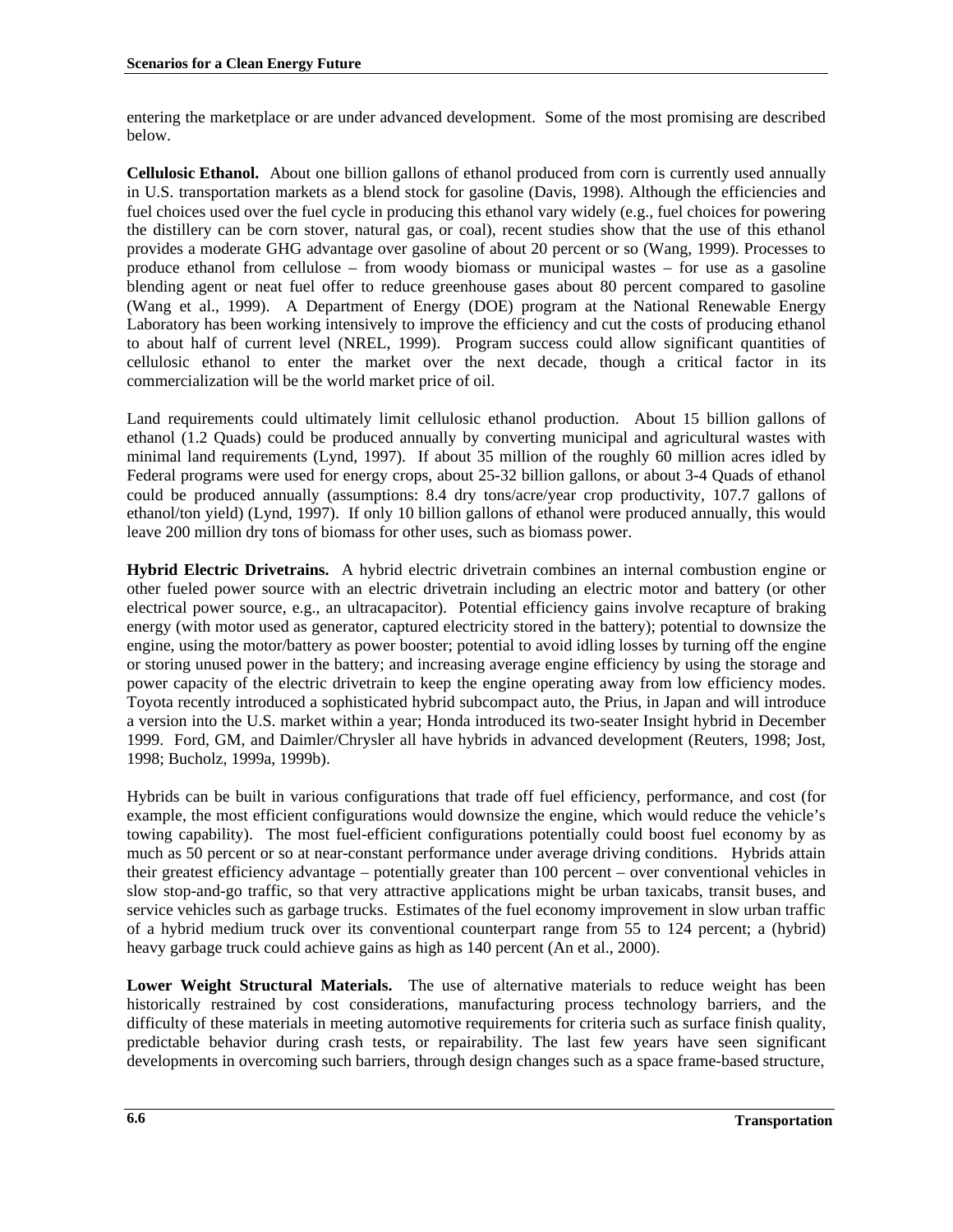advanced new manufacturing technology for plastics and aluminum, and improved modeling techniques for evaluating deformablity and crash properties. Ford has displayed an advanced lightweight prototype (the P2000 Diata) that is a mid-size car with a weight of only 2000 pounds, as compared to vehicles weighing 3200 pounds today (Ford, 1997). Equipped with a direct-injection diesel engine it gets 63 mpg (Jost, 1998b). The Auto Aluminum Alliance, a working group within USCAR, has set a goal of 40 percent weight reduction via substitution of aluminum and is developing advanced manufacturing, repair and recycling technologies to attain that goal. Some aluminum intensive luxury cars have already been introduced (for example, the Audi A8) and Ford is known to be considering the introduction of such a vehicle in the mass market. Audi recently announced the introduction in Europe of the A2, the world's first volume-production aluminum car. According to the manufacturer, the car weighs 43 percent less than if built using steel and conventional processes (Birch, 1999c). In the U.S., Honda's Insight vehicle uses an all-aluminum body structure, which, along with a drag coefficient of 0.25 and 40 percent lower rolling resistance, is said to be responsible for 35 percent of the vehicle's improvement to 75 mpg (estimated 65 mpg in actual use in the United States) (Yamaguchi, 1999).

Aside from the "leading edge" structural redesigns discussed above, advanced design techniques and increased use of new materials can lead to lesser weight reductions throughout the fleet. For example, even without a shift away from steel, new ULS (ultralight-weight steel) designs claim up to a 36 percent reduction in weight for the basic automobile "body-in-white" structure at essentially zero cost (AISI, 1998).

**Direct Injection Gasoline and Diesel Engines.** Direct injection lean burn gasoline engines have already been introduced in Japan and Europe, but have been restricted here by a combination of tight emission standards and high sulfur content in gasoline. Honda's Insight hybrid vehicle, however, uses a lean-burn small-displacement gasoline engine, and has been certified to California's Ultra Low Emission Vehicle Standard (Yamaguchi, 1999). Mitsubishi for example, now manufactures 10 gasoline direct-injection (GDI) models in Japan, which reportedly reduce fuel consumption by 20 percent, with a 10 percent increase in power output (Demmler, 1999). The catalytic converters capable of reducing  $NO<sub>x</sub>$  emissions from lean burn engines are very sensitive to fuel sulfur content, and no simple remedy has been found. Recently, Environmental Protection Agency (EPA) has proposed new Tier 2 standards that require the introduction of low sulfur gasoline, and have also increased the stringency of  $NO<sub>x</sub>$  standards for 2004 and beyond. While the sulfur reduction allows GDI engines to be introduced, it is not yet clear that fuel efficiency benefits can be retained at the new  $NO<sub>x</sub>$  levels. Preliminary evaluations suggest that benefits may be in the 12 to 15 percent range rather than the 16 to 20 percent range available in Japan and Europe, but even this assumes some advances in after-treatment technology. Engine costs, however, seem quite moderate, in the range of \$200 to \$300 (in retail price) more than a conventional engine. Evidence that emissions barriers are being broken down can be inferred from GM's intention to introduce a family of GDI light truck engines in 2001 (Robinson, 1999). An 8-10 percent fuel economy benefit is anticipated at a cost of \$265 to \$370 per truck.

Direct injection diesel engines have long been available for heavy trucks, but recently have become suitable for automobiles and light trucks as noise and emission problems have been reduced. These new engines are about 40 percent more fuel efficient, on a per gallon basis, than conventional gasoline engines (OTA, 1995) and about 25 percent more efficient on the basis of carbon emissions over the fuel cycle (Wang, 1999b). California's new emission regulations require diesels to attain the same (low)  $NO<sub>x</sub>$  levels as gasoline engines, as well as stringent particulate levels; these and potential new federal standards present a challenge to diesel's viability (see the following box).

Further improvements in diesel technology also offer substantial promise in heavy-duty applications, especially heavy trucks but also including marine and rail applications. Current DOE research programs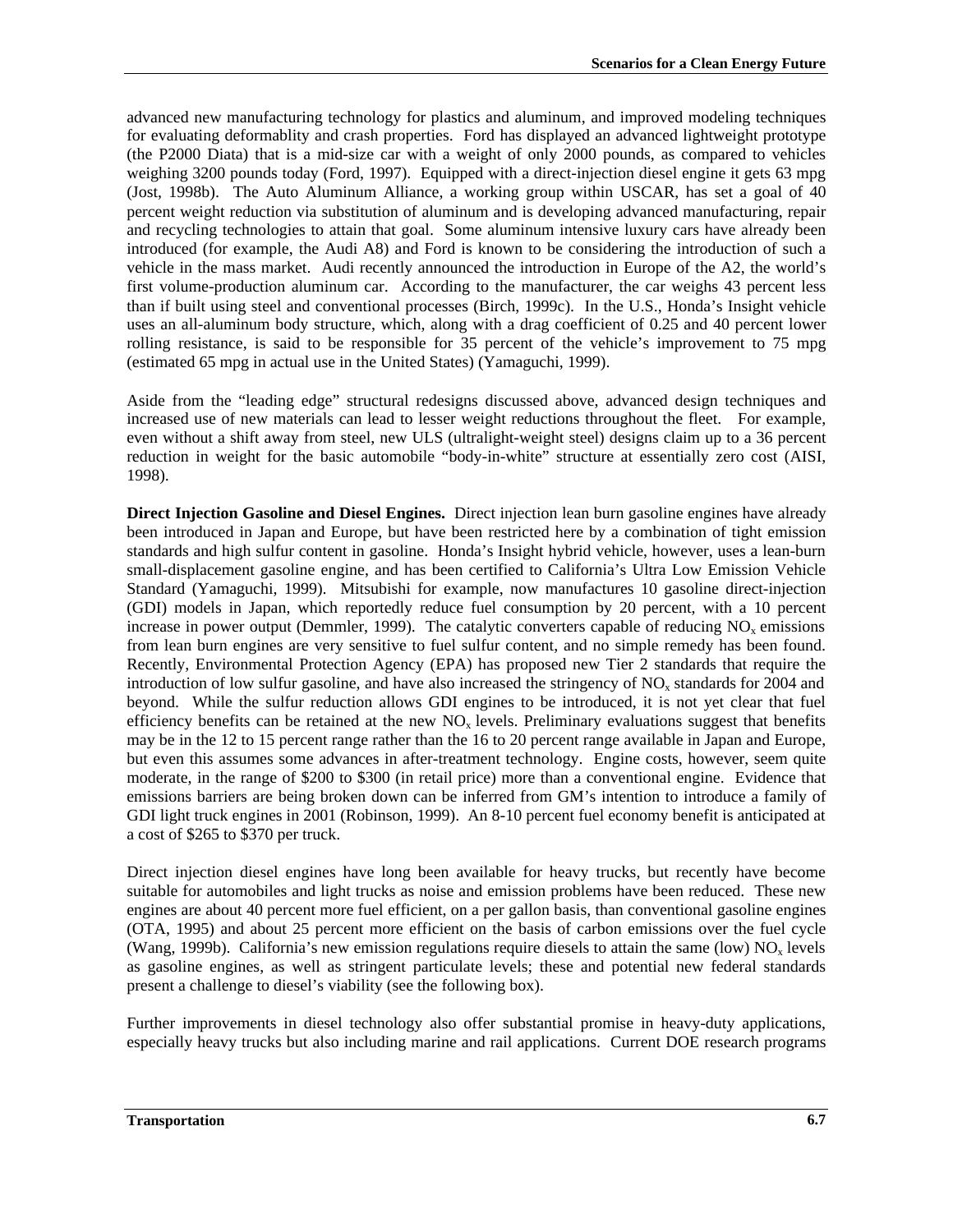are aiming at achieving maximum efficiencies of about 50 percent in heavy-duty diesels, with low emissions (U.S. DOE, 1997).

Both gasoline and diesel direct injection engines have been shown to emit relatively large quantities of fine particles, even when total particulate weight is low. Current emissions standards are weight-based, but continuing research on particulate matter (PM) health effects conceivably could lead to new standards based on the number of particles rather than their weight. Such standards could pose a challenge to all direct injection engines.

**Fuel Cells.**Fuel cells have received considerable attention recently, with both Ford (Birch, 1999d) and Daimler/Chrysler (1999) announcing their intention to introduce such vehicles by the 2004 model year. Nissan has announced plans to introduce a methanol-reforming fuel cell vehicle in the Japanese market between 2003—2005 (Bucholz, 1999). General Motors Europe announced that it will have a fuel-cellpowered car ready for the European market by 2004 (Birch, 1999a) and Renault is planning a 2005 introduction date for its fuel cell car (Birch, 1999b). Fuel cells have been virtually the "Holy Grail" of clean powertrain technology, promising zero or near-zero criteria pollutant emissions with very high efficiency. The recent optimism has been driven by strong advances in technology performance, including rapid increases in specific power that now allow a fuel cell powertrain to fit into the same space as a conventional engine without sacrificing performance (Griffiths, 1999). However, fuel cells remain extremely expensive, and long-term costs are by no means clear; further, important technical roadblocks remain, e.g., operation in extreme weather conditions. Manufacturers are expressing optimism, however. For example, General Motors Europe has been quoted as believing that within 5-10 years after introduction the use of modular construction, falling costs and scale economies will make it possible to sell fuel cell vehicles at a lower price than cars with internal combustion engines (Birch, 1999a).

Another central issue is the fuel choice. Fuel cells need hydrogen, either carried onboard or produced by reforming methanol or gasoline. Carrying hydrogen may yield the cheapest and most fuel-efficient vehicle, but there is no hydrogen distribution and refueling infrastructure. A gasoline vehicle overcomes the infrastructure problem but is the most expensive and least efficient vehicle; further, developing an adequate gasoline processor remains a critical task, with significant improvements required in processor weight and size, cost, response time, efficiency, and output of carbon monoxide, which can poison the fuel cell stack (NRC, 1999a). Methanol may be a reasonable compromise, though it too requires a substantially improved fuel processor and, as yet, has no real infrastructure for distribution. Although vehicle fuel economy depends on far more than just the power plant, it appears that a fuel cell vehicle using methanol, with a lightweight, low drag body and low rolling resistance tires, should be capable of achieving 65 mpg (gasoline equivalent). Gasoline powered fuel cell vehicles using equivalent body structure, tires, and other components should be capable of about 60 mpg whereas similar fuel cell vehicles powered by compressed hydrogen could get 90 mpg. Both hydrogen and liquid fuel versions are likely to be initially more expensive than an equivalent conventional automobile.

**Aircraft Technology.** Several major technologies offer the opportunity to improve the energy efficiency of commercial aircraft by 40 percent or more. The Aeronautics and Space Engineering Board of the NRC (1992, p. 49) concluded that it was feasible to reduce fuel burn per seat mile for new commercial aircraft by 40 percent by about 2020. Of the 40 percent, 25 percent was expected to come from improved engine performance, and 15 percent from improved aerodynamics and weight. A reasonable preliminary goal for reductions in  $NO<sub>x</sub>$  emissions was estimated to be 20-30 percent. Technologies such as laminar flow control to reduce drag, greater use of composite materials to reduce weight, and advanced propulsion concepts such as ultra-high bypass turbofan and propfan engines could all contribute.

Noting that the energy efficiency of new production aircraft has improved at an average rate of 1-2 percent per year since the dawn of the jet era, a recent IPCC (Lewis and Niedzwiecki, 1999) expert panel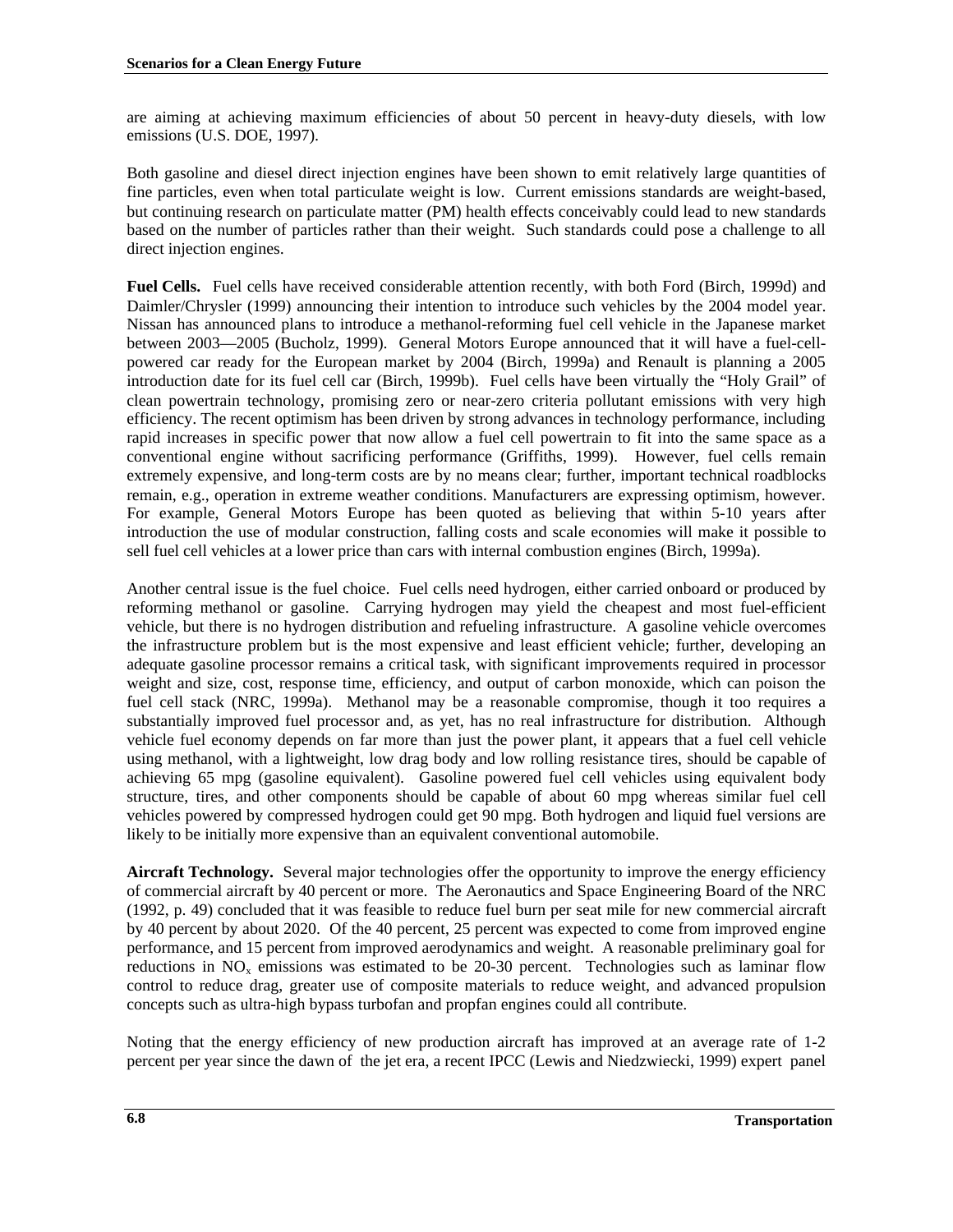### **Diesel's Future Viability**

The future viability of diesel engines in the light-duty fleet, and perhaps in the heavy-duty fleet as well, will depend on the interplay of emission standards for  $NO<sub>x</sub>$  and particulates and progress in diesel fuels, engine design, and emissions after-treatment technology (Mark and Morey, 1999). It will also depend on consumer acceptance, which is by no means guaranteed. Diesels have been selling well – and obtaining a price premium that appears to exceed that dictated by cost difference – in the light truck fleet. GM recently unveiled a new direct-injection diesel engine for light trucks in anticipation of industry-wide sales of 250,000 units/year in the near future (Broge, 1999). Diesels have a miniscule share of automobile sales, however, and may have to overcome consumer reluctance based on past mechanical failures and performance shortcomings. New turbocharged direct injection diesels bear little resemblance to diesels of the past, but their future acceptance by auto purchasers must be considered uncertain.

Emissions requirements are growing far more stringent for diesels (as for gasoline-fueled vehicles as well). California's new light-duty Low Emission Vehicle (LEV)  $NO<sub>x</sub>$  standard for 2004 is 0.05 g/mi, versus 0.3 g/mi today, and applies equally to gasoline and diesel vehicles; its new 2004 particulate standard for diesels is .01 g/mi, versus .08 g/mi today. Federal "Tier 2" standards, now being promulgated, are expected to be similar, though they may provide some added flexibility that could help diesels. And the potential for still more stringent standards arises from the continuing research on the effects of diesel exhaust on health. Current knowledge is limited by deficiencies in several areas: quantitative measures of exposure to humans; data over a wide population; and confirming data on disease mechanisms (Nauss, 1999). If ongoing research yields strongly negative results, pressure will grow to restrict diesel emissions still more. An important issue here, however, is the extent to which potentially conflicting societal goals, in this case reduced health-associated emissions and reduced GHG emissions and oil use, are actually being weighed against each other in making policy choices about emissions standards. The National Research Council (NRC), in its recent PNGV review report (NRC, 1999a), states "the responsible government agencies participating in the PNGV have pursued their specific agency objectives without taking into account the interdependency of these issues."

In the face of the new standards and the potential for additional emissions requirements, diesel's viability depends strongly on advances in several areas (Howden, 1999; Lyons, 1999) in which considerable progress is being reported (e.g., Birch, 1999e, 1999f):

- Fuels: especially economical reduction of sulfur to at least 30 ppm and possibly considerably lower; also changes in density, aromatics and polycyclics content, cetane, etc.
- Engine design: particularly in combustion chamber design, improved exhaust gas recirculation, improved fuel injection.
- $NO_x$  after-treatment: e.g., lean-burn catalysts,  $NO_x$  traps (absorbers), non-thermal plasma systems.
- Particulates after-treatment: e.g., regenerative PM traps and oxidation catalysts.

The PNGV currently is working on all of these systems, as are private companies in Europe, Japan, and the United States.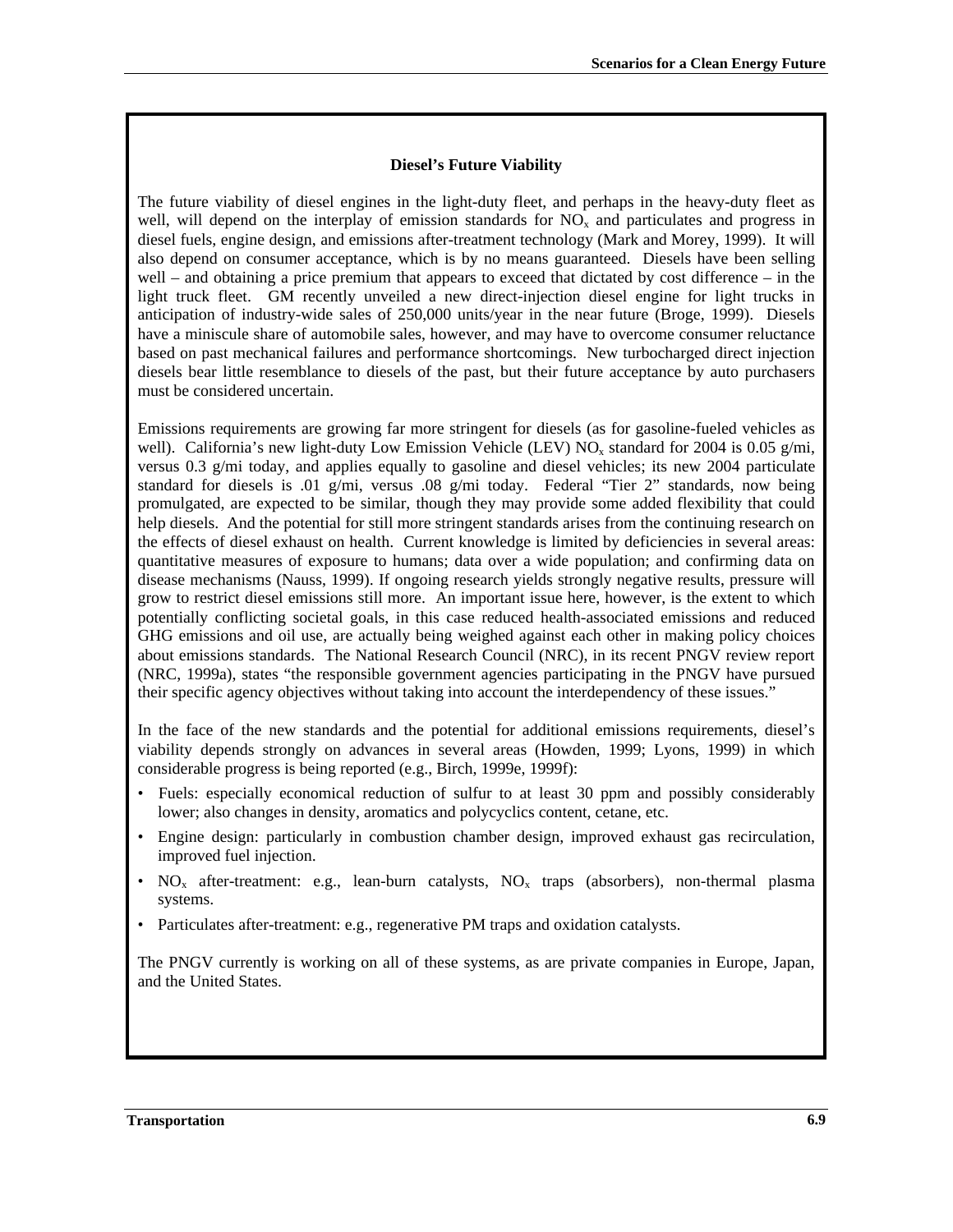concluded that a significant though somewhat lower rate of improvement could be expected through 2050. The panel predicted about a 20 percent improvement in seat-kilometers per kg of fuel for 1997- 2015 (Table 6.2).

| <b>Time Period</b> | <b>Airframe</b> | <b>Propulsion</b> | <b>Total</b> | $\%$ /Year |
|--------------------|-----------------|-------------------|--------------|------------|
| 1950-1997          | 30              | 40                | 70           | 1.13       |
| 1997-2015          | 10              | 10                | 20           | 1.02       |
| 1997-2050          | 25              | 20                | 45           | 0.70       |

## **Table 6.2 Historical and Future Improvements In New Production Aircraft Energy Efficiency (Percent)**

Source: Lewis and Niedzwiecki, 1999, table 7.1.

The "blended wing body" is a revolutionary airframe design that transforms an aircraft into essentially a flying wing, resembling the military's stealth aircraft in appearance. The extension of the cabin into the wing allows the drag associated with the traditional aircraft body to be reduced, and permits some weight reduction, as well. With this radical new design, fuel burn could be "reduced significantly relative to that of conventionally designed transports" (Lewis and Niedzwiecki, 1999, p. 7-13). With an aggressive R&D effort, an initial version could enter service in 2020 (ibid).

# *6.2 BUSINESS-AS-USUAL SCENARIO*

In the BAU scenario for the transportation sector, we accepted the sectoral assumptions of the AEO99 Reference Case scenario despite some disagreements we have with certain portions of it, which are discussed in Section 6.2.2. The CEF-NEMS baseline scenario results have some slight differences with the AEO99 results because of the effect of changes made to the Reference Case in other economic sectors. These differences are quite small, less than one percent, and we will not discuss them.

# **6.2.1 Policies in the BAU Scenario**

The CEF-NEMS baseline scenario (and the AOE99 Reference Case scenario) adopts the following policies:

- 1. Emissions standards: Tier 2 vehicle emission standards have not yet been promulgated by EPA and are not included in the scenario. These standards could have strong impacts on transportation technology introduction and market share, for example, stringent  $NO<sub>x</sub>$  standards could hinder widespread introduction of efficient direct injection diesel engines into the light-duty fleet unless major advances in emissions control are achieved.
- 2. Alternative fuel requirements: EPACT rules for purchase of alternative fuel vehicles by fleet operators, including Federal and fuel provider fleets, are included. California's Low Emission Vehicle Program, which includes requirements for zero emission vehicles (10 percent of sales by 2003), is assumed in place. Massachusetts and New York are assumed to have delayed their programs to conform to the California 2003 limits.
- 3. Kyoto Protocol: Potential policy actions that may be taken to satisfy the Kyoto Protocol are not included. However, Climate Change Action Plan programs are assumed to be in place and successful. These are: reform Federal subsidy of employer-provided parking; adopt a transportation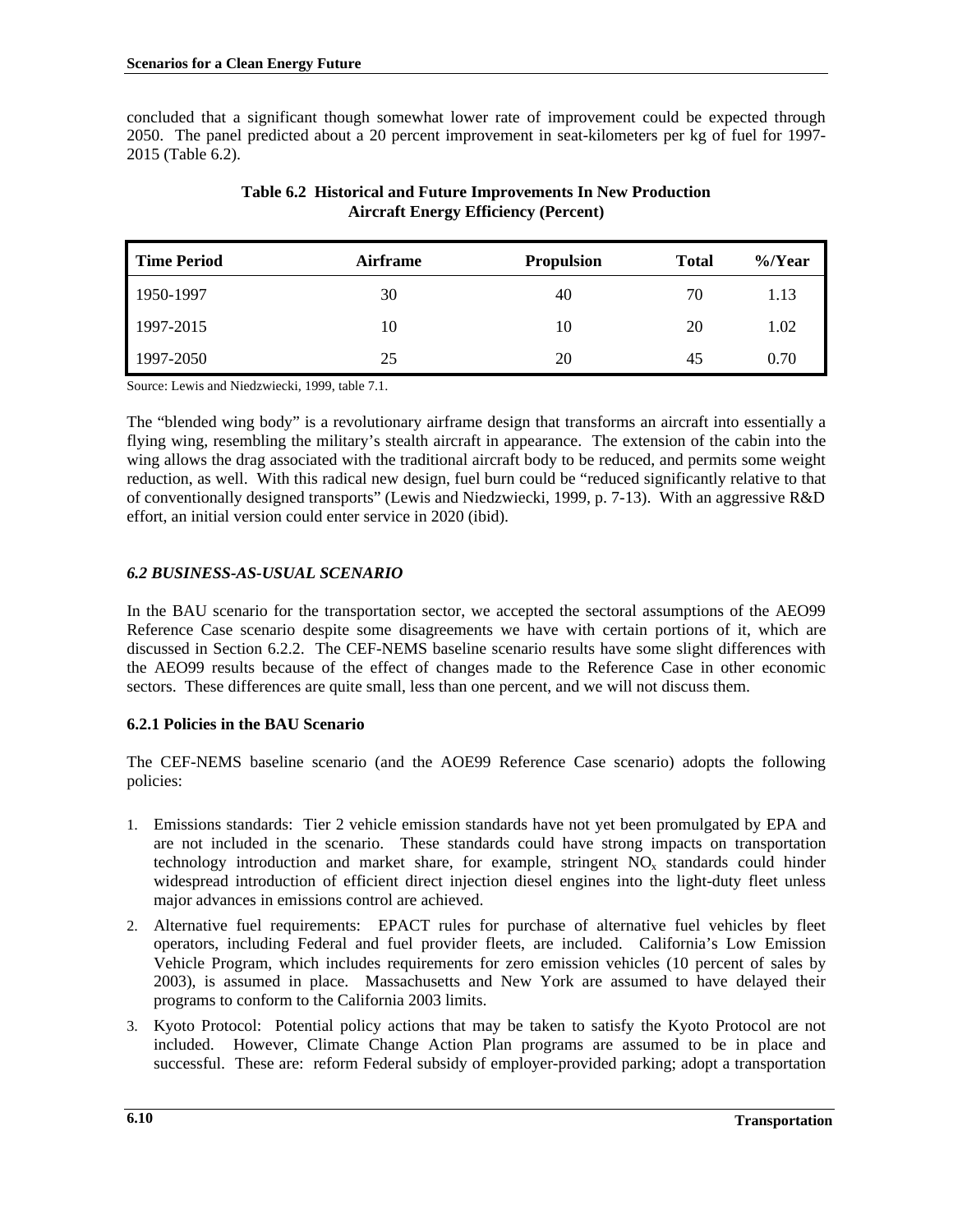system efficiency plan; promote telecommuting; and develop fuel economy labels for tires. The first three are assumed to achieve a 1.6 percent reduction in vehicle miles traveled (vmt) by 2010; the tire labels are assumed to achieve a 4 percent/vehicle improvement in fuel efficiency for those vehicles switching to more efficient tires.

4. Fuel economy standards: no further increase in current auto and light truck standards.

### **6.2.2 Alterations to the EIA Base Case**

As noted above, we made no alterations to the EIA Reference Case, although we do have concerns about various aspects of that Case. Two key concerns:

- **1. Vehicle performance projections.** In the light-duty fleet, the last decade and a half has seen substantial increases in acceleration performance and corresponding increases in average horsepower and horsepower/weight values in the fleet. EIA has assumed that these factors will continue to increase over the lifetime of the estimate, leading ultimately to passenger cars averaging 250 horsepower by 2020. These performance increases dampen substantially the efficiency impact of new technologies forecast to enter the fleet during this period, so that the average new car fuel economy is forecast to increase from 27.9 mpg in 1997 to only 32.1 mpg in 2020 despite the penetration of a substantial amount of new efficiency technology. Some industry analysts consider this small an increase unrealistic in the face of programs like the PNGV, whose goal is to triple lightduty vehicle fuel economy, as well as the impending introduction of hybrid electric vehicles such as Toyota's Prius and Honda's Insight. On the other hand, current CAFE standards have appeared to act as a floor holding up fleet fuel economy at its current levels, and other analysts question whether fleet fuel economy will increase *at all* given expected continuation of very low fuel prices and the clear low valuation of fuel economy held by recent vehicle purchasers.
- **2. Travel projections.** EIA is projecting a growth rate in car and light truck travel of 2.0 percent over 1997-2010, and 1.6 percent/yr over 1997-2020, versus a 1974-1995 growth rate of 2.8 percent/yr that has been remarkably robust except for brief periods during the oil crises. The slowdown presumably results from projections and assumptions about changes in population, aging of the population, female driving, and income, as well as the CCAP programs noted earlier. Interestingly, EIA states that the female/male-driving ratio reaches 100 percent by 2010 (from 56 percent in 1990) and that (recent) increased driving among retirees is taken into account – factors that should boost vmt. This issue is discussed in greater detail in Appendix E-2.

#### **6.2.3 Results**

Tables 6.3 and 6.4 present 10-year results for travel, efficiency, and energy used by mode, and energy used by fuel.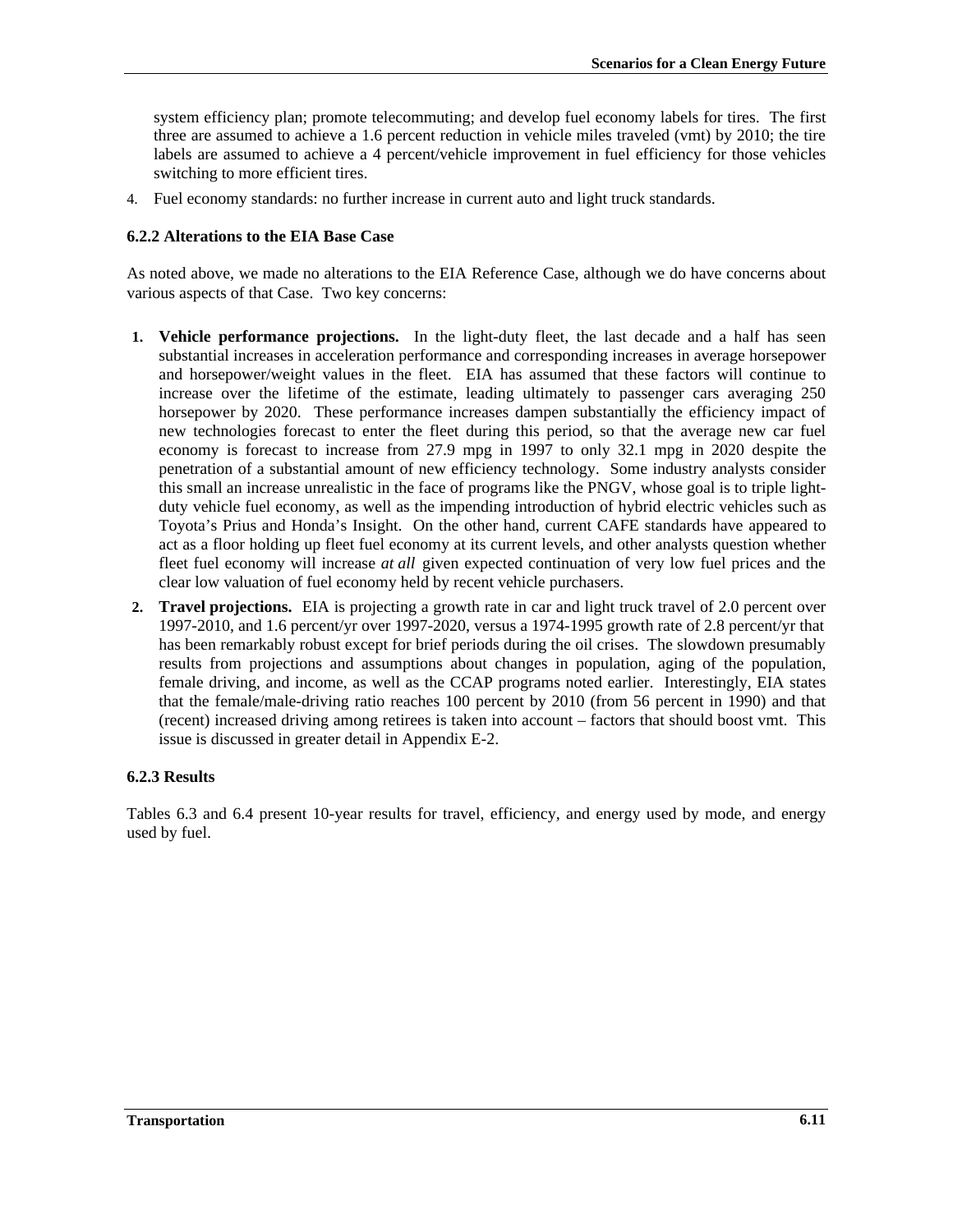|                                                  | 1997    | 2010    | 2020    |
|--------------------------------------------------|---------|---------|---------|
| Level of Travel by Mode (Billion)                |         |         |         |
| Light Duty Vehicles (vehicle miles traveled)     | 2301    | 2886    | 3303    |
| Commercial Light Trucks (vehicle miles traveled) | 69      | 91      | 104     |
| Freight Trucks (vehicle miles traveled)          | 177     | 243     | 270     |
| Air (seat miles demanded)                        | 1049    | 1813    | 2462    |
|                                                  |         | 1516    | 1698    |
| Rail (ton miles traveled)                        | 1229    |         |         |
| Marine (ton miles traveled)                      | 756     | 877     | 961     |
| Energy-Efficiency Indicator by Mode              |         |         |         |
| New Light-Duty Vehicle (MPG) <sup>a</sup>        | 24      | 25.5    | 26.5    |
| New Car (MPG)                                    | 27.9    | 31.7    | 32.1    |
| New Light Truck (MPG)                            | 20.2    | 20.8    | 22      |
| Light-Duty Fleet (MPG)                           | 20.5    | 20.3    | 21.4    |
| New Commercial Light Truck (MPG)                 | 19.9    | 19.8    | 21      |
| Stock Commercial Light Truck (MPG)               | 14.6    | 15      | 15.6    |
| Aircraft (seat miles/gallon)                     | 51      | 55.7    | 59.6    |
| Freight Truck (MPG)                              | 5.6     | 6.1     | 6.3     |
| Rail (ton miles/kBtu)                            | 2.7     | 2.9     | 3.1     |
| Site Energy Use by Mode (Quadrillion Btu)        |         |         |         |
| <b>Light-Duty Vehicles</b>                       | 13.9    | 18.1    | 19.6    |
| <b>Commercial Light Trucks</b>                   | 0.6     | 0.8     | 0.8     |
| <b>Freight Trucks</b>                            | 4.2     | 5.3     | 5.7     |
| Air                                              | 3.4     | 5.2     | 6.4     |
| Rail                                             | 0.5     | 0.6     | 0.7     |
| Marine                                           | 1.3     | 1.6     | 2.0     |
| Pipeline Fuel                                    | 0.7     | 0.9     | 1.0     |
| Other                                            | 0.2     | 0.3     | 0.3     |
| Total                                            | 24.9    | 32.8    | 36.4    |
| Energy Use by Fuel Type (Quadrillion Btu)        |         |         |         |
| Distillate Fuel                                  | 4.6     | 6.0     | 6.6     |
| Jet Fuel                                         | 3.3     | 5.1     | 6.3     |
| Motor Gasoline                                   | 15.1    | 18.7    | 19.9    |
| <b>Residual Fuel</b>                             | 0.8     | 1.0     | 1.3     |
| Liquefied Petroleum Gas                          | 0.0     | 0.2     | 0.2     |
| Other Petroleum                                  | 0.3     | 0.3     | 0.4     |
| Petroleum Subtotal                               | 24.10   | 31.32   | 34.67   |
| Pipeline Fuel Natural Gas                        | 0.7     | 0.9     | 1.0     |
| <b>Compressed Natural Gas</b>                    | 0.0     | 0.3     | 0.4     |
| Renewables $(E85)^{b}$                           | 0.0     | 0.1     | 0.1     |
| Methanol                                         | 0.0     | 0.1     | 0.1     |
| Liquid Hydrogen                                  | $0.0\,$ | $0.0\,$ | $0.0\,$ |
| Electricity                                      | 0.1     | 0.2     | 0.2     |
| <b>Total Site Energy</b>                         | 24.9    | 32.8    | 36.4    |
| <b>Electricity Related Losses</b>                | 0.1     | 0.3     | 0.4     |
| <b>Total Primary Energy</b>                      | 25.0    | 33.1    | 36.8    |

### **Table 6.3 Results of BAU Scenario**

<sup>a</sup> Light-duty vehicles are passenger cars and light trucks combined.

<sup>b</sup> The CEF-NEMS model reports renewables blended with gasoline as "Motor Gasoline." For an accounting of cellulosic ethanol blended with gasoline, please see the discussion in section 6.5.1.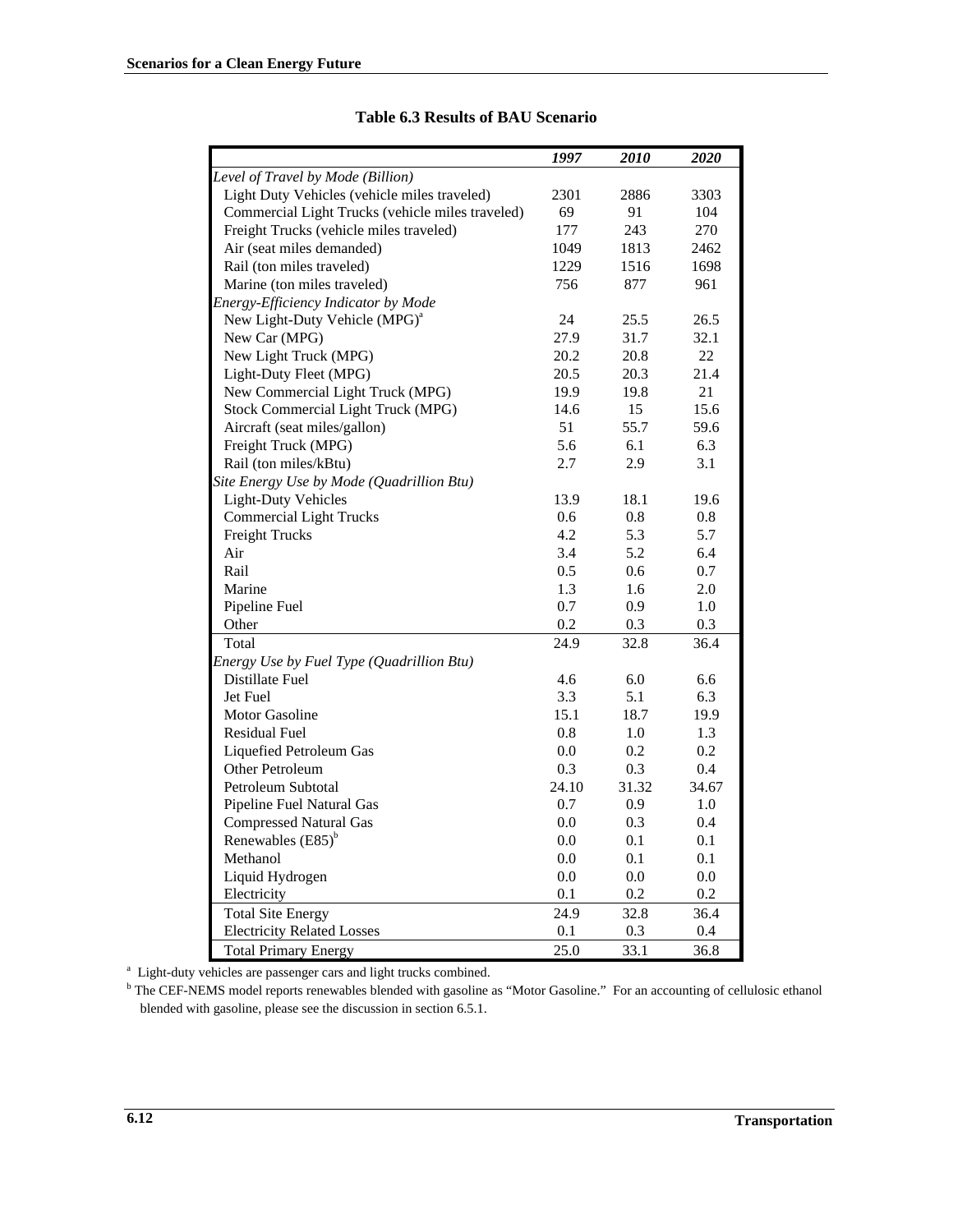|                                       | 1997  | <i>2010</i> | 2020  |
|---------------------------------------|-------|-------------|-------|
| Carbon emissions by mode (MtC)        |       |             |       |
| <b>Light Duty Vehicles</b>            | 267.0 | 346.4       | 376.3 |
| <b>Commercial Light Trucks</b>        | 11.3  | 14.5        | 16.1  |
| <b>Freight Trucks</b>                 | 82.4  | 100.8       | 108.0 |
| Air                                   | 63.3  | 98.8        | 122.1 |
| Rail                                  | 12.2  | 14.1        | 15.0  |
| Marine                                | 27.3  | 33.7        | 40.8  |
| Pipeline Fuel                         | 10.6  | 12.8        | 14.1  |
| Other                                 | 3.8   | 7.4         | 7.7   |
| Total                                 | 477.8 | 628.4       | 700.2 |
| Carbon emissions by fuel type $(MtC)$ |       |             |       |
| Other                                 | 91.6  | 118.7       | 130.4 |
| Jet Fuel                              | 63.3  | 98.0        | 121.3 |
| Motor Gasoline                        | 289.7 | 358.2       | 381.5 |
| <b>Residual Fuel</b>                  | 15.9  | 21.7        | 27.7  |
| Liquefied Petroleum Gas               | 0.7   | 3.0         | 3.8   |
| Other Petroleum                       | 3.0   | 3.6         | 3.9   |
| Petroleum Subtotal                    | 464.1 | 603.2       | 668.5 |
| Pipeline Fuel Natural Gas             | 10.6  | 12.8        | 14.1  |
| <b>Compressed Natural Gas</b>         | 0.2   | 3.7         | 4.9   |
| Renewables (E85)                      | 0.0   | 0.0         | 0.0   |
| Methanol                              | 0.0   | 1.3         | 1.9   |
| Liquid Hydrogen                       | 0.0   | 0.0         | 0.0   |
| Electricity                           | 2.9   | 7.4         | 10.7  |
| Total                                 | 477.8 | 628.4       | 700.2 |

## **Table 6.4 Transportation Carbon Emissions: BAU (million metric tons C)**

In the Baseline, carbon emissions grow from 478 MtC in 1997 to 700 MtC in 2020, a growth of 46.5 percent over the period. Similarly, energy use rises from 25.0 Quads in 1997 to 36.8 Quads in 2020, a 47.2 percent growth (Fig. 6.3).

The reasons for this strong growth in both energy use and carbon emissions are straightforward: the demand for travel is forecast to increase inexorably (though generally more slowly than the historic rate), whereas travel energy efficiency is forecast to increase only modestly over the period (Fig. 6.4 and Fig. 6.5). Specifically, the 1997-2020 vmt, smt (seat-miles traveled), and tmt (ton-miles transported) growth and efficiency improvements by transportation modes are:

| Mode                | % Growth in Travel | % Growth in Efficiency |
|---------------------|--------------------|------------------------|
| Light-duty vehicles | $43.5$ (vmt)       | $10.4/4.4$ (new/stock) |
| Freight trucks      | $52.5$ (vmt)       | $12.5$ (stock)         |
| Air                 | $136.7$ (smt)      | $16.9$ (stock)         |
| Rail                | $39.3$ (tmt)       | 14.8 (stock)           |
| Marine              | $27.1$ (tmt)       |                        |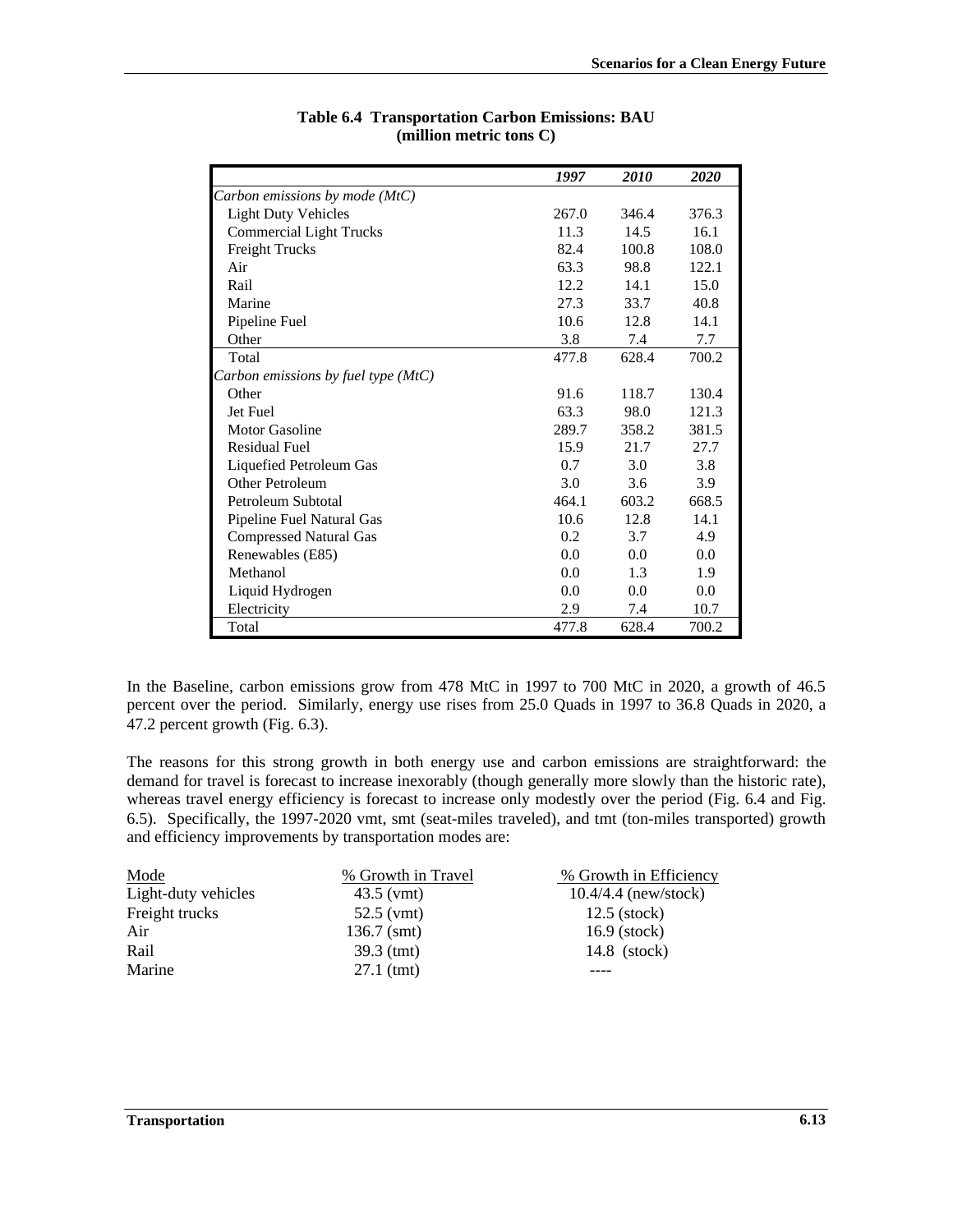

**Fig. 6.3 Projected Growth in Transport Energy Use, 1996 - 2020, EIA Reference Case**

**Fig. 6.4 Transportation Efficiency Indicators: Fractional Increase, 1996 - 2020**

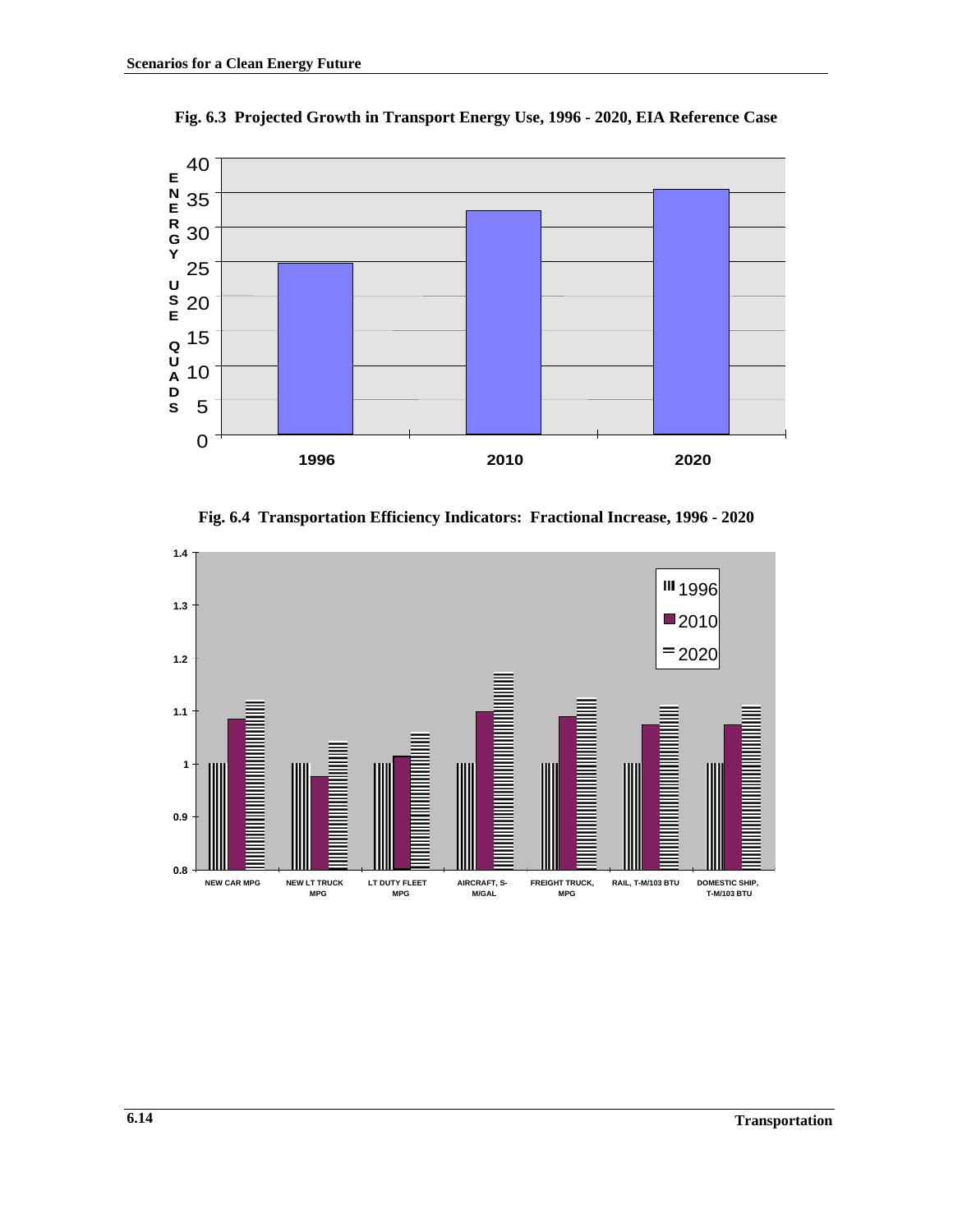

**Fig. 6.5 Projected Travel Growth, 1996 - 2020, EIA Reference Case**

The modest 23-year improvement in light-duty fleet efficiency is perhaps the most problematic aspect of the scenario results, because at present the auto industry appears poised to introduce a variety of exciting new technologies ranging from hybrid-electric drivetrains to fuel cells. The NEMS model does take account of new technologies, but the Baseline forecast projects modest market shares for many of them because of high first costs and, in some cases, delays in market introduction because of remaining development requirements. Thus, in the BAU Scenario, fuel cell vehicles do not enter the market until 2006, and do not reach 10,000 vehicle sales/year – an exceedingly modest number – until 2015. Thus, they play essentially no role in fleet fuel consumption throughout the period; there are only 110,000 fuel cell vehicles out of 254 million *total* vehicles in the 2020 light-duty fleet. Electric-diesel hybrids, another potentially important efficiency technology, are in the fleet in 2000 but, due to high costs, never exceed sales of 12,000 autos/yr or 25,000 light trucks/yr throughout the period.

# *6.3 POLICY IMPLEMENTATION PATHWAYS*

## **6.3.1 Definition of Pathways**

We have modeled two policy implementation pathways. The Moderate scenario contains policies that would fit a changed political climate that would allow low-cost policies aimed at reducing GHG emissions from the sector. The Advanced scenario contains policies that would fit a political climate that would allow somewhat more aggressive policies, including Voluntary Agreements that result from at least the *threat* of new, higher CAFE standards (a Sensitivity Case examines the effect of such standards). Table 6.5 lists the policies for the two scenarios.

The choice of policy options to be included in the scenarios reflects our assessment of the political feasibility and likely effectiveness of a wide variety of potential policies under the conditions defined in the scenario descriptions. Obviously this type of assessment is extremely subjective and uncertain: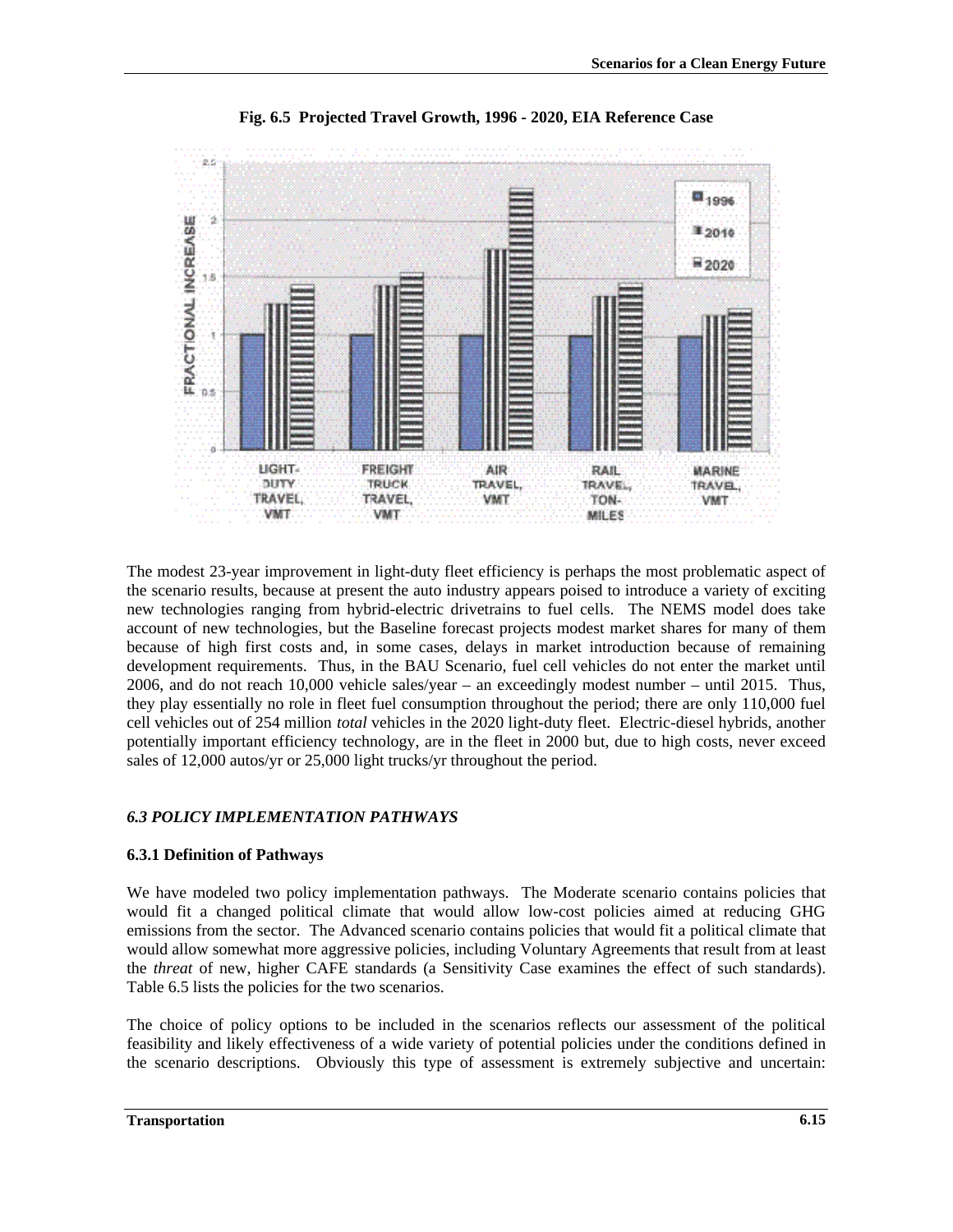seasoned politicians routinely miscalculate their ability to get proposed legislation enacted into law, and legislative surprises are a fact of life in political circles. As noted above, a case can be made that the policies we selected for light-duty vehicles – golden carrot awards in the form of the tax credits for high efficiency vehicles suggested by the Administration and, for the Advanced scenario, a Voluntary Agreement between automakers and the U.S. government to increase light-duty fleet fuel economy – are either too ambitious ("U.S. automakers will never willingly adopt Voluntary fuel economy targets") or too cautious ("why not include CAFE standards?"). As noted, we do explore the impact of new CAFE standards in a Sensitivity Case within the Advanced scenario. The polices we have examined are as follows:

| <b>Moderate Scenario</b>                                                                | <b>Advanced Scenario</b>                                                                                                                                                                   |
|-----------------------------------------------------------------------------------------|--------------------------------------------------------------------------------------------------------------------------------------------------------------------------------------------|
| 50% increase in government/industry R&D<br>⋗<br>investment                              | 100% increase in government/industry<br>R&D investment                                                                                                                                     |
| ➤<br>Tax credit for high efficiency vehicles                                            | Same                                                                                                                                                                                       |
| ⋗<br>Acceleration of air traffic management<br>improvements                             | Same                                                                                                                                                                                       |
| Program to promote investment in<br>➤<br>cellulosic ethanol production                  | Same<br>$\bullet$                                                                                                                                                                          |
| Invigorated government fleet program<br>➤<br>promoting alternative fuels and efficiency | Same, more rigorous requirements                                                                                                                                                           |
| No change in LDV fuel economy standards<br>⋗                                            | Agreements<br>Voluntary<br>improve<br>fuel<br>to<br>$\bullet$<br>economy, for LDVs, freight trucks, and aircraft<br>(Sensitivity Case: new CAFE standards)                                 |
| Telecommuting stimulation                                                               | Same<br>$\bullet$                                                                                                                                                                          |
|                                                                                         | Domestic carbon trading system with assumed<br>$\bullet$<br>permit price of \$50/tC<br>Variabilization polices (pay-at-the-pump auto<br>insurance)<br>Intelligent traffic systems controls |

## **Table 6.5 Transportation Policy Pathways**

**Air Traffic Management Improvements.**The EPA and FAA have a joint program aimed at rationalizing air traffic management to substantially reduce the time spent waiting "on line" on the ground and circling around airports while waiting for landing slots. This program, known as CNS/ATM (Communications, Navigation, and Surveillance/Air Traffic Management) involves substantial changes in flight procedures coupled with installation of a network of ground and airborne technologies involving digital communication and computer interpretation of flight instructions, and satellite systems that precisely locate aircraft. Successful implementation of this program will substantially reduce both energy losses and emissions of criteria pollutants. A recent FAA analysis estimates savings in energy use of up to 6 percent for North America (FAA, 1998); we have adopted a five percent savings as our target level for 2020. Additional benefits beyond reduced fuel cost and greenhouse emissions include significant reductions in criteria emissions (9 percent for NOx, 12 percent for CO, and 18 percent for HC), improved aircraft utilization, and time savings for passengers.

CNS/ATM involves six technology groups: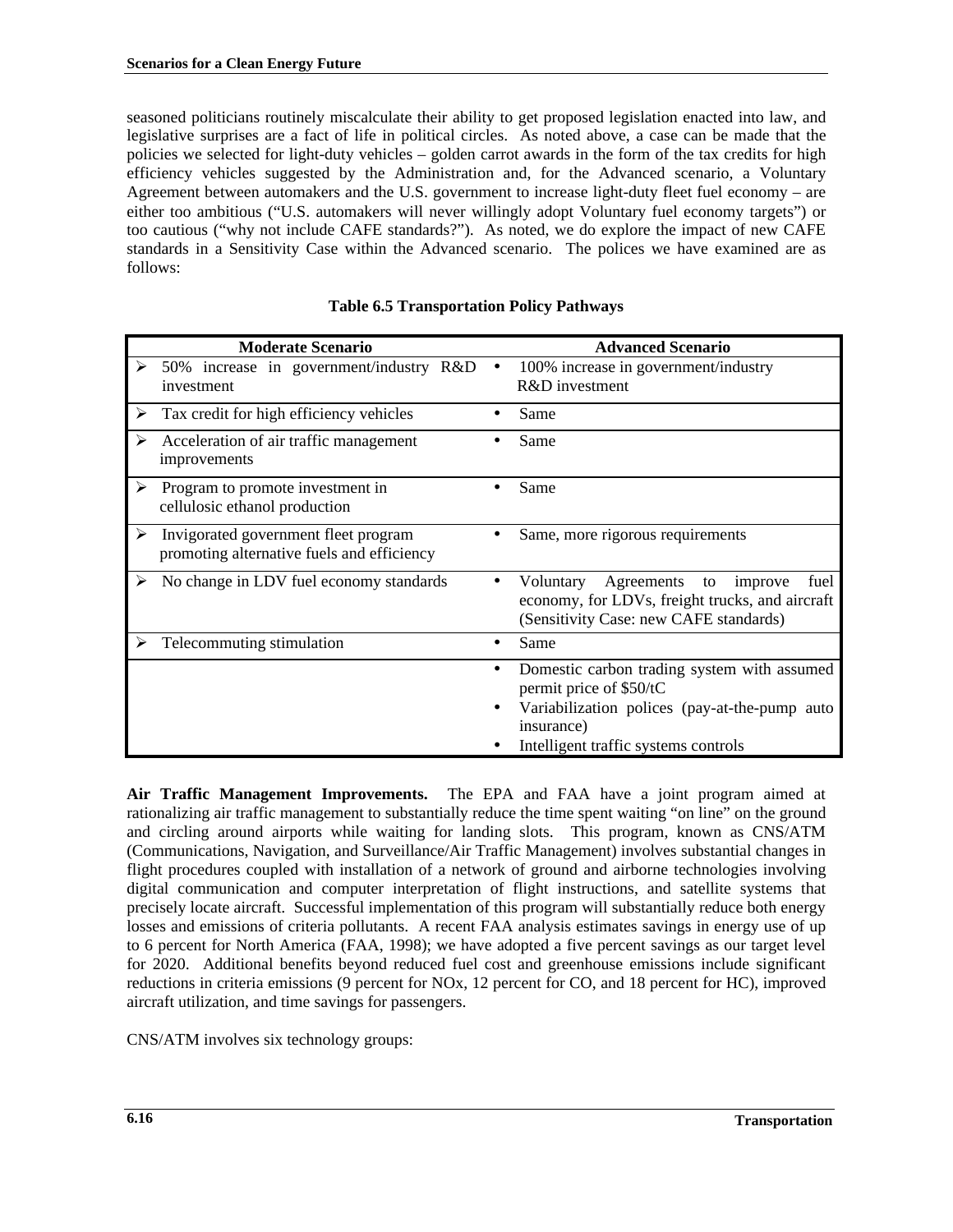- P-FAST Passive final approach spacing tool, designed to narrow the allowable gaps between aircraft.
- SMA Surface movement advisor, a tool designed to more efficiently move aircraft from touchdown to gate or gate to takeoff.
- CDM Collaborative decision making, designed to find optimal reroutings when aircraft meet unexpected conditions and must change flight plans.
- TMA Traffic Management Advisor, another collaborative decision-making tool that will predict delays at an airport and reschedule traffic at other airports to avoid overloading the first airport.
- URET User request evaluation tool, which performs after-the-fact analysis of flight performance
- CTAS Center Terminal Automation System, incorporating parts of P-FAST and TMA for smaller airport operations.

FAA has adopted promotion of CNS/ATM as a goal of its Strategic Plan ("Achieve progress toward global implementation of satellite-based communication, navigation, surveillance, and air traffic management (CNS/ATM) by assisting planning and implementation efforts in each world region." (FAA, 1996)). However, there currently is no formal mechanism for implementing this program, and the FAA budget appears insufficient to include the large capital investments needed. In a BAU environment, with continuing low prices for jet fuel, implementation would likely be slow despite its benefits. If FAA analysis is correct, however, the program should easily pay for itself in fuel savings, improved aircraft utilization, and other savings. Therefore, we expect rapid implementation to fit easily within both the Moderate and Advanced scenarios.

**Carbon Permit Program.**Carbon permit programs define acceptable levels of carbon emissions and allocate these emissions to carbon emitters by auctioning permits or allocating the permits to individual sources, with trading allowed. The impact of a carbon permit program that results in a \$50/metric ton price for carbon in 2005 through 2020, a price that translates to about \$0.12/gallon of gasoline given gasoline's carbon content, is reflected in the Advanced scenario. This modest increase in gasoline price – about 10 percent if prices remain low – will yield a small reduction in projected levels of transportation demand and carbon emissions.

Studies done in the 1970s and early 1980s of fuel price effects on fuel demand (Dahl, 1986) found that fuel demand was very responsive to fuel price over the long term – that a 10 percent increase in price would cause a drop in fuel use of approximately the same percentage, with half the drop coming from improved vehicle efficiency and half from reduced travel. More recent estimates, discussed in Plotkin and Greene (1997) project only about a 5 to 6 percent decrease in fuel use from a 10 percent price increase. Thus, a 50 cents per gallon increase in gasoline price – about the level added by the combination of carbon permit system and 2010 "Pay-at-the-Pump" (PATP) insurance policy discussed below (added to a baseline \$1.25/gallon) might be expected to reduce gasoline use by perhaps 20 percent over the long run. The latter values reflect the full experience in gasoline markets over the past three decades and should be more credible. Note that a 50 cents per gallon gasoline price increase would cost a typical driver (12,000 miles/yr. 20 mpg) about \$300/year.

**Cellulosic Ethanol Commercialization Program.** The use of cellulosic ethanol in vehicles would be extremely useful in reducing GHG emissions because, over the fuel cycle, such use generates a small fraction of the emissions generated by the equivalent use of gasoline – about 10 or 20 percent depending on assumptions. The DOE has an active research program aiming to develop commercializable processes for producing ethanol from energy crops, forest and agricultural residues, and municipal wastes (NREL,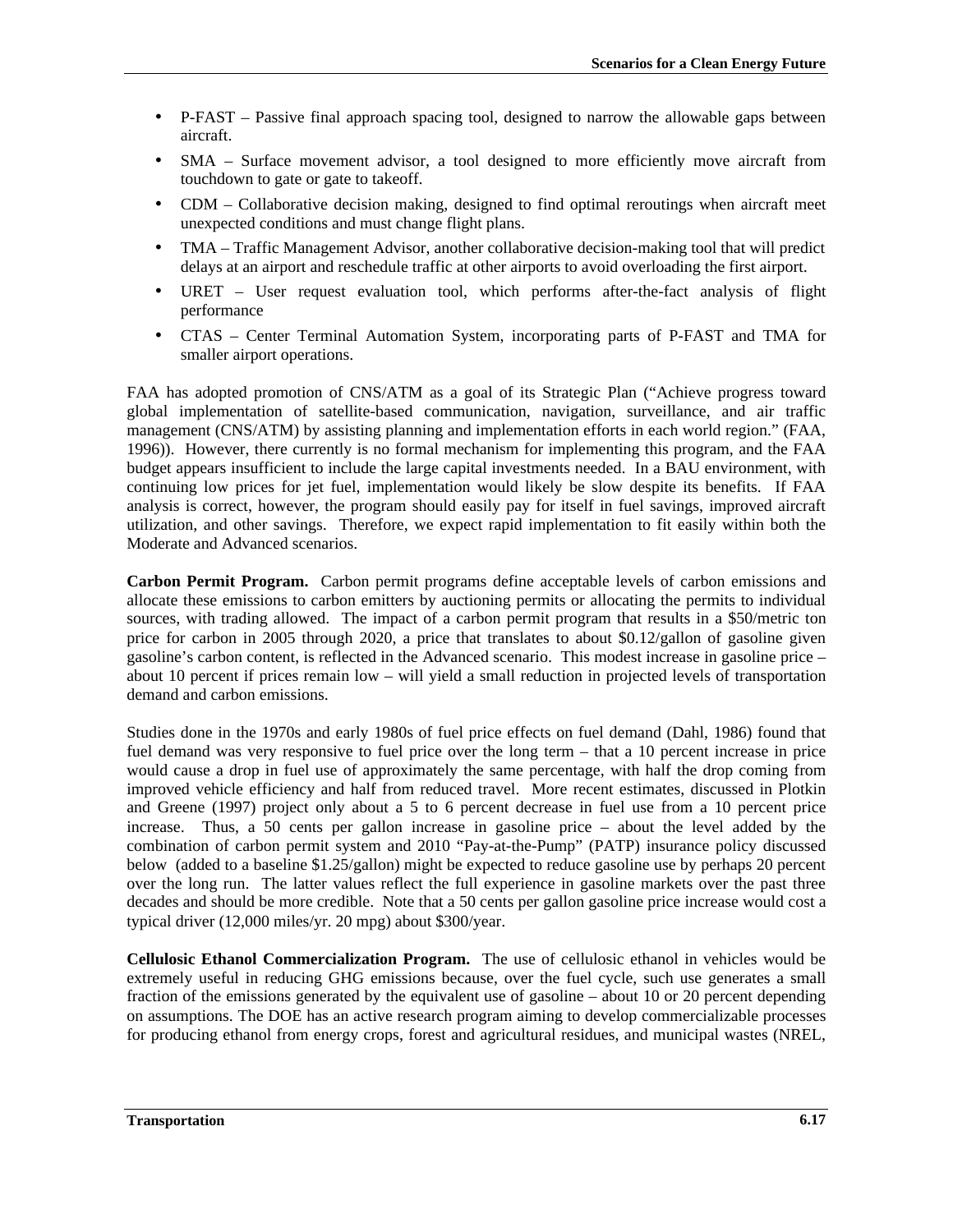1999). If successful, cellulosic ethanol would first be used primarily as a blending agent with gasoline, with added value as an octane enhancer and oxygenate.

Current market incentives for ethanol use include exemption from most federal taxes on gasoline for gasoline/ethanol blends, mandated oxygenate levels in Federal reformulated gasoline (RFG) required in ozone nonattainment areas (and other areas that have joined the RFG program), alternative fuel fleet requirements mandated by EPACT, and CAFE credits associated with the sale of alternative fuel vehicles. The latter two incentives affect vehicle production and sales only, and do not currently have any effect on ethanol production.

In the scenarios, we use the 1990 AEO assumptions about extension of the current "gasohol" tax break: that it will not expire in 2007 but continue at the nominal level of \$0.51 per gallon. The value of the credit will thus be eroded by inflation over time to \$0.27 per gallon in 2020. We also assume a program of loan guarantees, tax breaks, or subsidies to reduce or eliminate the added risk of investment in new ethanol plants. In addition, we envision substantial reductions in the *cost* of cellulosic ethanol production (to 50 percent of current corn ethanol costs (based on Bowman and Leiby, 1998; NREL, 1999; and NRC, 1999a) resulting from focused research on ethanol production processes associated with increases in transportation R&D funding in both scenarios. A recent assessment of DOE's bio-ethanol research program by the National Research Council (1999b) made several recommendations for redirecting and expanding the effort, including:

- 1. improvement in pretreatment efficiency to minimize enzyme requirements,
- 2. development of less expensive more effective digestive enzymes,
- 3. improved design to minimize costs, improve efficiency, and maximize coproduct value,
- 4. research in bioengineering and genomics to improve yield, pest resistance and stress resistance, and
- 5. research into feedstock changes to improve processing and conversion efficiency.

**Tax Credit for High Efficiency Vehicles.**A set of tax credits has been proposed for purchasers of significantly more fuel-efficient vehicles. The proposed schedule is shown in Table 6.6, where efficiency improvement levels are matched with vehicle technologies. The model assumes the tax credit will be phased out as sales increase much beyond 50,000 units per year, which would be expected to greatly reduce the penetration of hybrids relative to a tax credit that did not have a cap.

| <b>MPG</b> Increase | <b>Technology</b>               | Credit  |
|---------------------|---------------------------------|---------|
|                     |                                 |         |
|                     | Gasoline hybrid                 | \$1,000 |
| $\frac{1}{3}$       | Diesel-electric                 | \$2,000 |
| Twice               | Gasoline and methanol fuel cell | \$3,000 |
| Three times         | Hydrogen fuel cell              | \$4,000 |

# **Table 6.6 Schedule of High Fuel Economy Tax Credits and Associated Technologies**

The modeled tax credits reflect the Administration's early tax proposals. The current Administration proposal has changed the credits to reflect the "degree of electrification" of the powertrain rather than the efficiency gain. We have not attempted to model this latest proposal. Existing tax credits for battery electric vehicles are assumed to continue in effect in all scenarios.

**Invigorated Government Fleet Programs.**EPACT regulations require Federal and State vehicle fleets and some private fleets (of alternative fuel suppliers) to introduce alternative fuel vehicles on a rigorous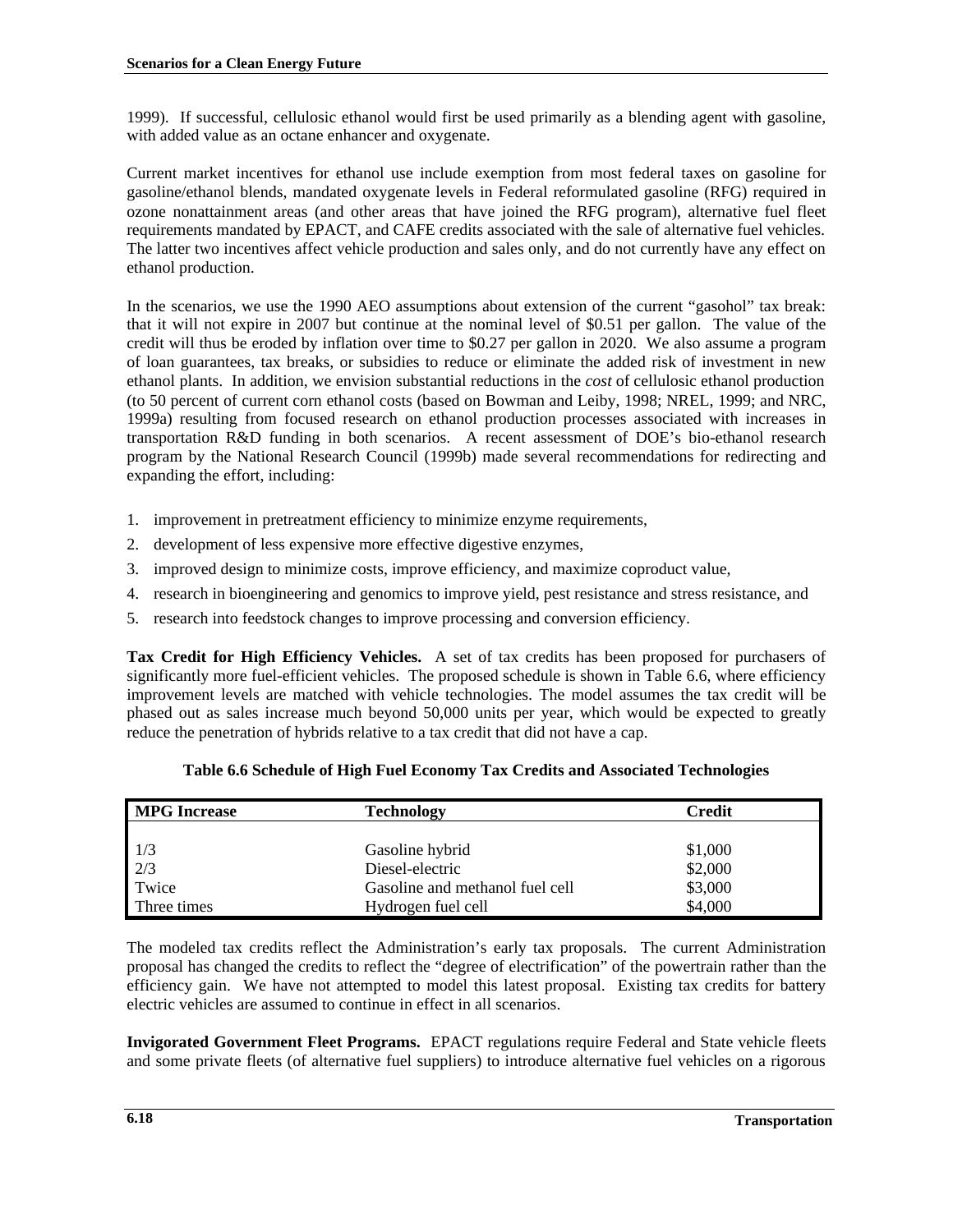schedule. AEO99 assumes that the EPACT schedules will be met. However, these fleets are well behind schedule in their compliance, and few if any analysts believe that full compliance will occur. Consequently, in accepting the AEO99 Reference Case as our Baseline Case, we are implicitly assuming that a shift in government policy concerning fleet vehicle purchases will allow full compliance; BAU would *not* yield compliance with EPACT schedules.

**R&D Spending Increase.** The Federal government, primarily the DOE, currently spends several hundred million dollars annually in support of the development of advanced vehicle technology, including fuel cells, hybrid drivetrains, advanced diesel power plants, advanced materials, and so forth. Other agencies, e.g., Department of Transportation (DOT), National Aeronautics and Space Administration (NASA), Department of Defense (DoD), and so forth, sponsor additional research in other transportation areas. Traditionally, Federal R&D funding for aircraft and highway vehicle technology has been much greater than in other areas, e.g., funding in rail and maritime freight hauling has been minimal.

The most prominent Federal transportation R&D program in recent years has been the PNGV, a joint federal/industry program under which both partners have contributed about \$300 million/year. The NRC has concluded that the PNGV has made substantial progress in reaching its goal of an (up to) 80 mpg family car, for example, the three industry partners now have prototype family-size cars capable of about 60 mpg on the EPA test cycle. However, NRC also concluded that PNGV has significant challenges remaining, in particular emissions and cost problems with direct-injection engines, high costs for power electronics and electric motors, cost and performance problems with high-power batteries for hybrid vehicles, and immature technology for multi-fuel processing for fuel cells. The Council's overall conclusion is that the dollar amounts provided to the PNGV are "far below the level needed to meet the challenges on a timely basis" (NRC, 1999a). An increase in funding for this and other highway vehicle programs under the auspices of DOE's Office of Transportation Technologies (OTT) may allow better results from the ongoing R&D programs in the form of earlier commercialization of new technologies, reduction in first costs, and increased performance (in fuel economy and other consumer attributes). Similar increases in programs under other federal agencies, e.g., NASA, DoD, DOT, etc. should provide similar results.

The following box (Increased Transportation R&D Investment) describes some key characteristics of a 50 or 100 percent increase in Federal transportation R&D spending.

**Telecommunications Programs.**Telecommuting involves the substitution of telecommunications services for commuting in the workplace; that is, workers would work out of home or satellite offices and communicate with their offices via computers. The primary candidates for telecommuting appear to be white collar workers with a managerial and professional specialty, or workers in sales and clerical jobs, e.g., workers who deal primarily with creating, distributing, or using information (OTA, 1994). Over 50 percent of U.S. jobs fit this description, e.g. upward of 70 million jobs could theoretically be candidates for telecommuting. DOT projections indicate there could be as many as 50 million telecommuters by 2020 (U.S. DOT, 1993). Aside from commuting trips, telecommunications will also affect other trip categories, e.g. shopping (internet sales, for example).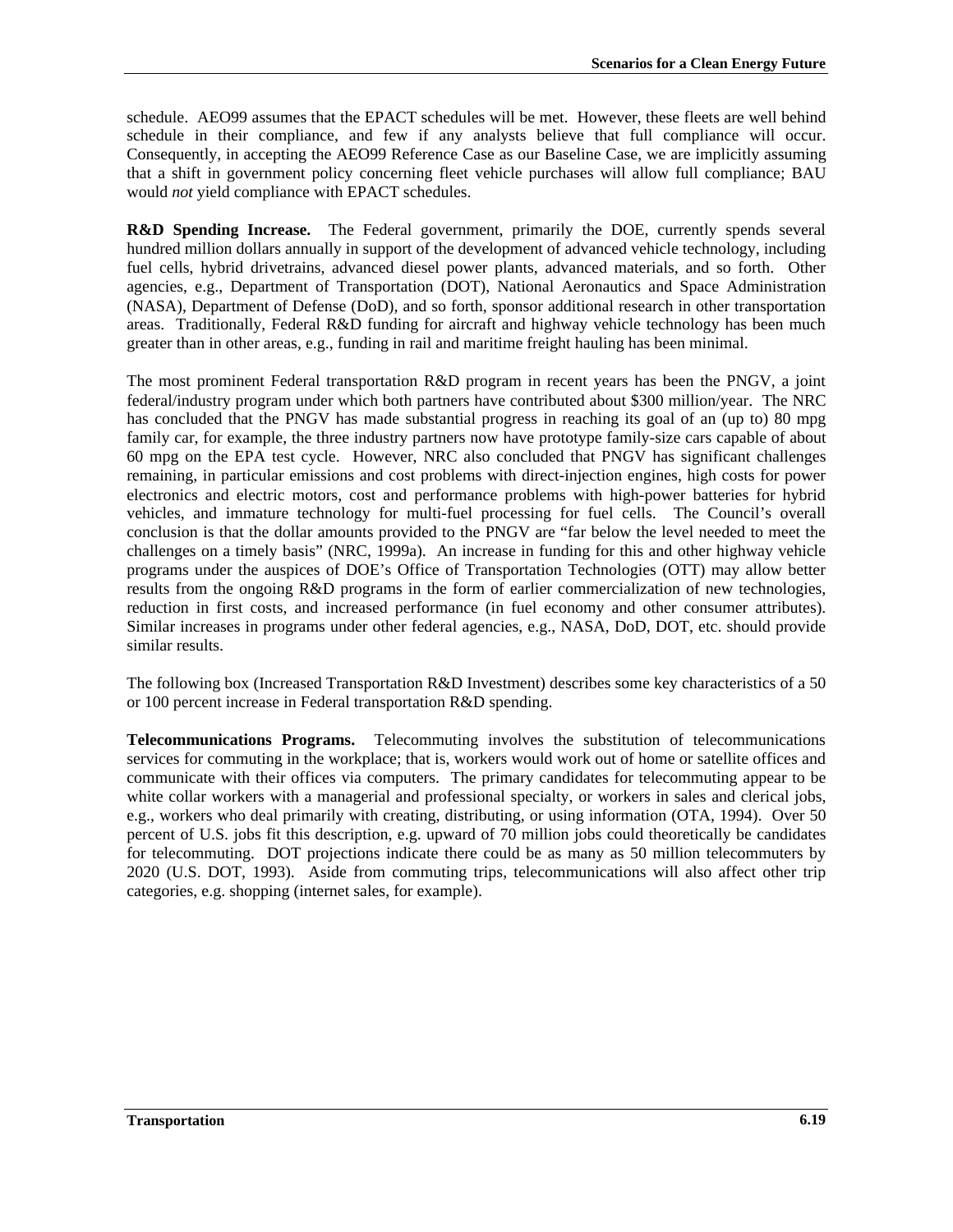#### **Increased Transportation R&D Investment**

The Federal government currently spends several hundred million dollars per year on research aimed primarily at improving energy efficiency and reducing GHG emissions in the transportation sector. The U.S. DOE is a major sponsor of this R&D, with its OTT contributing \$244 million to the effort in FY99.

To be effective, a 50 or 100 percent increase in this federal transportation R&D budget will require both a careful targeting of funds to critical research areas, and a gradual rampup of funds to allow for careful planning, assembly of research teams, and expansion of existing research teams and facilities. Well-focused and intelligently managed technology R&D programs average societal rates of return on the order of 50 percent per year (PCAST, 1997). The Moderate and Advanced scenario proposals envision a 5-year rampup time.

Examples of promising research areas for increased funding include:

#### *Light Duty Highway Vehicles*

- Direct injection engines, particularly NOx after-treatment for GDI engines,  $NO<sub>x</sub>$  and PM emissions reduction in CIDI engines.
- Proton exchange membrane fuel cell systems, particularly reforming liquid fuels, hydrogen storage options, contaminant removal from reformate, fuel cell balance of plant, and systems integration.
- High power energy storage systems for hybrids, including reactivation of research on ultracapacitors and flywheels.
- Power electronics and electric motors.
- Advanced lightweight materials, particularly vehicle manufacturing technologies and vehicle design.
- Fuels, esp. lower cost, more energy-efficient production of cellulosic ethanol, hydrogen, and clean liquid fuels from natural gas.
- Advanced onboard storage technologies for hydrogen (see above) and natural gas.
- Electric vehicle batteries, especially lithium polymer but also cost reduction and performance enhancement of nickel metal hydride batteries, safety and electrolyte and cathode performance for lithium-ion batteries.

#### *Medium-duty delivery vehicles and transit buses*

- Hybrid-electric drivetrains
- Advanced TDI diesel engines, especially emission control.
- Natural gas storage and system design
- Advanced lightweight materials

#### *Heavy-duty highway vehicles*

- Advanced diesel engines and emission controls
- Advanced aerodynamic drag reduction technologies
- Ultra-low rolling resistance tires
- Accessory load reduction strategies
- Low friction drivetrains

#### *Air travel*

- Laminar flow control and other advanced aerodynamic technologies
- Blended wing-body aircraft
- Unducted fan engines
- Thermodynamic improvements to turbine engines
- $NO<sub>X</sub>$  control technologies

#### *Maritime*

- Compressed and liquefied natural gas onboard diesel-powered coastal vessels
- Molten carbonate fuel cell propulsion, with liquefied natural gas as a fuel
- PEM fuel cell propulsion with hydrogen fuel

#### *Rail travel*

- Fuel cell propulsion systems
- Advanced electric motors
- Oxygen-enrichment systems for locomotive diesel engines
- Advanced diesel engines
- Advanced rail lubrication systems
- Intermodal/rail competitiveness research, including improved door-to-door service management and improved equipment management through advanced command, control, communication, and information systems.

#### *Sectoral analysis*

• Further development of the transport sector models in the National Energy Modeling System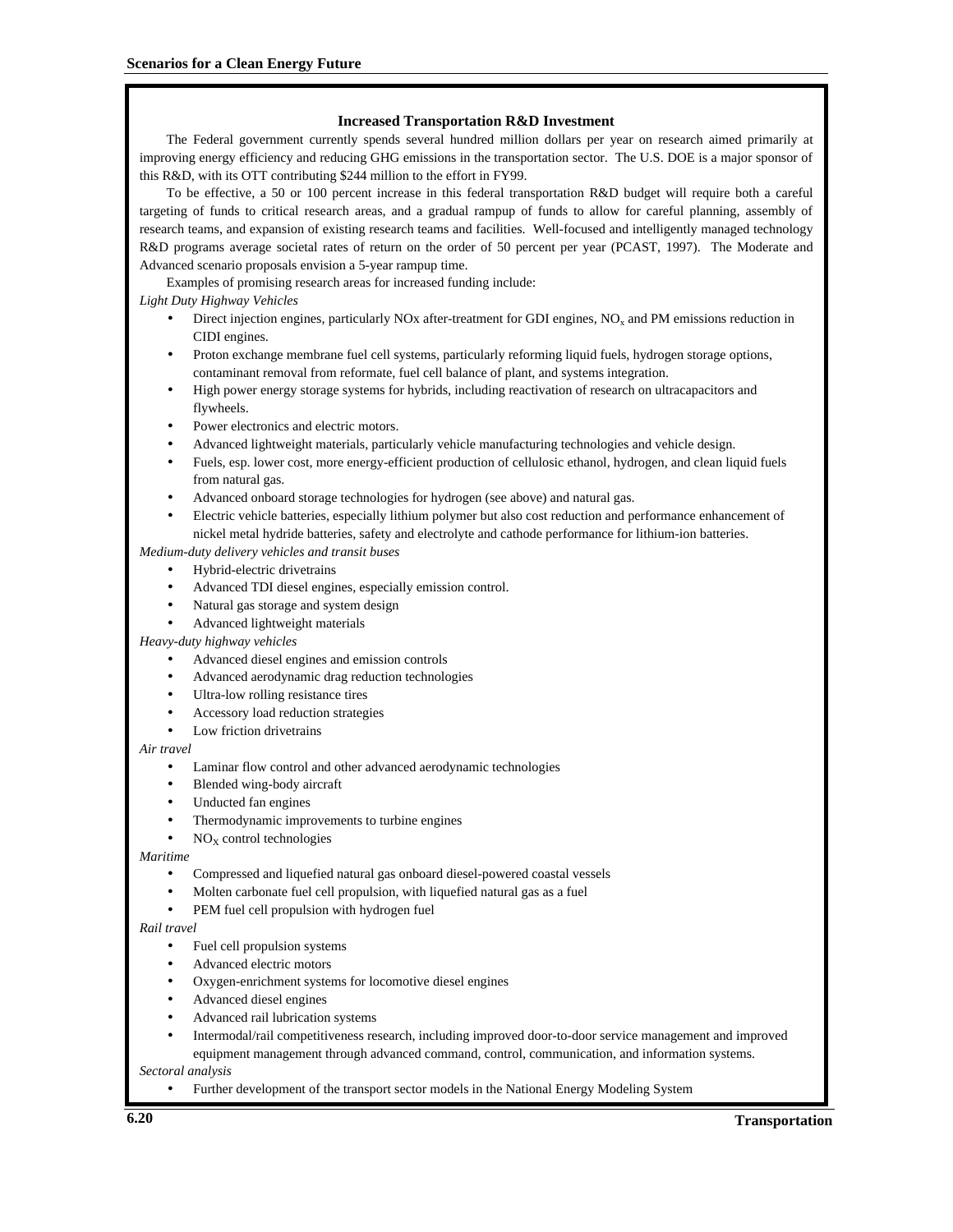Although telecommuting will eliminate many work trips, it can have "take back" effects such as stimulation of sprawl (workers can live in rural areas if they don't commute, or commute only once or twice a week). Further, telecommuting clearly will have different receptions from workers depending on their family situations, personalities, and other factors. At moderate levels of telecommuting, and where it is largely voluntary, telecommuting's reception should be quite positive since it allows workers freedom from commuting and greater flexibility in dealing with family requirements. On the other hand, some analysts believe that there may be a backlash to increased telecommuting due to negative impacts on workers including lack of communication, social isolation, loss of benefits, lack of career advancement, and stress from mixing work and home life (OTA, 1994). Obviously, the design of the specific programs will have a great impact on the willingness of workers to participate.

A 1994 DOE study on the direct and indirect impacts of expanded telecommuting estimated that, by 2010, telecommuting could save about one percent of total motor fuel use (Greene et al, 1994). The DOE study adopted the earlier DOT study's estimate of 30 million telecommuters by 2010, telecommuting 3 to 4 days per week, and assumed that 80 percent of them would be working at home. Although the direct impact of this level of telecommuting was estimated to be the avoidance of nearly 70 billion miles of commuting per year, DOE estimated that about half of the potential fuel savings would be lost to increases in travel demand due to improved traffic flow and the travel impacts of increased urban sprawl caused by the telecommuting.

Some public policy measures have been proposed to promote telecommuting, notably Regulation XV, proposed by the Southern California Air Quality Management District in 1987 but not enacted, that would have required larger employers (with over 100 employees) to adopt plans for alternative commuting options, and the travel demand management funding provided by ISTEA at the Federal level (OTA, 1994). Policies that would promote telecommuting include eased IRS provisions to allow "teleworkers" to more easily deduct computer and telecommunications equipment as a business expense on personal income taxes, and tax credits for businesses' startup costs for telecommuting programs, e.g., worker training and equipment costs. Policy changes at the local level include easing of restrictions on homebased work and amendment of zoning requirements to allow a reduction in the minimum number of parking spaces in office buildings, to account for telecommuting (OTA, 1994).

**Intelligent Traffic Systems Controls.**Intelligent traffic systems controls, including intelligent roadway signing, staggered freeway entry, and electronic toll collection, are being introduced into U.S. cities, and their use is expanding. In the Advanced scenario, both increased R&D and government investment in these systems above anticipated levels lead to a wider range of systems available and faster expansion of their use.

**Voluntary Agreements.**As discussed more extensively in the Industry chapter, voluntary agreements are "agreements between government and industry to facilitate voluntary actions with desirable social outcomes." Such agreements are more common outside of the United States; the most relevant for this case is the agreement between the European automobile manufacturers' association, ACEA, and the European Union to cut carbon dioxide emitted from car exhausts by 25 percent/vehicle over the next 10 years (EC & ACEA, 1999). This pledge would increase average new car fuel efficiency from 30.6 mpg today to 40.7 mpg by 2008. Among the car companies agreeing to this are subsidiaries of American manufacturers. In the Advanced scenario, we assume that all manufacturers of light-duty and heavy-duty highway vehicles will commit to voluntary standards to increase fuel economy. The light-duty standards are 40 mpg in 2010 and 50 mpg in 2020 for automobiles, and 26 mpg in 2010 and 33 mpg in 2020 for light trucks. Heavy-duty standards are not specified at this time.

Obviously, the precise form of any voluntary standards would be determined in negotiations between the industry and the Federal government. We presume that such standards would allow "trading" of mpg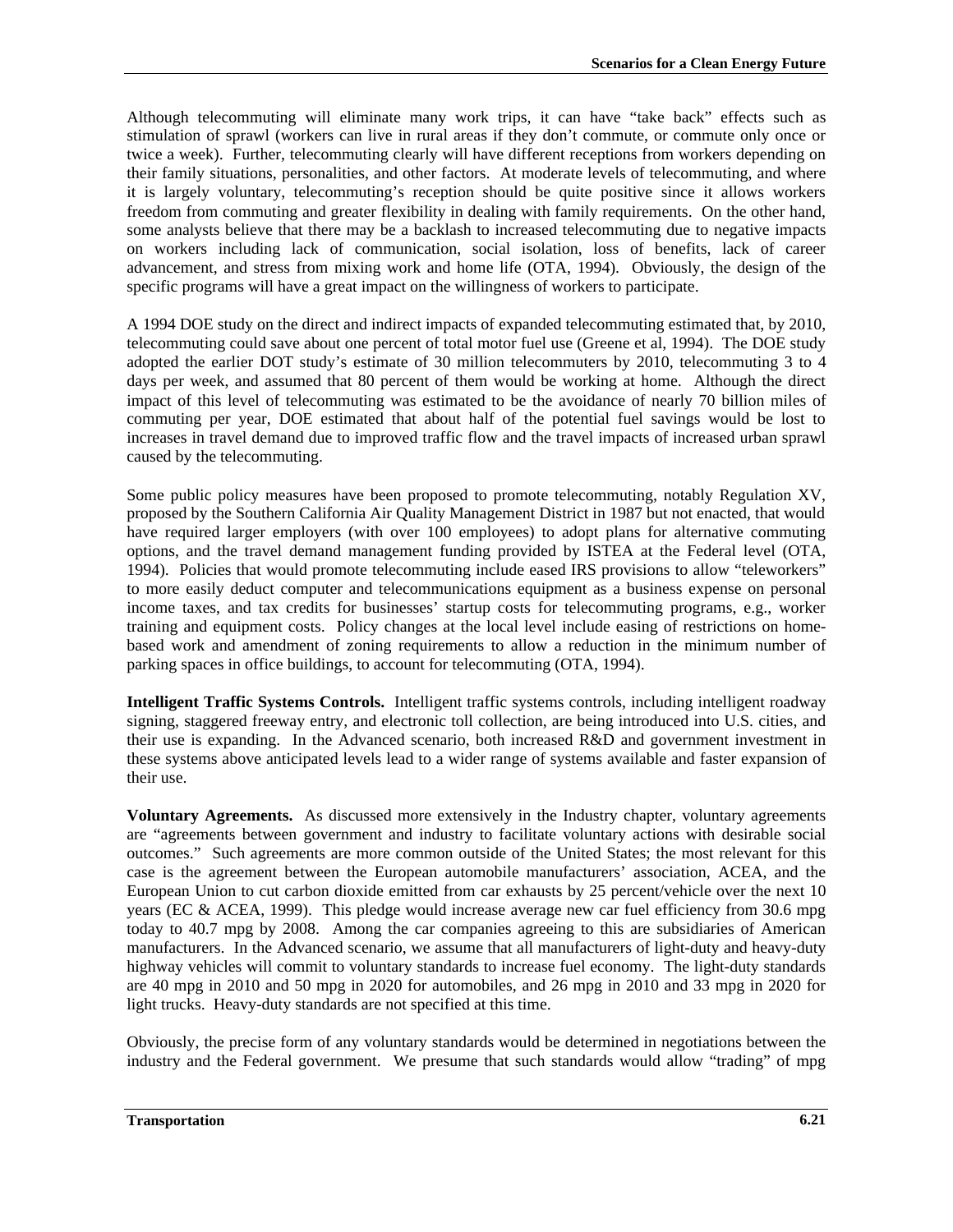credits among companies and would make no distinctions between domestic and import fleets, to avoid market distortions. Whether standards are in the form of a single target value applying to every company or a variable target that accounted for market segment differences among companies would affect the identity of "winners and losers" among the companies, but would likely not affect the industry-wide outcome very much.

**"Variabilization" Policies.**The objective of variabilization policies is to transfer the incidence of what are currently fixed costs of motor vehicle operation to variable costs. Perhaps the most significant of these proposed policies is "Pay-at-the-Pump" (PATP) automobile insurance. If only about one-fourth of the total cost of automobile insurance were variabilized by means of a tax on gasoline, it would amount to \$0.25 to \$0.50/gallon additional cost. Other potential targets of variabilization are free parking, or road revenues currently raised by property or general sales taxes. We propose to focus in this analysis on PATP, as representative of this class of policies because it produces a substantial change in fuel prices and is readily modeled in NEMS.

Numerous variations on the basic idea of PATP have been proposed (El-Gassier, 1990; Sugarman, 1991; Dougher and Hogarty, 1994; Gruenspecht et al., 1994; Khazzoom, 1997) with the intent to approximate a per-mile insurance fee by means of a surcharge on gasoline. Since at least some of the risk drivers impose on other travelers *is* proportional to miles driven, PATP could effectively internalize at least a portion of a public safety externality, thereby increasing economic efficiency (Kavalec and Woods, 1997). Whether this can be achieved depends on a number of complex factors, including the efficiency of the existing system. Charging per gallon is an imprecise way of charging per mile because of the large variation in mpg across the vehicle fleet. On the other hand, larger, heavier vehicles, which generally represent the less fuel-efficient portion of the fleet, impose greater risks on other travelers, an argument for larger insurance premiums. To date, these issues remain largely unresolved. However, one clear benefit of PATP will be an elimination of *some* part of the problem of uninsured drivers, since PATP can automatically provide partial coverage to all drivers.

Our design for the PATP fee is simple. For the year 2003 to 2012, a surcharge of \$0.34 per gallon of gasoline equivalent energy is added to the price of all motor fuels. From 2013 on, the surcharge is increased in one large step to \$0.51 per gallon of gasoline equivalent energy to roughly correct for the increasing efficiency of the light-duty vehicle fleet.

# **6.3.2 Barriers to Energy Efficiency**

Barriers to increased energy efficiency and reduced GHG emissions in transportation energy use include external costs and benefits, imperfect information, and imperfect competition. Fuel prices and transportation services do not reflect total social costs such as air pollution and climate change. Uncertainty about the costs and benefits to consumers of increased efficiency, caused by uncertainty about future fuel prices and a lack of explicit information about the incremental costs of higher efficiency may lead to under-investment in fuel economy technology. The inability of companies to capture the full benefits of advances in the science and technology of efficiency leads to under-investment in R&D. And the financial risks to manufacturers posed by the introduction of new technologies requiring substantial design changes that may or may not be well received by consumers can lead to the under-adoption of new technology in an oligopolistic market.

**Underpriced Fuels and Transportation Services.** A strong case can be made that energy fuels are underpriced, because market prices do not take full account of a variety of social costs associated with fuel use, and especially oil use (transportation is 95 percent dependent on petroleum products for fuel). Those externalities most directly tied to fuel use are greenhouse gases from direct fuel use by vehicles; air, water, and land pollution, including greenhouse gases, associated with discovering, extracting,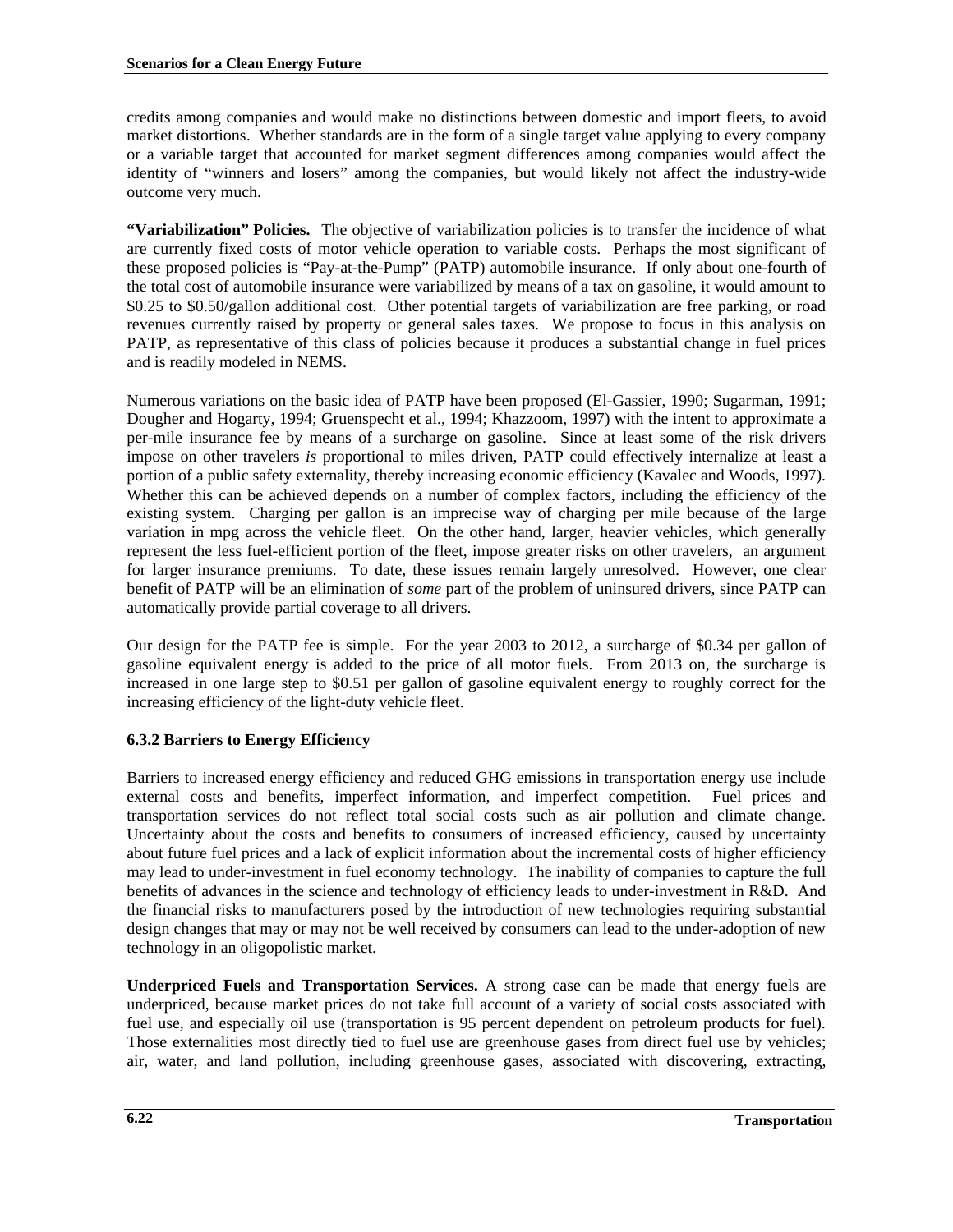processing, and distributing gasoline and other transportation fuels; and the energy security and economic impacts associated with the uneven geographic distribution of oil resources, that is, military expenditures associated with Persian Gulf political instability; monopsony costs associated with artificially high oil prices; and the costs to the U.S. and world economies associated with occasional oil price shocks.

Transportation services also are underpriced, for reasons that include but go beyond underpriced transportation fuels. Social costs more closely tied to transportation *services* than to energy use include air pollution – excluding greenhouse gases – associated with vehicle use, environmental impacts associated with transportation infrastructure, societal costs associated with transportation accidents (especially on the highways), the costs of highway congestion, and so forth. These costs as well as the costs of petroleum use in transportation have been examined by a number of analysts, most notably Delucchi (1997), and for the United States probably run into the hundreds of billions of dollars annually.

**Imperfect Information.** In making vehicle purchases, consumers and businesses experience difficulty in making rational choices about trading off the costs and benefits of different levels of energy efficiency. One cause is the difficulty in determining the true costs of higher efficiency *despite* the information on fuel economy posted on new autos and light trucks. Vehicle purchasers are rarely given explicit choices in efficiency coupled with explicit price differences associated with these choices. Instead, these price differences are buried in base prices or in the price of complete subsystems such as engines, with efficiency differences always coupled with substantive differences in other critical consumer attributes such as acceleration performance, level of luxury, vehicle handling, and so forth. Additionally, properly trading off fuel savings versus changes in vehicle price involves trading off the time-discounted value of the fuel savings against the present cost of the vehicle – a calculation that many vehicle purchasers are not familiar with. Note, however, that if consumers were extremely concerned about energy savings and determined to base their purchasing decisions on them, automakers and dealers would have a strong incentive to provide them with the information that is now lacking in the marketplace, as well as with vehicle choices that provided clearer tradeoffs. It can be argued that the lack of such information and choices is simply the consequence of consumer disinterest in improved fuel economy in the context of low fuel prices.

It is also worth noting that new car purchasers – who have a dominant influence on the design decisions of automakers – are not representative of the driving public, many of whom purchase their vehicles secondhand. In particular, new car purchasers are substantially wealthier than average drivers, which should skew their purchase preferences away from considerations of fuel use and towards considerations of ride quality, power, and other vehicle qualities.

Another potential source of difficulty in making rational vehicle choices is the substantial uncertainty associated with future fuel prices. Over the past two decades, the price of a barrel of oil has varied by fourfold, reaching highs in the early 1980s and lows within a few years thereafter. Recently, oil prices have more than doubled from near historic lows, and energy analysts widely acknowledge that disturbances to oil markets could cause future prices to escalate rapidly to multiples of even today's higher prices (and stay there for periods ranging from a few weeks to a few years). Also, there is growing controversy about the potential for oil resource shortages, coupled with higher prices, possibly beginning within the lifetime of most vehicles purchased today.

**Difficulty in Capturing the Market Benefits of Technology Advances.** Another barrier to firms' investments in research to develop energy efficient technology is the ability of other firms to appropriate technological advances. By this we mean that increases in knowledge of new designs and technology are easily transferred to other industry entities without necessarily benefiting the individuals or company that provided the research investment that lead to the innovation. Further, companies that absorb the market risk of introducing new technology generally will not reap the full benefits of trailblazing new markets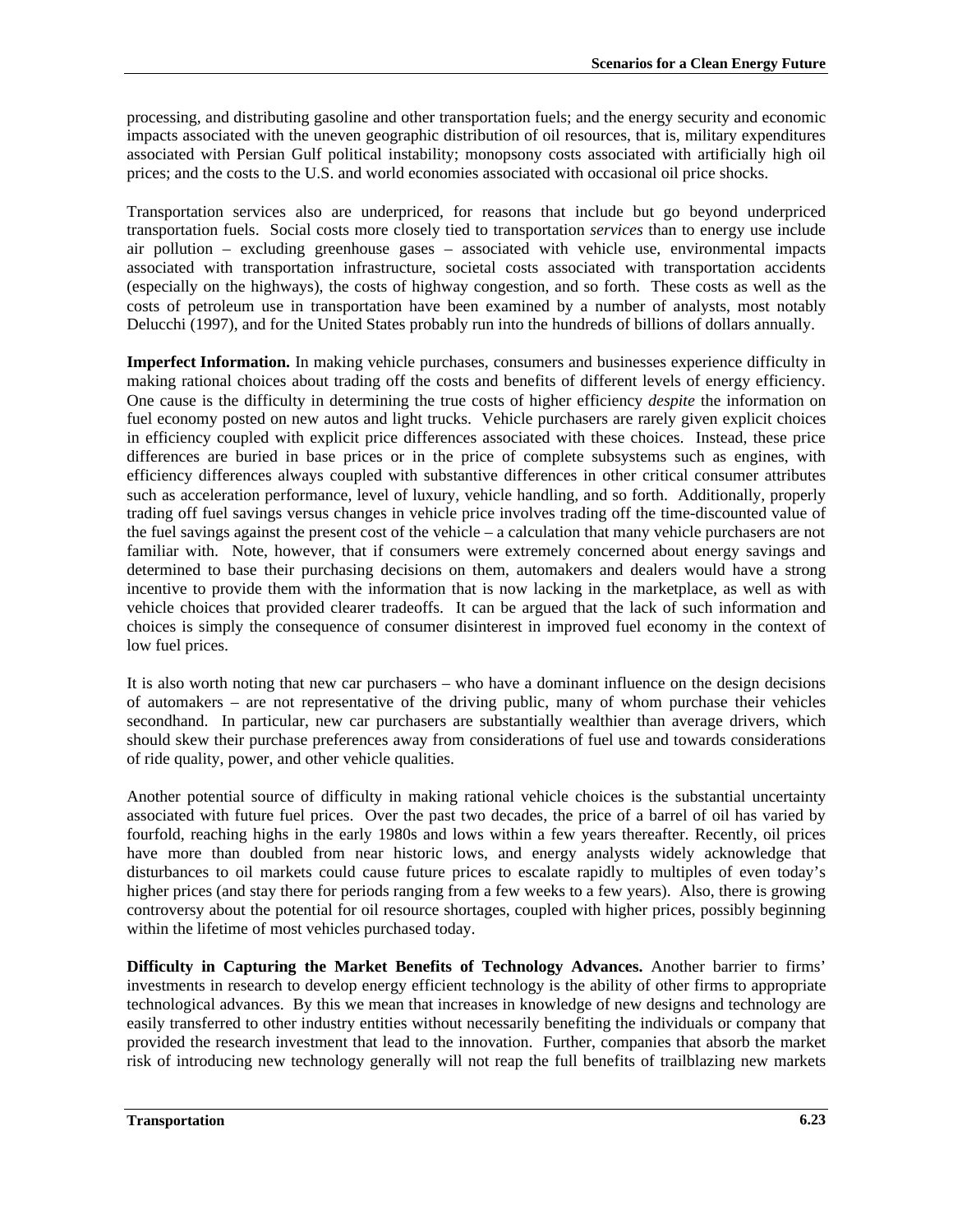because the attention and car owner trust brought about by a successful market launch may be transferable to a competitor's version of the new technology. Both attributes tend to yield under-investment in technology development and reluctance to introduce new technologies in areas where markets are not well established.

**Risks to Manufacturers.** Redesigning motor vehicles for substantial fuel economy improvements requires massive capital investments. In an intensely competitive car market a negative reaction by consumers, even to subtle aspects of a new technology, could result in massive financial losses to manufacturers. Manufacturers will therefore be understandably reluctant to commit to rapid, sweeping design changes to improve fuel economy, a matter of relatively small concern to motorists.

Table 6.7 outlines the programs and policies adopted in the two scenarios, and the barriers they address.

|                                          |                 | <b>Barriers to Efficiency Improvement</b> |                    |          |                   |                      |
|------------------------------------------|-----------------|-------------------------------------------|--------------------|----------|-------------------|----------------------|
|                                          |                 | Underpriced                               | <b>Underpriced</b> | Rational | <b>Technology</b> | <b>Manufacturers</b> |
| <b>Policies</b>                          | <b>Scenario</b> | <b>Fuels</b>                              | services           | choices  | fungibility       | risk                 |
| R&D spending<br>increase                 | <b>Both</b>     | X                                         | $\mathbf{X}$       |          | X                 |                      |
| Voluntary<br>agreements                  | Advanced        | X                                         | X                  |          |                   | X                    |
| Pay-at-the-<br>pump                      | <b>Both</b>     | X                                         | X                  |          |                   |                      |
| Tax credits for<br>efficient<br>vehicles | Both            | $\mathbf{x}$                              | X                  |          | X                 |                      |
| Air traffic<br>management                | <b>Both</b>     | X                                         |                    |          | X                 |                      |
| Government<br>fleets                     | Both            | X                                         |                    | X        |                   | X                    |
| Cellulosic<br>ethanol                    | Both            | X                                         |                    |          |                   |                      |
| Emissions and<br>fuels standards         | <b>B</b> oth    | X                                         | X                  | X        |                   | X                    |
| Carbon trading<br>system                 | Advanced        | X                                         |                    |          |                   |                      |
| Tele-commuting                           | <b>Both</b>     |                                           | X                  |          |                   |                      |
| Intelligent<br>traffic systems           | Advanced        | $\mathbf{x}$                              | X                  |          |                   |                      |

**Table 6.7 Policies to Address Barriers to Efficiency Improvements in Transportation**

# *6.4 METHODOLOGY FOR ANALYZING POLICY IMPACTS*

This section outlines the methods used to translate the policies of the Moderate and Advanced scenarios to inputs and changes to the CEF-NEMS model. A detailed description of each modification to NEMS input data or source code can be found in Appendix A-3.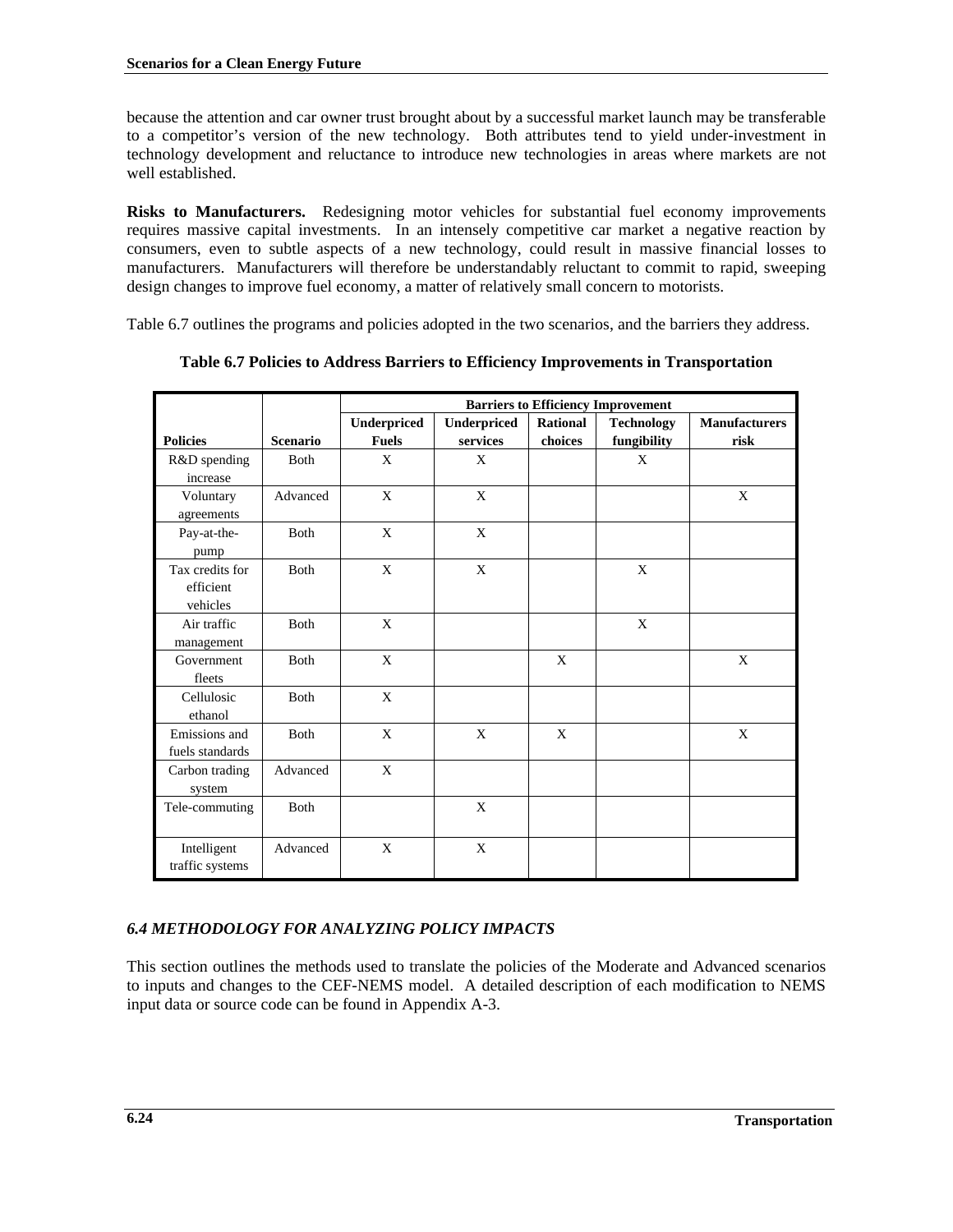# **6.4.1 Policy: Air Traffic Management Improvements**

This policy is expected to achieve a five percent reduction in air traffic fuel use. This is simulated by increasing the rate of increase in the efficiency of existing stock, an effect historically due primarily to retrofitting existing airframes with newer, more efficient engines. The intention here is to reflect a general improvement in aircraft operating efficiency due to more effective flight planning and reductions in excessive time spent waiting in the air or waiting on the ground due to traffic congestion. Specifically, the annual rates of change in fleet-wide efficiency were increased from 0.18 percent to 0.34 percent for wide-body aircraft, and from 0.44 percent to 0.60 percent for narrow-body planes.

# **6.4.2 Carbon Permit Program**

The carbon permit program is implemented at the national level in the integrated runs of CEF-NEMS. A charge of \$50 per metric ton of carbon is imposed to simulate the effect of a tradable permit program. Although there are no programming changes made to the transportation sector modules, the carbon charge raises the price of transportation fuels, reducing transportation demand and shifting technology choices within the transportation sector.

## **6.4.3 Cellulosic Ethanol Commercialization Program**

Several key assumptions were added to NEMS to reflect the success of research to reduce the costs of cellulosic ethanol and programs to promote its use. The AEO99 Reference Case continues tax credits for ethanol but in nominal dollars so that the value of the credits in constant dollars decreases gradually with time. We retain this assumption in all scenarios. The AEO99 also includes risk premiums for investment in cellulosic ethanol production to reflect the uncertainties associated with the market for a new fuel supported, in part, by government subsidies. We assume that a loan guarantee or subsidy program is created by the federal government to eliminate these added risks, so that funds can be borrowed for investment in ethanol production at prime rates. Finally, the AEO99 assumes that by 2020 the costs of producing ethanol from cellulose can be reduced by 20 percent over the current costs of production from corn, about \$1.40 per gallon of ethanol. We assume that a 50 percent cost reduction is possible by 2020, more in line with the goals of the DOE's R&D program, and consistent with the most optimistic estimates reported by the National Research Council, \$0.70 per gallon in 2015 (NRC, 1999, table 2-2).

## **6.4.4 Tax Credit for High Efficiency Vehicles**

The tax credit was implemented in NEMS by reducing the low-volume prices of alternative fuel vehicles by the amounts indicated in Table 6.5 above. In matching low-volume prices only, we are assuming that the tax credits will be phased out as sales increase much beyond 50,000 units per year. The gasoline hybrid is an exception, since it is handled by the FEM subroutine rather than the AFVM. The FEM does not allow for phasing out of the credit with increasing sales volume, and so the \$1,000 credit is maintained throughout.

## **6.4.5 Invigorated Government Fleet Programs**

The principal effect of invigorated government fleet programs for alternative fuel vehicles is reflected in increased retail availability of alternative fuels. The availability of alcohol fuels and hydrogen were increased gradually from negligible levels today to 50 percent by 2020. Details are provided in Appendix A-3.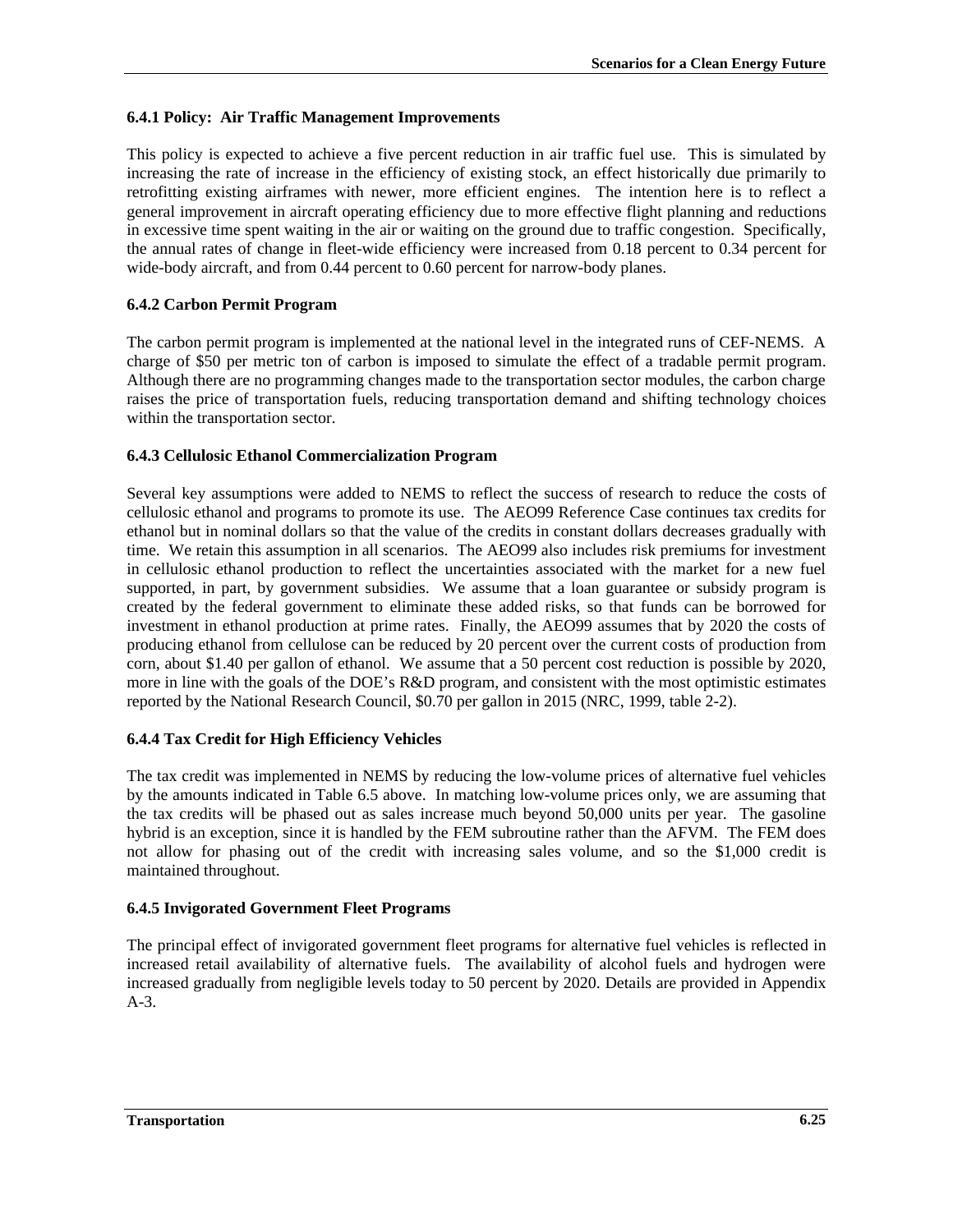## **6.4.6 R&D Spending Increase**

The effect of increased spending on research, development, and demonstration is represented by:

- 1. Advancing the introduction dates for new technology (for light-duty vehicles by 30 percent in the Moderate case and, with the additional incentive of the voluntary standards for higher fuel economy, by 40 percent in the Advanced case),
- 2. Adding a few new technologies (two advanced materials technologies for light-duty vehicles, two new technologies for heavy-duty vehicles, and a wing-body aircraft design for the air mode),
- 3. Incrementally reducing the cost, and
- 4. Increasing the mpg performance of selected technologies.

Details of the changes made to the original NEMS assumptions are provided in Appendix A-3.

NEMS currently has the capability of modeling a large but not unlimited number of fuel efficiency technologies. There are technologies we have not modeled, and within those modeled, only some are assumed to undergo significant price reductions under the Moderate and Advanced scenarios. **This is not to imply that we have perfect foresight of which technologies will be commercially successful, and** which will respond substantially to increases in research emphasis. Clearly we do not, and we imagine that, were the societal conditions and policies postulated in the scenarios actually to come about, the U.S. fleet of transportation vehicles would be far from a perfect match of the fleet characteristics projected by CEF-NEMS in this exercise. While we have made our technology assumptions with care, we recognize that some we have included will not be realized while others we have excluded will succeed in the marketplace. It is entirely possible, for example, that significant improvements in natural gas vehicle storage technologies, coupled with changes in gas availability and other factors, could lead to a far greater penetration of the fleet by natural gas vehicles than is projected here. Similarly, a breakthrough in lithium-polymer battery technology, perhaps coupled with greater-than-expected cost reductions in power electronics and electric motors, could lead to a larger penetration of the fleet by electric vehicles. And inadequate progress in emission controls for diesel vehicles, or further tightening of fine particulate matter standards based on new health effects research or greater demands by the public, could lead to far *smaller* penetration of diesel technology (we explore this possibility in a "no diesel" sensitivity run of the Advanced scenario, below). We cannot overcome these uncertainties. However, as noted earlier, there exists a large enough portfolio of promising efficiency technologies to provide some comforting redundancy. By using the great deal of information available about the status of the technology portfolio and the historic record of technological progress for similar technologies, we believe we can make a reasonable estimate of the likely *overall* effect of increased R&D even if we get the precise details wrong.

## **6.4.7 Telecommuting Programs**

As discussed previously, the 1999 AEO vmt projection reflects a rate of growth (1.6 percent/yr.) that is quite low by historical standards (3.1 percent from 1970-96; 3.0 percent from 1986-96), and we believe a higher rate, perhaps closer to 2.0 percent, would be more realistic. In a sense, then, it could be argued that some transportation demand management programs, including telecommuting programs, are already implicitly included in the Reference Case. And even given the implementation of vmt reduction programs that could credibly be implemented under the definitions of the Moderate and Advanced scenarios, we are skeptical that they could reduce vmt enough to achieve the EIA 1.6 percent rate of increase. Thus, we have chosen not to further reduce this rate in the scenarios, but simply to consider the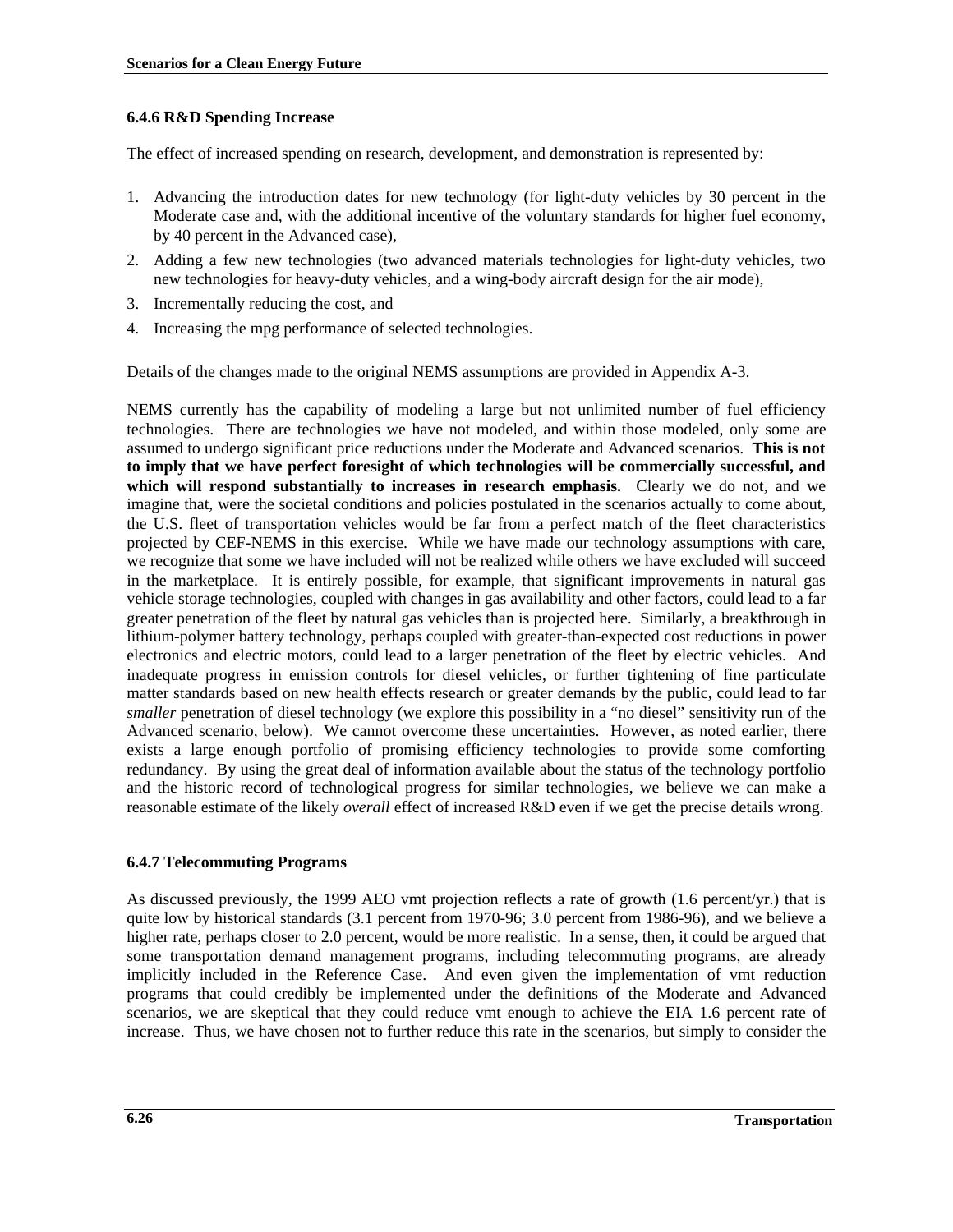1.6 percent rate in the two policy scenarios to be somewhat more realistic than the same rate in the Reference Case.

#### **6.4.8 Intelligent Traffic Control Systems**

To simulate the effect of increased usage of ITS systems in the Advanced scenario, we reduced by one percentage point the degradation factor in NEMS that translates EPA values of fuel economy into "onroad" values. The factor accounts for congestion and other factors that increase fuel usage over the value that would be computed using the EPA values.

### **6.4.9 Voluntary Agreements**

In the advanced case only, voluntary fuel economy targets are implemented with changes to NEMS inputs intended to simulate greater manufacturer attention to fuel economy relative to other vehicle attributes. The dates for first introduction of future fuel economy technologies were foreshortened by 40 percent. However, no date was moved closer to the present than 2003. The weight increases projected in the AEO99 Reference Case (20 percent for passenger cars and 30 percent for light trucks) were reduced to actual increases through 1998 for both vehicle types. In addition, for the Moderate scenario, the AEO99 factors that relate the demand for performance to changes in vehicle horsepower were changed to (lower) factors developed by Energy and Environmental Analysis, Inc. (EEA), which helped develop this version of NEMS; for the Advanced scenario, the EEA factors were cut in half to reflect the pressure on automakers to restrict power increases in order to be able to comply with the Voluntary Agreement. As a result, in both scenarios, the demand for larger engines was considerably reduced, though horsepower increases were still allowed through 2020. Given the substantial reductions in vehicle weight in this scenario, there is still scope for significant increases in performance as measured by the ratio of horsepower to weight. Similar changes were made to accelerate the introduction of fuel economy technology in heavy-duty vehicles, as described in detail in Appendix A-3.

Finally, the EIA Reference Case assumption that consumers estimate the value of fuel economy based on only the first four years of fuel savings, discounted to present value at 8 percent real, was changed to a discounting of fuel savings over the full 12 years of expected vehicle life at a 15 percent per year, real discount rate. The function of these parameters in the NEMS models is to represent manufacturers' decisions about how consumers will perceive the value of fuel economy, rather than to actually represent consumers' decision-making. Thus, these changes are intended to reflect changes in manufacturers' willingness to adopt fuel economy technology driven by their commitment to a Voluntary Agreement rather than a change in consumers' attitudes towards higher mpg.

#### **6.4.10 "Variabilization Policies" (Pay-at-the-Pump Insurance)**

For the Advanced scenario only, variabilization policies were simulated by adding a Pay-at-the-Pump insurance surcharge to all motor fuels. This surcharge pays for a minimum level of liability insurance for all motor vehicles, leaving the net cost of highway travel roughly constant. What is usually paid as part of an annual or semi-annual fixed cost now is "variabilized" and paid for with the purchase of fuel.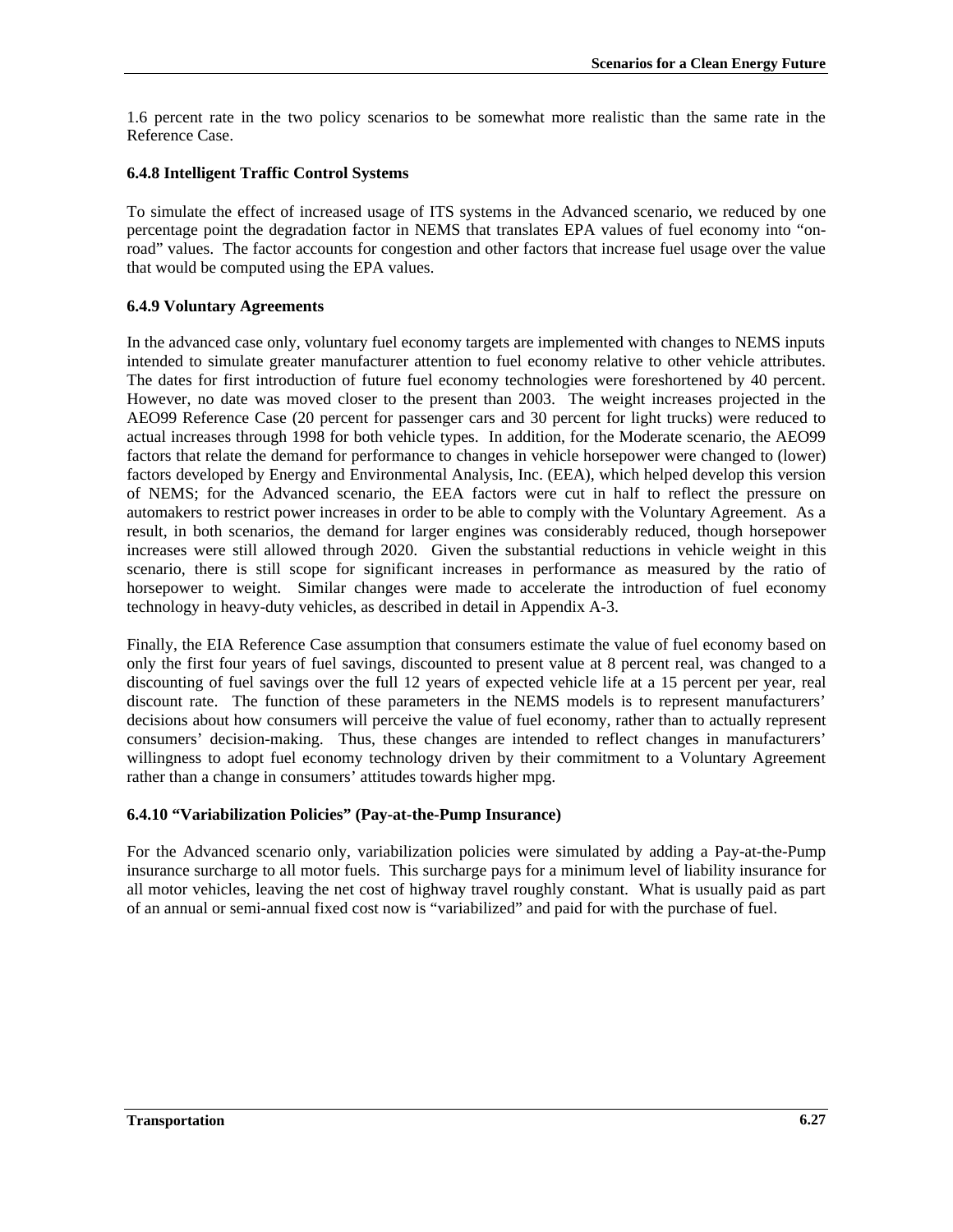# **6.4.11 New CAFE Standards (Sensitivity Case)**

The NEMS Transportation Sector Model permits the specification of alternative CAFE standards for passenger cars and light trucks<sup>3</sup>. We specified identical standards for domestic and imported vehicles, and set the non-compliance fine to \$150 per mpg (vs. \$50 per mpg for the current standard) by which a manufacturer's corporate average fuel economy falls below the standard. If domestic or imported passenger cars or light trucks fail to meet the standard in any year, NEMS adds the fine to the dollar value of higher fuel economy for that class in its technology selection subroutine, increasing the market penetration of fuel economy technologies. In addition, NEMS advances the first date of technology adoption by one year, to reflect the belief that manufacturers faced with a known standard will accelerate the introduction of technologies, if necessary.

The CAFE constraint operates only on the NEMS submodel dealing with gasoline-fueled vehicles; alternative fueled vehicles (including diesels) are treated in a separate model of NEMS, and NEMS does not apply the CAFE constraint to this submodel. This means that obtaining a given level of fleetwide fuel economy requires some trial and error, experimentation with different levels of "gasoline-only" CAFE constraints until the total fleet reaches the desired mpg average. For example, obtaining a 65 mpg CAFE for the automobile fleet required the use of a 55 mpg target CAFE in the gasoline vehicle submodel.

## *6.5 SCENARIO RESULTS*

## **6.5.1 Moderate Scenario**

In the Moderate scenario, primary energy consumption increases from 25.0 Quads in 1997 to 34.1 Quads in 2020, a 36.4 percent increase or about 7 percent less than the energy consumption projected in the Baseline Case. Similarly, carbon emissions increase from 478 MtC in 1997 to 646 MtC in 2020, a 35.1 percent increase and about 7 percent less than in the Baseline Case.

Table 6.8 presents the 10-year results in travel, energy efficiency, and energy consumption for the several transportation modes, and energy consumption by fuel type. Table 6.9 presents carbon emissions by mode and fuel type.

The seven percent drop (from the Baseline) in energy consumption and carbon emissions has a few key components:

- **Greater improvement in light-duty fuel economy.** Light-duty fleet mpg improves by 2.8 versus 0.9 in the BAU scenario (Table 6.7). This results primarily from the estimated efficiency improvements and cost reductions achieved by the 50 percent increase in R&D funding in the Moderate scenario. The model year 2020 mpg values attained are, respectively, 38.0 mpg (versus 32.1 mpg in the Baseline scenario) for autos and 24.8 mpg (vs. 22 mpg) for light trucks.
- **Improved freight truck efficiency.** Freight truck mpg rises to 7.6 mpg in 2020 from 5.6 mpg in 1997 (vs. 6.3 mpg in the Baseline), yielding a 16 percent reduction in freight truck fuel consumption in 2020 (Table 6.7). This improvement results from the vigorous R&D push for advanced heavy-duty diesel technology, as well as a variety of other technologies.

 $\overline{a}$ 

<sup>&</sup>lt;sup>3</sup> We attempted to use this feature in the 1997 "5-Lab" study, but found that it did not function properly. With the assistance of Mr. Dan Mezler of EEA, Inc., we were able to identify and correct a "bug" in the program so that the CAFE features functioned as intended. This is apparently the first instance of the use of CAFE constraints in the NEMS model.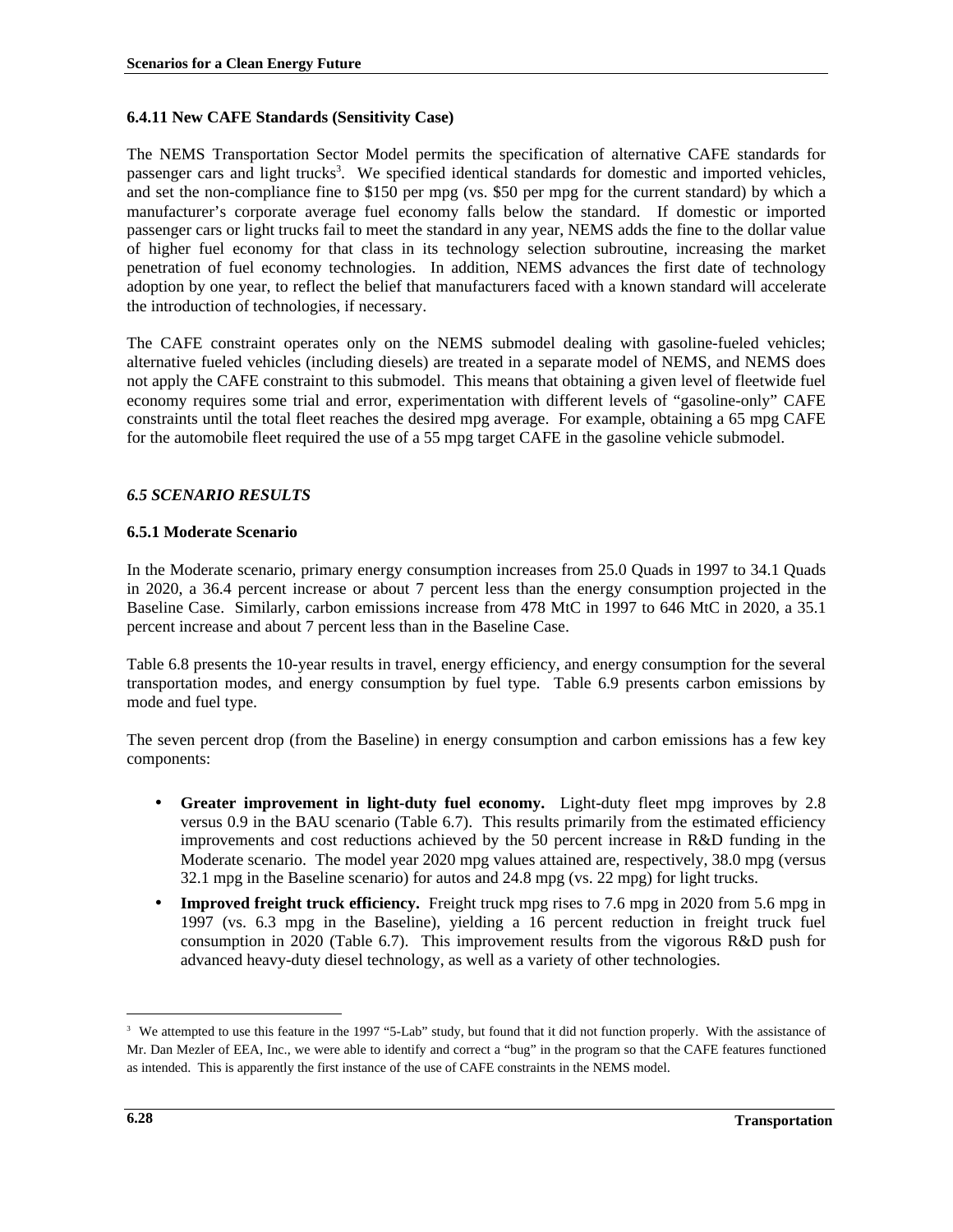|                                                  | 1997    | 2010  | 2020    |
|--------------------------------------------------|---------|-------|---------|
| Level of Travel by Mode (Billion)                |         |       |         |
| Light Duty Vehicles (vehicle miles traveled)     | 2301    | 2892  | 3320    |
| Commercial Light Trucks (vehicle miles traveled) | 69      | 91    | 104     |
| Freight Trucks (vehicle miles traveled)          | 178     | 245   | 272     |
| Air (seat miles demanded)                        | 1050    | 1818  | 2471    |
| Rail (ton miles traveled)                        | 1235    | 1508  | 1666    |
| Marine (ton miles traveled)                      | 757     | 882   | 967     |
| Energy Efficiency Indicator by Mode              |         |       |         |
| New Light Duty Vehicle (MPG) <sup>a</sup>        | 24      | 27.4  | 30.5    |
| New Car (MPG)                                    | 27.9    | 34.7  | 38.0    |
| New Light Truck (MPG)                            | 20.2    | 22.1  | 24.8    |
| Light-Duty Fleet (MPG)                           | 20.5    | 20.9  | 23.4    |
| New Commercial Light Truck (MPG)                 | 19.9    | 21.1  | 23.5    |
| Stock Commercial Light Truck (MPG)               | 14.6    | 15.3  | 16.5    |
| Aircraft (seat miles/gallon)                     | 51.1    | 56.7  | 62.6    |
| Freight Truck (MPG)                              | 5.6     | 6.5   | 7.6     |
| Rail (ton miles/kBtu)                            | 2.7     | 3.1   | 3.5     |
| Site Energy Use by Mode (Quadrillion Btu)        |         |       |         |
| <b>Light-Duty Vehicles</b>                       | 13.9    | 17.7  | 18.2    |
| <b>Commercial Light Trucks</b>                   | 0.6     | 0.7   | 0.8     |
| Freight Trucks                                   | 4.2     | 5.0   | 4.8     |
| Air                                              | 3.4     | 5.1   | 6.1     |
| Rail                                             | 0.5     | 0.6   | 0.6     |
| Marine <sup>b</sup>                              | 1.3     | 1.6   | 2.0     |
| Pipeline Fuel                                    | 0.7     | 0.8   | 0.9     |
| Other                                            | 0.2     | 0.3   | 0.3     |
| Total                                            | 24.9    | 31.9  | 33.7    |
| Energy Use by Fuel Type (Quadrillion Btu)        |         |       |         |
| Distillate Fuel                                  | 4.6     | 5.7   | 6.1     |
| Jet Fuel                                         | 3.3     | 5.0   | 6.0     |
| Motor Gasoline                                   | 15.1    | 18.1  | 17.8    |
| <b>Residual Fuel</b>                             | 0.8     | 1.0   | 1.3     |
| Liquefied Petroleum Gas                          | 0.0     | 0.1   | 0.2     |
| Other Petroleum                                  | 0.3     | 0.3   | 0.4     |
| Petroleum Subtotal                               | 24.10   | 30.38 | 31.75   |
| Pipeline Fuel Natural Gas                        | 0.7     | 0.8   | 0.9     |
| <b>Compressed Natural Gas</b>                    | 0.0     | 0.2   | 0.3     |
| Renewables $(E85)$ <sup>c</sup>                  | 0.0     | 0.1   | 0.2     |
| Methanol                                         | 0.0     | 0.2   | 0.3     |
| Liquid Hydrogen                                  | $0.0\,$ | 0.0   | $0.0\,$ |
| Electricity                                      | 0.1     | 0.2   | 0.2     |
| <b>Total Site Energy</b>                         | 24.9    | 31.9  | 33.6    |
| <b>Electricity Related Losses</b>                | 0.1     | 0.3   | 0.5     |
| <b>Total Primary Energy</b>                      | 25.0    | 32.2  | 34.1    |

#### **Table 6.8 Results of Moderate Scenario**

<sup>a</sup> Light-duty vehicles are passenger cars and light trucks, combined.

<sup>b</sup>In review, we discovered that the efficiency improvements described in the text for marine transport had not been input to the model due to an oversight. These improvements would have reduced marine energy use by approximately 0.04 quads in 2010 and 0.1 quads in 2020.

<sup>c</sup> The CEF-NEMS model reports renewables blended with gasoline as "Motor Gasoline." For an accounting of cellulosic ethanol blended with gasoline, please see the discussion in section 6.5.1.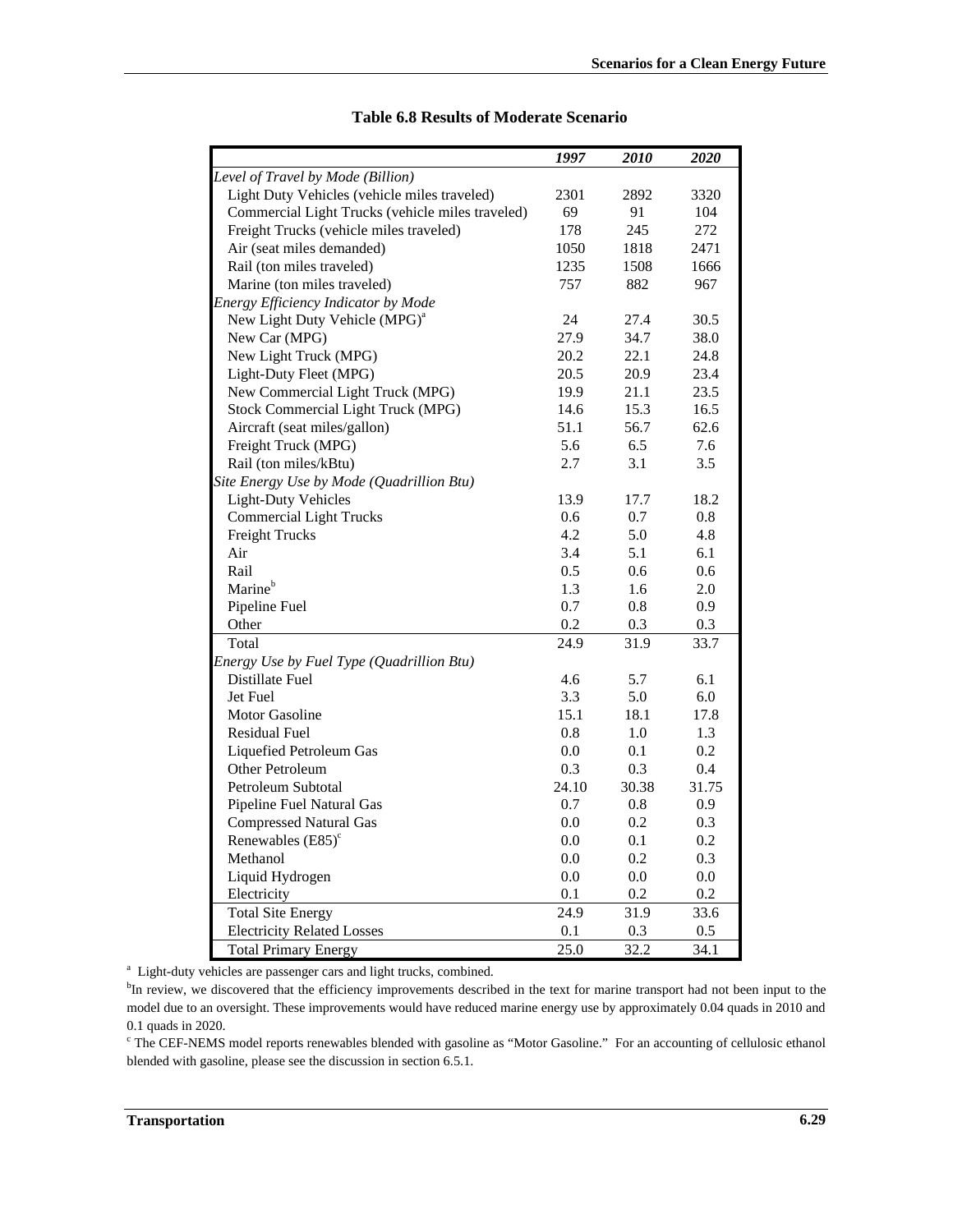|                                       | 1997  | 2010  | 2020  |
|---------------------------------------|-------|-------|-------|
| Carbon emissions by mode (MtC)        |       |       |       |
| <b>Light Duty Vehicles</b>            | 267.0 | 337.6 | 348.0 |
| <b>Commercial Light Trucks</b>        | 11.3  | 14.2  | 15.2  |
| <b>Freight Trucks</b>                 | 82.4  | 95.3  | 91.0  |
| Air                                   | 63.3  | 97.5  | 117.2 |
| Rail                                  | 12.3  | 13.6  | 14.2  |
| Marine <sup>a</sup>                   | 27.3  | 33.5  | 40.6  |
| Pipeline Fuel                         | 10.6  | 12.1  | 12.7  |
| Other                                 | 3.8   | 7.2   | 7.1   |
| Total                                 | 477.9 | 611.0 | 646.0 |
| Carbon emissions by fuel type $(MtC)$ |       |       |       |
| Other                                 | 91.6  | 113.4 | 121.5 |
| Jet Fuel                              | 63.3  | 96.7  | 116.4 |
| <b>Motor Gasoline</b>                 | 289.7 | 347.5 | 340.3 |
| <b>Residual Fuel</b>                  | 15.9  | 21.7  | 27.6  |
| Liquefied Petroleum Gas               | 0.7   | 2.3   | 2.7   |
| Other Petroleum                       | 3.0   | 3.6   | 3.9   |
| Petroleum Subtotal                    | 464.1 | 585.1 | 612.5 |
| Pipeline Fuel Natural Gas             | 10.6  | 12.1  | 12.7  |
| <b>Compressed Natural Gas</b>         | 0.2   | 3.0   | 3.8   |
| Renewables (E85)*                     | 0.0   | 0.0   | 0.0   |
| Methanol                              | 0.0   | 2.9   | 5.3   |
| Liquid Hydrogen                       | 0.0   | 0.0   | 0.0   |
| Electricity                           | 3.0   | 7.8   | 11.7  |
| Total                                 | 477.9 | 611.0 | 646.0 |

**Table 6.9 Transportation Carbon Emissions: Moderate Scenario (million metric tons C)**

<sup>a</sup>In review, we discovered that the efficiency improvements described in the text for marine transport had not been input to the model due to an oversight. These improvements would have reduced marine carbon emissions by approximately 0.8 MtC in 2010 and 2.0 MtC in 2020.

• **A modest drop in projected air travel energy use** from improvements in operational efficiency, resulting from a more rapid implementation of current plans for operational advances.

The light-duty fleet experiences significant changes in composition from the baseline fleet. In particular, diesel sales increase substantially – for 2020, over 2,100,000 vehicles/yr in the Moderate scenario vs. less than 200,000/yr in the Baseline scenario. Also, alternative fuel vehicles expand much more rapidly than in the Baseline. By 2020:

- Alcohol flex-fuel ICEs sell 1,175,000 units/yr vs. about 317,000/yr in the Baseline
- Alcohol ICEs sell 350,000/yr vs. 92,000/yr
- Both diesel-electric hybrids and fuel cell vehicles of all types play essentially no role, vs. a modest role (e.g., 29,000 diesel electric hybrids sold/yr in 2010) in the Baseline. This is a result of changes to the NEMS Alternative Fuel Vehicles model parameters (see Appendix A-3 for details) rather than a result of changed conditions in the scenario.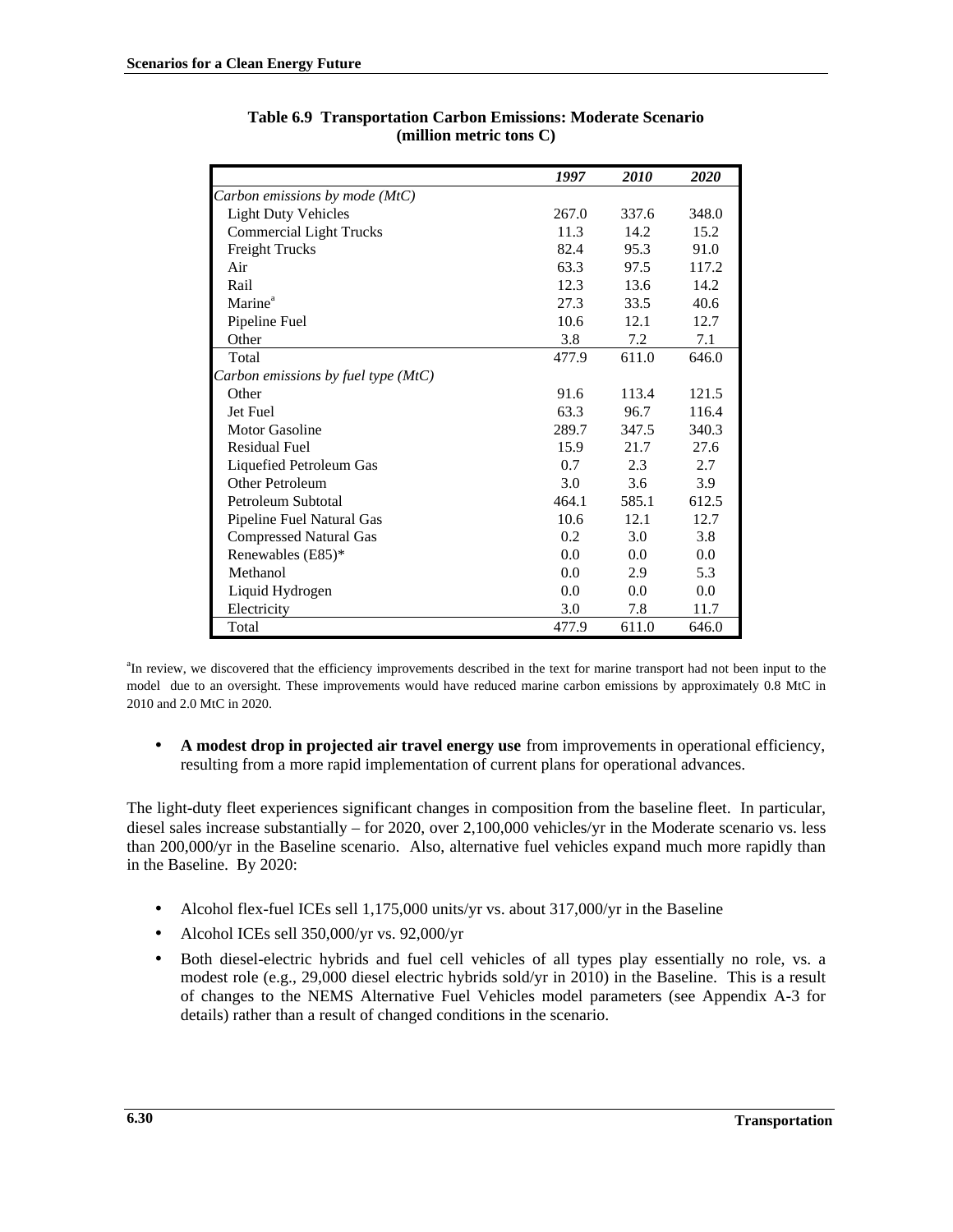

## **Fig. 6.6 Use of Ethanol for Motor Fuel MODERATE CASE**

#### **6.5.2 Advanced Scenario**

In the Advanced scenario, primary energy consumption increases from 25.0 Quads in 1997 to 28.9 Quads in 2020 (Table 6.10), a 16 percent increase; the 2020 transportation energy consumption is about 21 percent less than the Baseline 2020 value. Carbon emissions increase from 478 MtC in 1997 to 545 MtC in 2020, a 14 percent increase; the 2020 emissions are about 23 percent less than in the Baseline. The slightly smaller percentage increase in carbon emissions than in energy consumption implies that the Advanced scenario has managed to reduce carbon intensity somewhat from the level in the Baseline scenario, due to increased use of cellulosic ethanol and other alternative fuels.

Table 6.10 presents the 10-year results in travel, energy efficiency, and energy consumption for the several transportation modes, and energy consumption by fuel. Table 6.11 breaks down carbon emissions by mode and fuel type.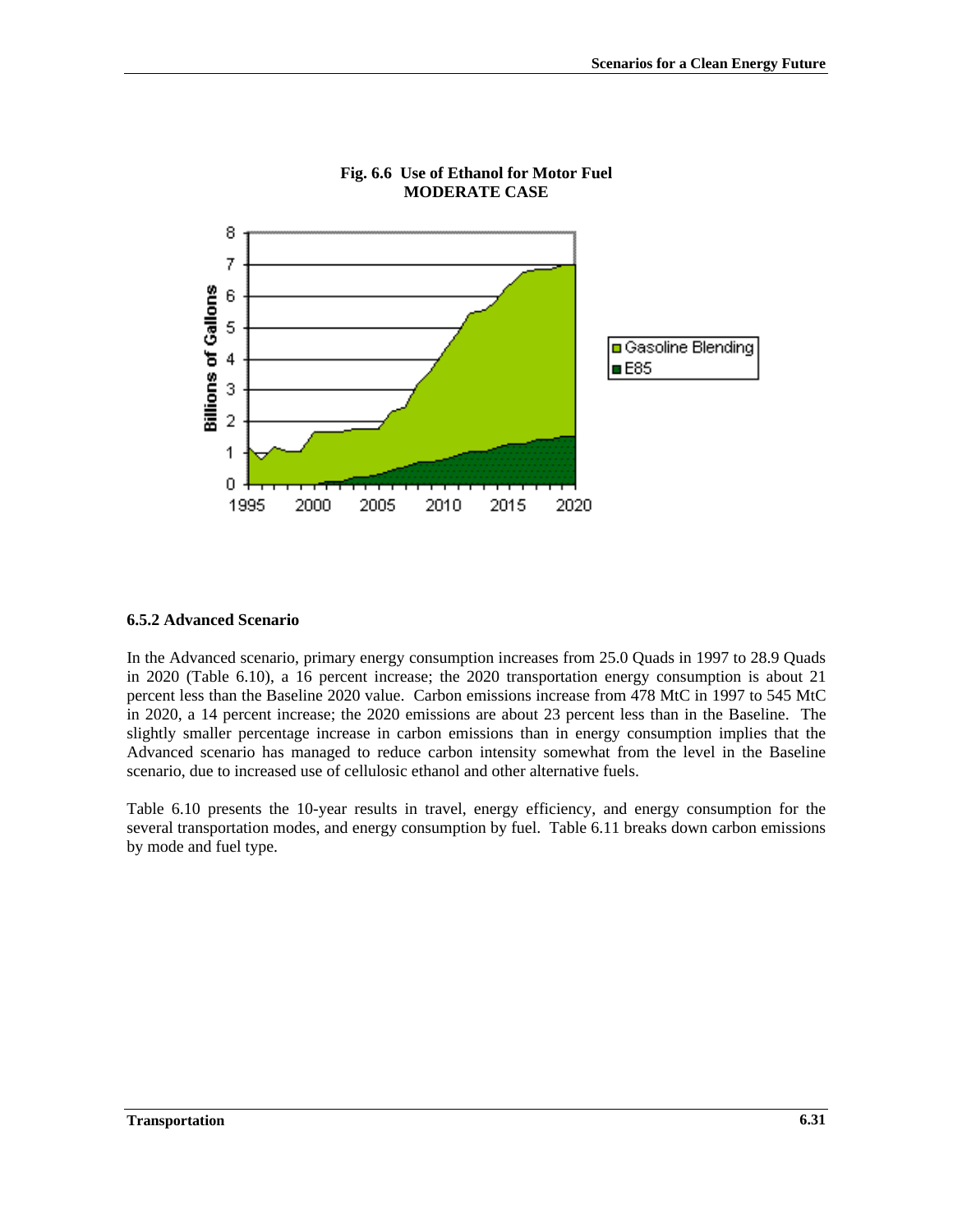|                                                  | 1997         | <i>2010</i>  | <b>2020</b> |
|--------------------------------------------------|--------------|--------------|-------------|
| Level of Travel by Mode (Billion)                |              |              |             |
| Light Duty Vehicles (vehicle miles traveled)     | 2301         | 2829         | 3184        |
| Commercial Light Trucks (vehicle miles traveled) | 69           | 90           | 103         |
| Freight Trucks (vehicle miles traveled)          | 178          | 246          | 273         |
| Air (seat miles demanded)                        | 1067         | 1781         | 2425        |
| Rail (ton miles traveled)                        | 1236         | 1352         | 1428        |
| Marine (ton miles traveled)                      | 758          | 883          | 968         |
| Energy Efficiency Indicator by Mode              |              |              |             |
| New Light Duty Vehicle (MPG) <sup>a</sup>        | 24           | 32.8         | 41.6        |
| New Car (MPG)                                    | 27.9         | 41.5         | 51.4        |
| New Light Truck (MPG)                            | 20.2         | 26.4         | 33.9        |
|                                                  |              |              |             |
| Light-Duty Fleet (MPG)                           | 20.5<br>19.9 | 22.8<br>24.3 | 28.3        |
| New Commercial Light Truck (MPG)                 |              |              | 29.2        |
| Stock Commercial Light Truck (MPG)               | 14.6         | 16           | 18.7        |
| Aircraft (seat miles/gallon)                     | 52           | 59.9         | 65.8        |
| Freight Truck (MPG)                              | 5.6          | 6.8          | 9           |
| Rail (ton miles/kBtu)                            | 2.8          | 3.4          | 3.9         |
| Site Energy Use by Mode (Quadrillion Btu)        |              |              |             |
| <b>Light-Duty Vehicles</b>                       | 13.9         | 15.9         | 14.4        |
| <b>Commercial Light Trucks</b>                   | 0.6          | 0.7          | 0.7         |
| Freight Trucks                                   | 4.2          | 4.8          | 4.0         |
| Air                                              | 3.4          | 4.8          | 5.8         |
| Rail                                             | 0.5          | 0.5          | 0.5         |
| Marine                                           | 1.3          | 1.6          | 2.0         |
| Pipeline Fuel                                    | 0.7          | 0.9          | 0.9         |
| Other                                            | 0.2          | 0.3          | 0.3         |
| Total                                            | 24.9         | 29.5         | 28.6        |
| Energy Use by Fuel Type (Quadrillion Btu)        |              |              |             |
| Distillate Fuel                                  | 4.6          | 5.9          | 5.7         |
| Jet Fuel                                         | 3.3          | 4.7          | 5.7         |
| Motor Gasoline                                   | 15.1         | 16.1         | 13.7        |
| <b>Residual Fuel</b>                             | 0.8          | 1.0          | 1.3         |
| Liquefied Petroleum Gas                          | 0.0          | 0.1          | 0.1         |
| Other Petroleum                                  | 0.3          | 0.3          | 0.4         |
| Petroleum Subtotal                               | 24.10        | 28.13        | 26.83       |
| Pipeline Fuel Natural Gas                        | 0.7          | 0.9          | 0.9         |
| <b>Compressed Natural Gas</b>                    | 0.0          | 0.2          | 0.2         |
| Renewables $(E85)^{b}$                           | 0.0          | 0.0          | $0.0\,$     |
| Methanol                                         | 0.0          | 0.1          | 0.2         |
| Liquid Hydrogen                                  | $0.0\,$      | 0.0          | 0.1         |
| Electricity                                      | 0.1          | 0.2          | 0.2         |
| <b>Total Site Energy</b>                         | 24.9         | 29.5         | 28.5        |
| <b>Electricity Related Losses</b>                | 0.1          | 0.3          | 0.4         |
| <b>Total Primary Energy</b>                      | 25.0         | 29.8         | 28.9        |

### **Table 6.10 Results of the Advanced Scenario**

<sup>a</sup>Light-duty vehicles are passenger cars and light trucks, combined.

<sup>b</sup>In review, we discovered that the efficiency improvements described in the text for marine transport had not been input to the model due to an oversight. These improvements would have reduced marine energy use by approximately 0.07 quads in 2010 and 0.18 quads in 2020.

<sup>c</sup>The CEF-NEMS model reports renewables blended with gasoline as "Motor Gasoline." For an accounting of cellulosic ethanol blended with gasoline, please see the discussion in section 6.5.1.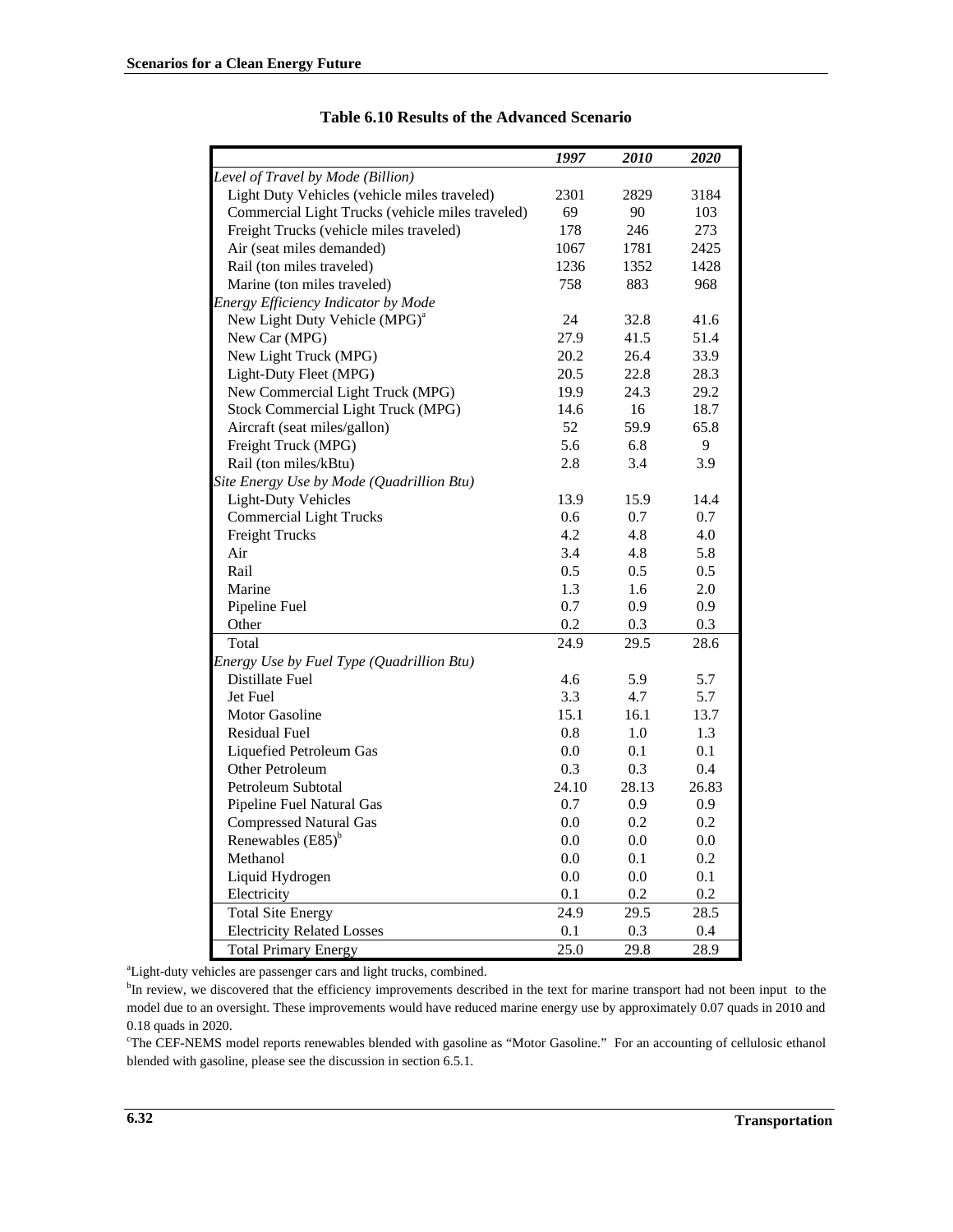|                                       | 1997  | 2010  | 2020  |
|---------------------------------------|-------|-------|-------|
| Carbon emissions by mode (MtC)        |       |       |       |
| <b>Light Duty Vehicles</b>            | 267.0 | 304.5 | 274.3 |
| <b>Commercial Light Trucks</b>        | 11.3  | 13.4  | 13.1  |
| <b>Freight Trucks</b>                 | 82.4  | 91.7  | 76.5  |
| Air                                   | 63.3  | 91.4  | 110.2 |
| Rail                                  | 12.3  | 11.5  | 10.9  |
| Marine <sup>a</sup>                   | 27.3  | 33.3  | 40.2  |
| Pipeline Fuel                         | 10.6  | 12.2  | 13.1  |
| Other                                 | 3.8   | 7.0   | 6.6   |
| Total                                 | 477.9 | 565.1 | 544.9 |
| Carbon emissions by fuel type $(MtC)$ |       |       |       |
| Other                                 | 91.6  | 116.0 | 113.3 |
| Jet Fuel                              | 63.3  | 90.6  | 109.4 |
| Motor Gasoline                        | 289.7 | 308.2 | 261.9 |
| <b>Residual Fuel</b>                  | 15.9  | 21.6  | 27.5  |
| Liquefied Petroleum Gas               | 0.7   | 2.1   | 2.2   |
| Other Petroleum                       | 3.0   | 3.6   | 3.9   |
| Petroleum Subtotal                    | 464.1 | 542.1 | 518.2 |
| Pipeline Fuel Natural Gas             | 10.6  | 12.2  | 13.1  |
| <b>Compressed Natural Gas</b>         | 0.2   | 2.8   | 3.2   |
| Renewables (E85)*                     | 0.0   | 0.0   | 0.0   |
| Methanol                              | 0.0   | 1.8   | 3.0   |
| Liquid Hydrogen                       | 0.0   | 0.0   | 0.0   |
| Electricity                           | 3.0   | 6.2   | 7.4   |
| Total                                 | 477.9 | 565.1 | 544.9 |

**Table 6.11 Transportation Carbon Emissions: Advanced Scenario**

<sup>a</sup>In review, we discovered that the efficiency improvements described in the text for marine transport had not been input to the model due to an oversight. These improvements would have reduced marine carbon emissions by approximately 1.5 MtC in 2010 and 3.6 MtC in 2020.

The 21 and 23 percent drops (from the Baseline) in energy consumption and carbon emissions, respectively, have the following components:

- **Improvements in light-duty fuel economy.** The on-road fuel economy of the fleet improves by 7.8 mpg by 2020, vs. 0.9 mpg in the Baseline (Fig. 6.7). New car mpg (Fig. 6.8) increases to 51.4 mpg by 2020 (vs. 32.1 mpg Baseline) and light truck mpg (Fig. 6.9) increases to 33.9 mpg (vs. 22.0 mpg). These increases in fuel economy result from the combination of Voluntary Agreements, tax credits for high efficiency vehicles (as originally proposed by the Administration), a significant economic incentive afforded by the increase in gasoline prices associated with carbon credits and the PATP price add-on, and technology cost reductions and performance improvements associated with a doubling of the R&D budget.
- **Freight truck efficiency gains.** Freight truck efficiency rises to 9 mpg in 2020 from about 5.6 mpg in 1997, vs. 6.3 mpg in the 2020 Baseline and 7.6 mpg in the 2020 Moderate scenario. This yields a 30 percent reduction in energy consumption from the 2020 Baseline and a 17 percent reduction from the Moderate scenario results.
- Further modest improvements in aircraft and rail energy efficiency.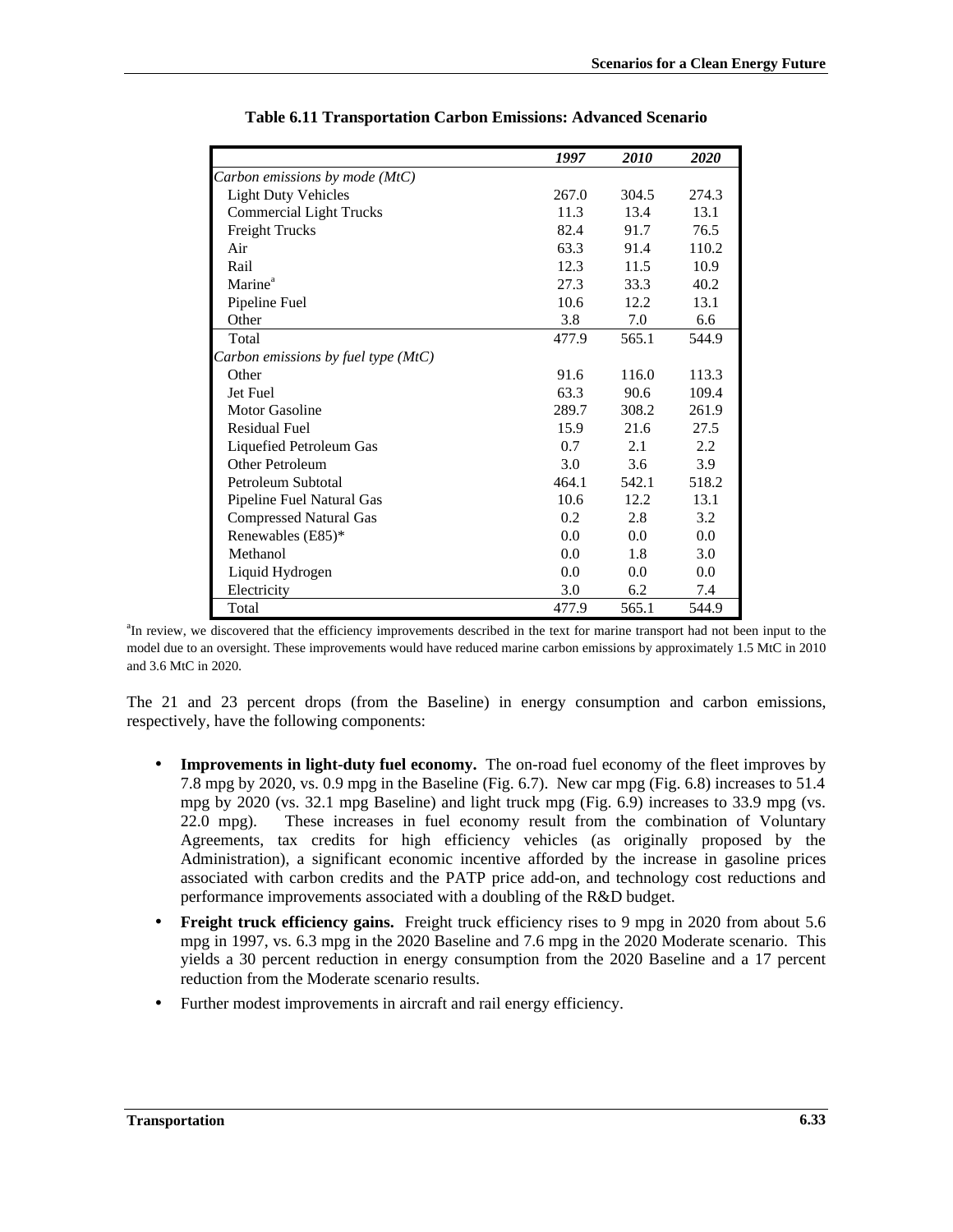• **A drop in railroad freight movement.** From the Baseline level of 1,698 billion ton miles in 2020 rail freight traffic decreases to 1426 billion ton-miles in the Advanced scenario due to reduction in coal use, and therefore shipments to power plants.



**Fig. 6.7 Light-Duty Vehicle Stock Fuel Economy**



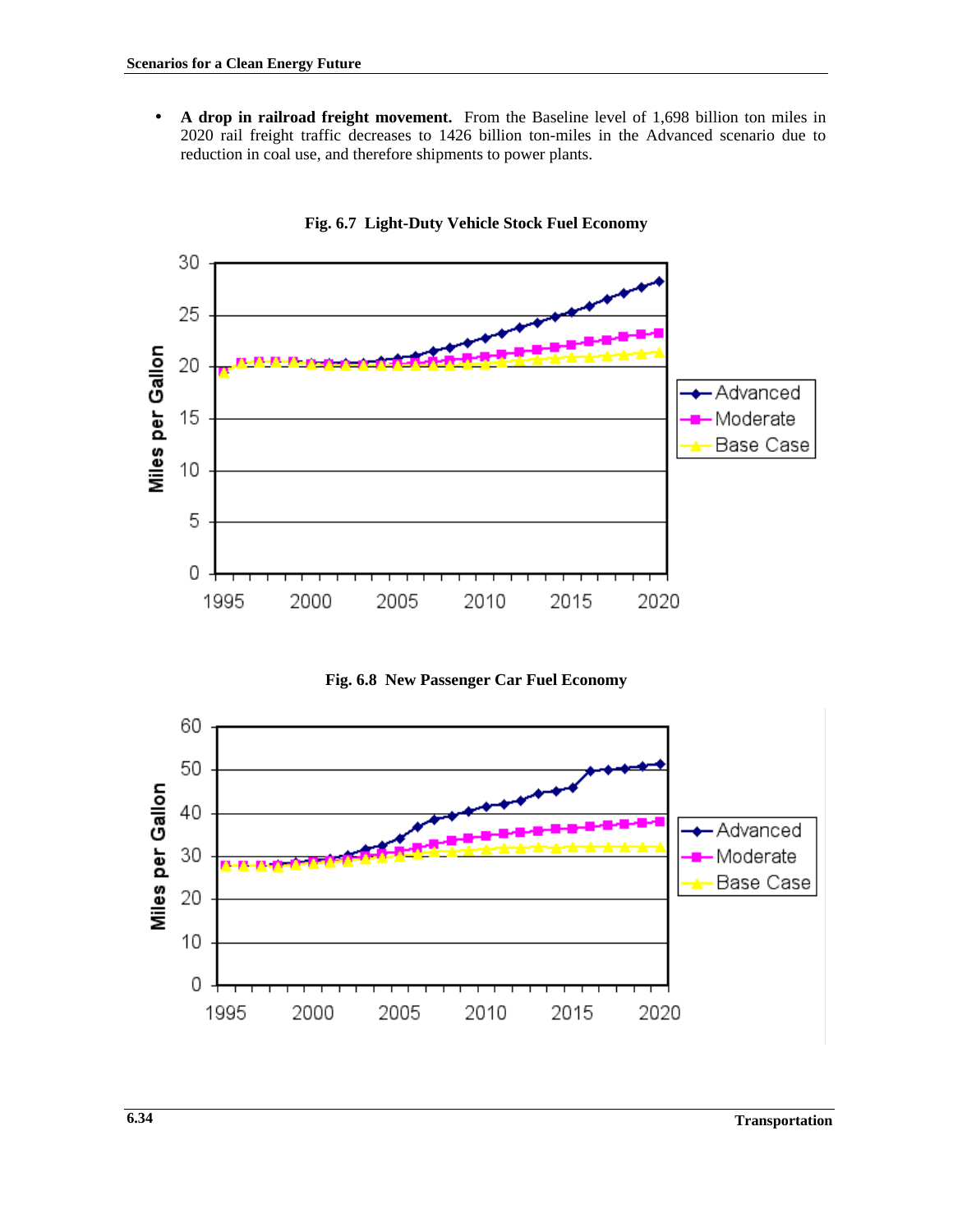

## **Fig. 6.9 New Light Truck Fuel Economy**

Interesting changes in the light-duty fleet composition occur in the Advanced scenario, including:

- Fuel cell vehicles achieve a significant market share after 2015 (Fig. 6.10). In 2020, 2.2 million fuel cell passenger cars and light trucks are sold in the Advanced scenario (10 percent of lightduty vehicles sold that year). About 0.9 million are passenger cars while 1.3 million are light trucks. By 2020 there are 9.4 million fuel cell vehicles in a total population of 255 million lightduty vehicles.
- Fuel economy improvements to gasoline-powered vehicles were led by a variety of engine technology improvements, especially advanced valve-timing and lift controls, friction reductions, direct-injection, and 4- and 5-valve designs. Next in relative importance were gasoline-hybrid technology and materials substitution, especially aluminum and plastics (Fig. 6.11).
- Hydrogen fuel cell vehicles, which according to our assumptions are cheaper and more energy efficient, are the most successful, accounting for 1.0 million of the 2.2 million total sales in 2020. In 2020, there are 3.9 million hydrogen fuel cell vehicles on the road consuming 0.1 quads of hydrogen annually.
- Hybrid vehicles have an earlier impact, accounting for 13 percent of light-duty vehicle sales in 2010 and 15 percent in 2020.
- Even in 2020, the 47 percent of new light-duty vehicles are powered solely by gasoline internal combustion engines.
- TDI diesels continue to play a major role in the light-duty vehicle fleet, with sales exceeding 1 million after 2005 and standing at 2.6 million per year in 2020. By 2020, there are 30 million TDI diesel light-duty vehicles on the road which, together with 7 million diesel-electric hybrids, comprise almost 15 percent of the light-duty vehicle population.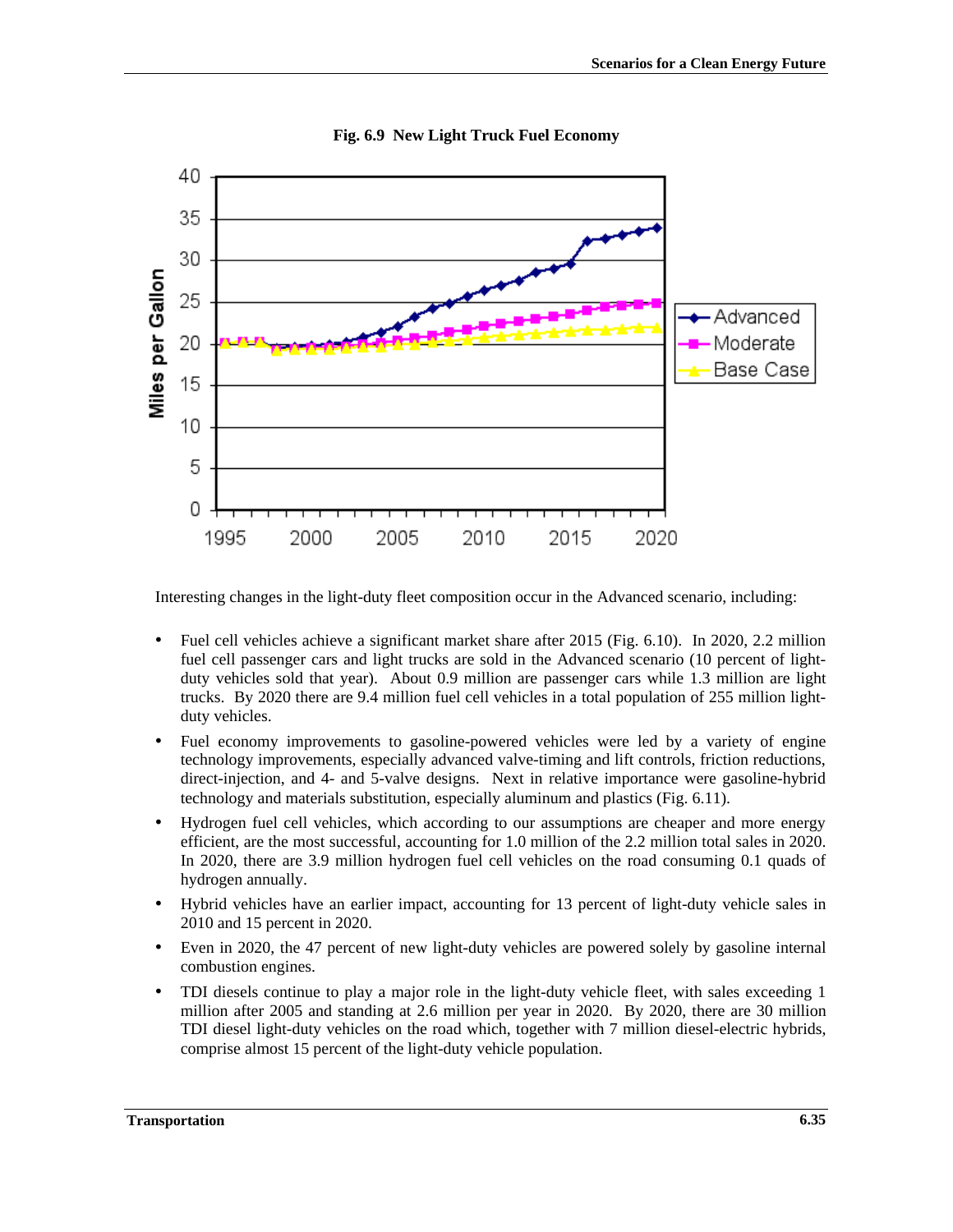• Diesel-electric hybrids achieve a modest market share early on, and retain it through 2020. New light-duty vehicle sales exceed 350,000 by 2007, peak at over 700,000 in 2013, and decrease to just over 380,000 in 2020 as the fuel cell vehicles begin to succeed.



**Fig. 6.10 Alternative Fuels and Vehicles Market Shares, Advanced Scenarios**

**Fig. 6.11 Sources of Passenger Car MPG Improvements: Gasoline Engine Technology Only, Advanced Scenario, 2020 (28.6 to 44.1 MPG)**

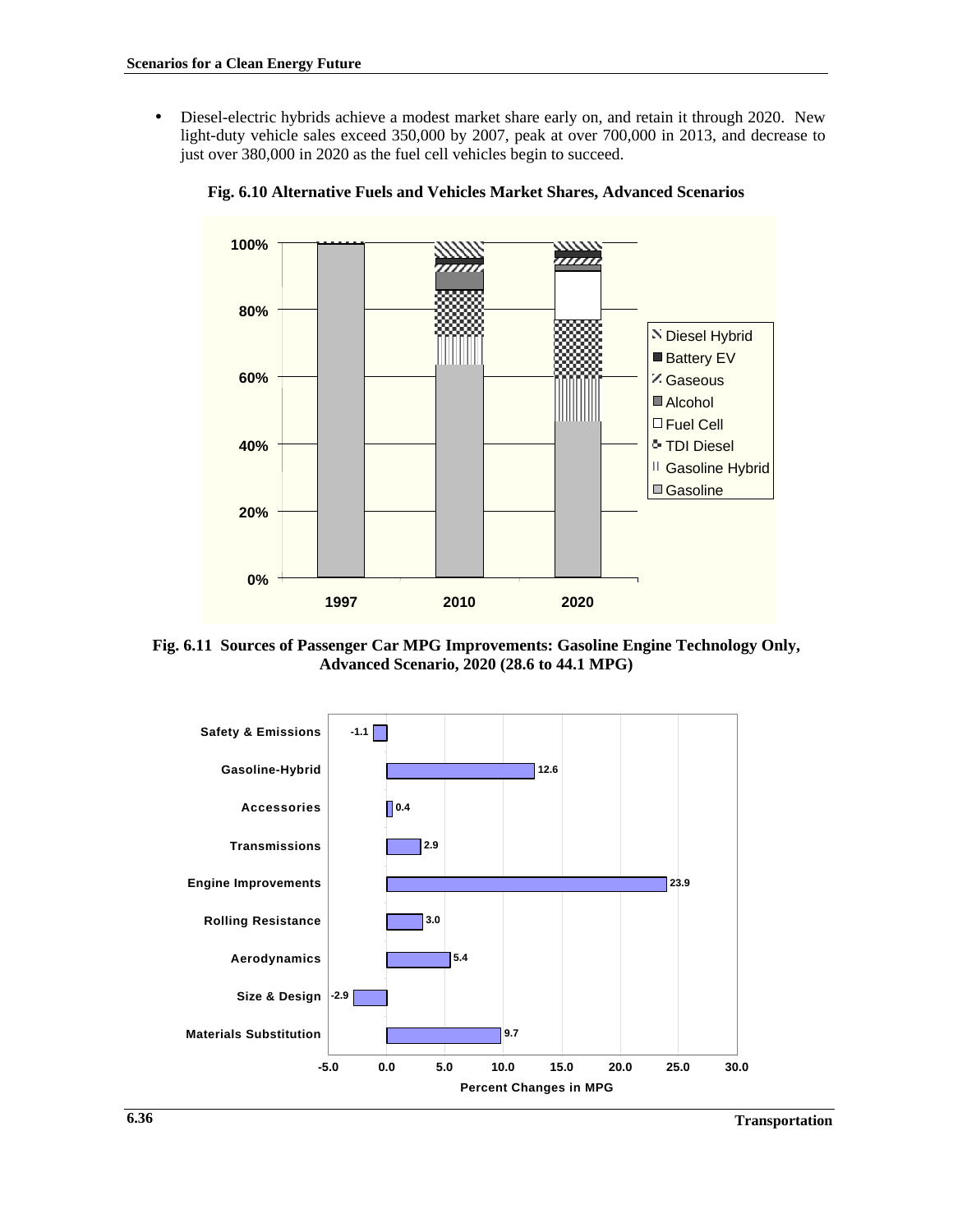• The enormous growth of vehicle horsepower is restrained in the Advanced scenario. In 1998, the average horsepower of new passenger cars sold in the United States was 155 (NHTSA, 1999). In the BAU case, passenger car horsepower increases to 251 by 2020 (Fig. 6.12). Light truck horsepower increases even more, from 189 in 1998 to 293 in 2020. The Advanced Case foresees much more modest increases, to 174 hp for cars and 199 hp for light trucks. However, vehicle weight decreases in the advanced scenario by about 12 percent for passenger cars, so that vehicle acceleration performance would still be about 25 percent faster than today's cars.



**Fig. 6.12 Projected Engine Power of Light-Duty Vehicles**

**Cellulosic Ethanol – Advanced.** Use of ethanol for motor fuel increases from 1.1 billion gallons in 1999 to 3.9 billion in 2010, to 6.4 billion gallons in 2015, and 7.3 in 2020 (Fig. 6.13). Ethanol's share of the gasoline market also increases from 3.8 percent in 2015 to 4.7 percent in 2020 (5.3 percent to 6.6 percent, by volume). The much lower demand for gasoline in the Advanced scenario depresses demand for ethanol. Comparison of Tables 6.7 and 6.8 shows that gasoline use in the Advanced scenario is down 12 percent in 2010 and 24 percent in 2020 versus the Moderate scenario. Ninety-five percent of the demand for ethanol as a motor fuel is for gasoline blending. Once again, these projections do not account for the potential impact of an MTBE ban, which would tend to increase demand for ethanol as a blending stock.

A potential policy for stimulating renewable fuels use is a target for the percentage of renewable fuels in highway fuels. Senator Daschle has proposed a requirement that all gasoline sold in the nation have a renewable fuel component. A recent version of the draft legislation requires that all gasoline in commerce contain a 2.1% "fuel derived from a renewable source" component and a separate 1.0% cellulosic ethanol component, to be phased in by 2008. Although cellulosic ethanol *is* renewable, the legislation appears to require a total renewable content of  $2.1+1.0$ , or  $3.1$  percent. For the gasoline demand forecast by the EIA Reference Case, this target would translate into a requirement for at least 4.7 billion gallons of renewable fuels (presumably mostly ethanol) by 2010, versus a projected production without such a policy of less than 2.5 billion gallons<sup>4</sup>. The requirement would be less than this for the

 $\overline{a}$ 

<sup>4</sup> Assuming that the requirement is volumetric, that is, 2.1 gallons of ethanol or other renewable fuel for every 100 gallons of gasoline.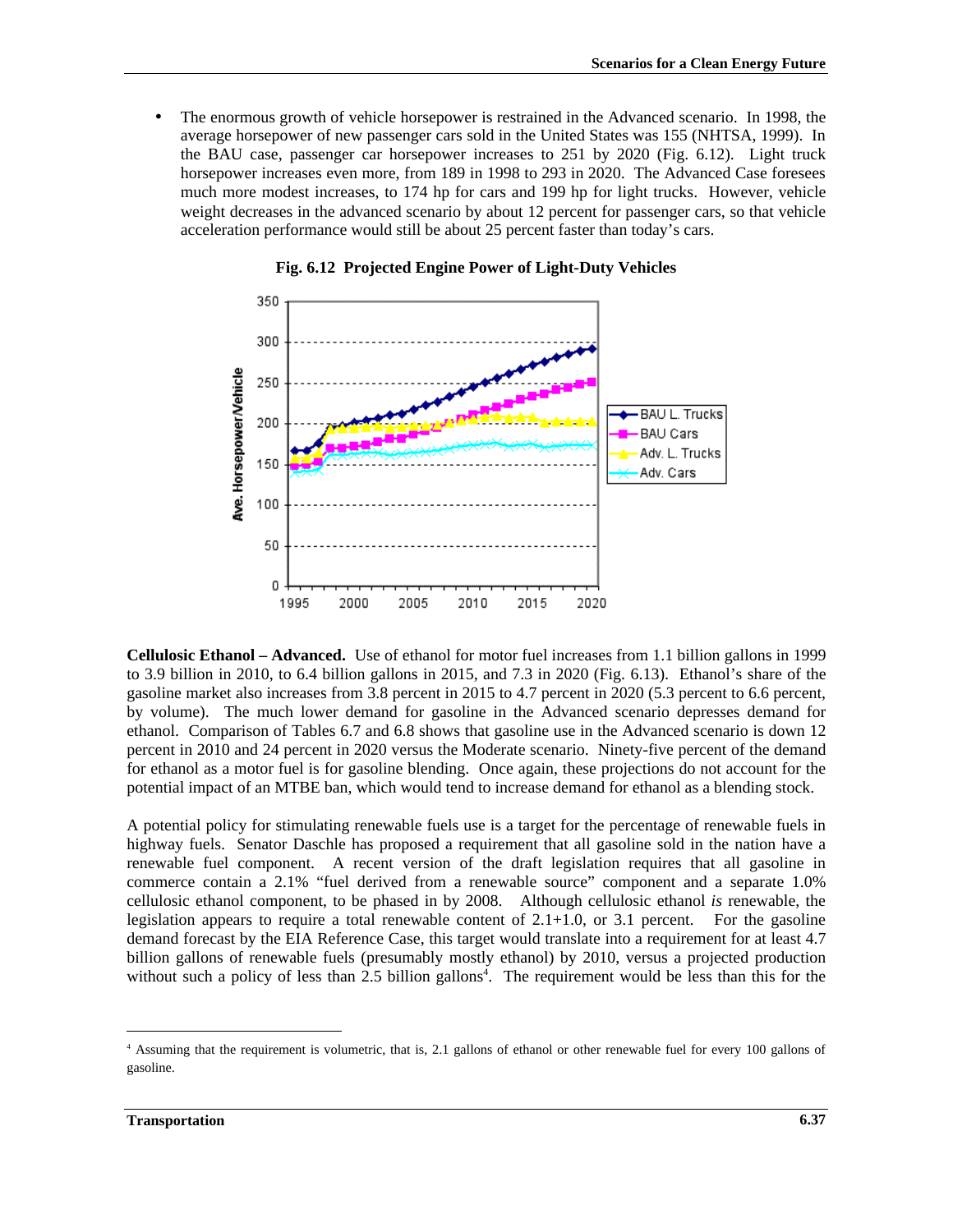Moderate and Advanced Scenarios (approximately 4.5 and 4.0 billion barrels, respectively), because future gasoline demand is lower in these scenarios.



**Fig. 6.13 Ethanol Use for Motor Fuel**

Requirements of this sort can have two opposite effects. They can raise costs by requiring producers to turn to more expensive feedstocks or production facilities. And they can lower costs by stimulating increased R&D that can allow access to new, less expensive feedstocks or reduce processing costs. In the context of the two policy scenarios, however, we have already assumed that increased R&D funding has yielded a 50 percent decrease in overall ethanol production costs, producing a significant increase in ethanol use as a blending stock in gasoline. For both scenarios, ethanol use is projected to be about 4 billion gallons in 2010 *without* the stimulation of a renewable fuels requirement (see Fig. 6.12). In other words, we project that the market-driven level of ethanol production in our policy scenarios would be similar to the production level required under the proposal by Senator Daschle.

# **6.5.3 Advanced Scenario Sensitivity Cases**

*No Diesel Case.* In both the Moderate and Advanced scenarios, the market shares of advanced diesel engines increase significantly. The diesel's acceptability in the future will depend on its ability to meet stringent emissions standards. It is by no means certain that a practical, clean diesel able to meet increasingly stringent standards, can be developed. At present, diesels produce more  $NO<sub>x</sub>$  and particulate emissions than gasoline engines of comparable power. Unless these emissions can be reduced to acceptable levels, the light-duty diesel will not have a place in a clean energy future (see, e.g., Mark and Morey, 1999).

This is an excellent example of the uncertainties inherent in projecting future transportation energy use and GHG emissions. It might appear that the success of diesel technology is crucial to achieving both scenarios' reductions in energy use and GHG emissions, since except for the fuel cell, no single technology offers larger fuel economy benefits. The TDI diesel achieves a full 40 percent fuel economy improvement over a conventional gasoline vehicle of the same size and performance, while the dieselelectric hybrid increases miles per gallon by approximately two thirds. To examine the dependence of the scenarios' outcome on diesel technology, we ran a sensitivity case based on the Advanced scenario but removing the light-duty diesel from the vehicle mix. **In comparing this new case to the original scenario, both sets of results are from "unintegrated runs," that is, the runs are not precisely the same as those shown in the previous section because the effects of changes in other sectors on the transportation sector are not incorporated.** This should have little effect on the results.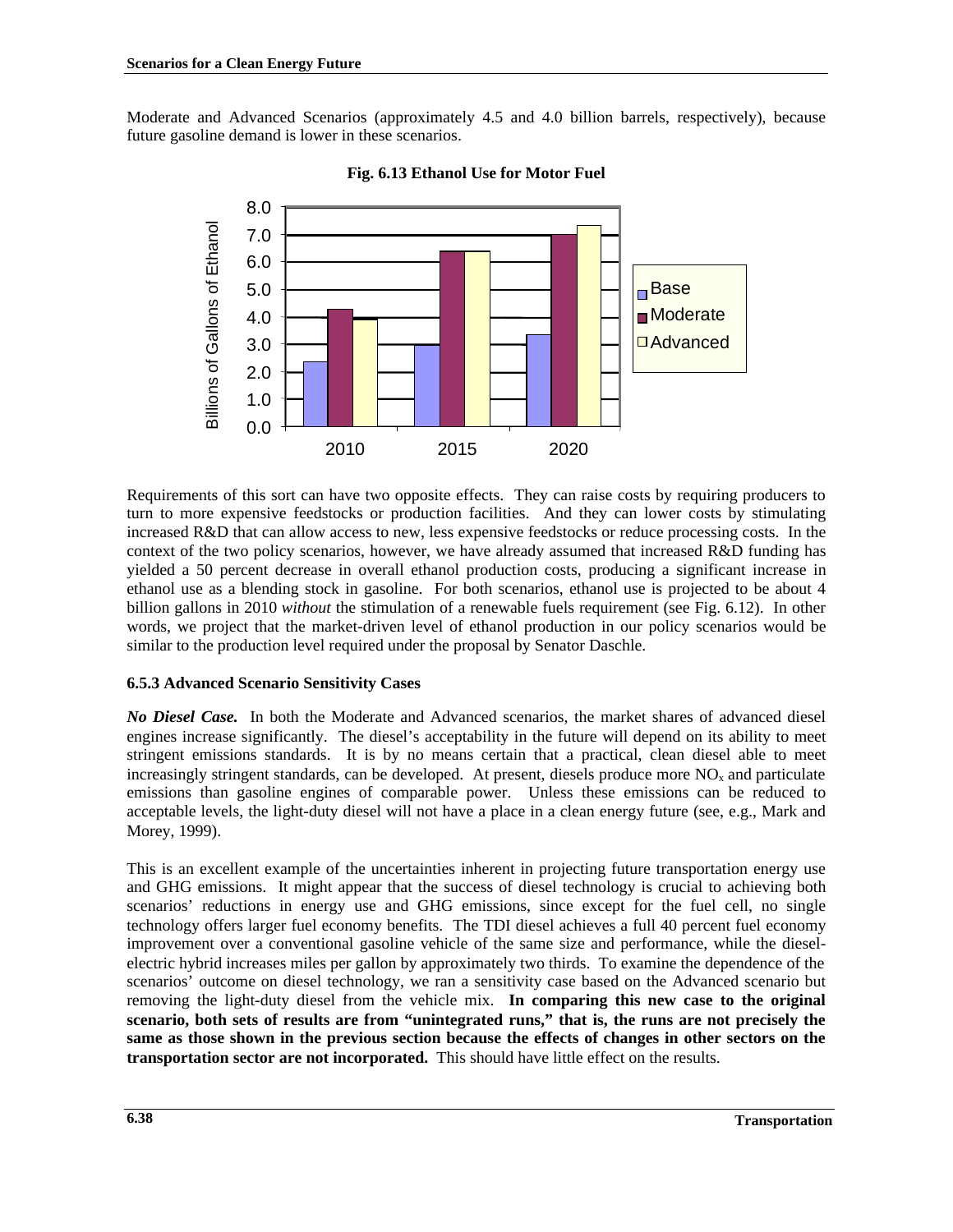In the (unintegrated) Advanced scenario, sales of TDI diesels increase from 60 thousand in 1999 to 2.2 million annually in 2010 and over 3.1 million in 2020 (Fig. 6.14). Sales of diesel-electric hybrids in the scenario grow from 0 in 2002 to peak at over 800,000 units in 2013. Diesel sales contribute to an overall increase in combined new passenger car and light truck fuel economy from 24.0 MPG in 2000 to 33.5 MPG in 2010 and 41.9 MPG in 2020. In the unintegrated Advanced scenario, energy use by all light duty vehicles increases from 14.5 in 1999 to 15.5 quads in 2010, then falls to 14.1 quads in 2020.

We simulated the absence of light-duty diesel technologies by raising their prices in the Advanced scenario by \$10,000 per vehicle after 2003. The NEMS AFV model responded by reducing their predicted sales to 0. Fig. 6.15 shows how vehicle sales have changed in this scenario. The effects on light-duty vehicle fuel economy and energy use, however, were relatively modest. With no diesels, the fuel economy of light-duty vehicles increased from 24.0 in 2000 to 31.4 in 2010 and to 40.5 in 2020, just 1.4 MPG below the scenario with advanced diesels (Fig. 6.16). Energy use by all light-duty vehicles increased to 15.7 quads in 2010, then declined to 14.6 in 2020, just 0.5 quads higher than the Advanced scenario (Fig. 6.17).

The relatively modest impact of removing the diesel option can be attributed to three factors.

- Although diesel sales are substantial, they are still a minority of passenger car and light truck sales. With 24 percent of 2020 light-duty vehicle sales, the impact of these high-efficiency vehicles on sales-weighted harmonic mean fuel economy is attenuated<sup>5</sup>.
- Second, removal of the diesels causes an increase in the sales of other high-efficiency technologies, for example, fuel cells. Sales of fuel cells and battery electric vehicles in 2020 increase from 2.7 million in the Advanced scenario to 4.3 million in the No Diesels scenario. This substitution of other advanced technologies for the diesel mitigates the impact of its loss.
- Third, diesel cars and light trucks are a much smaller fraction of the on-road vehicle population than of new vehicle sales. Even a twenty-year forecast does not allow sufficient time for both market maturation and turnover of the vehicle stock. Thus the impacts in 2020 of withdrawing diesels is smaller than it would be in the longer run.

This sensitivity case suggests that the Advanced scenario results are relatively robust to the success or failure of a single technology, even one as important as the diesel. Similar results can be seen in tests of sensitivity to fuel cell cost assumptions discussed below. Instead, the scenario is dependent on a combination of technological advances and scenarios, brought about by a general level of technological success and societal commitment to developing clean energy technologies and energy sources.

 $\overline{a}$ 

<sup>&</sup>lt;sup>5</sup> To illustrate how the weighted harmonic mean may differ from intuition, that a 20 mpg vehicle averaged harmonically with a 40 mpg vehicle does not result in a 30 mpg average, as one might expect, but in a 26.7 mpg average. You would need to average a 20 mpg vehicle with a 60 mpg vehicle to obtain a combined harmonic average of 30 mpg.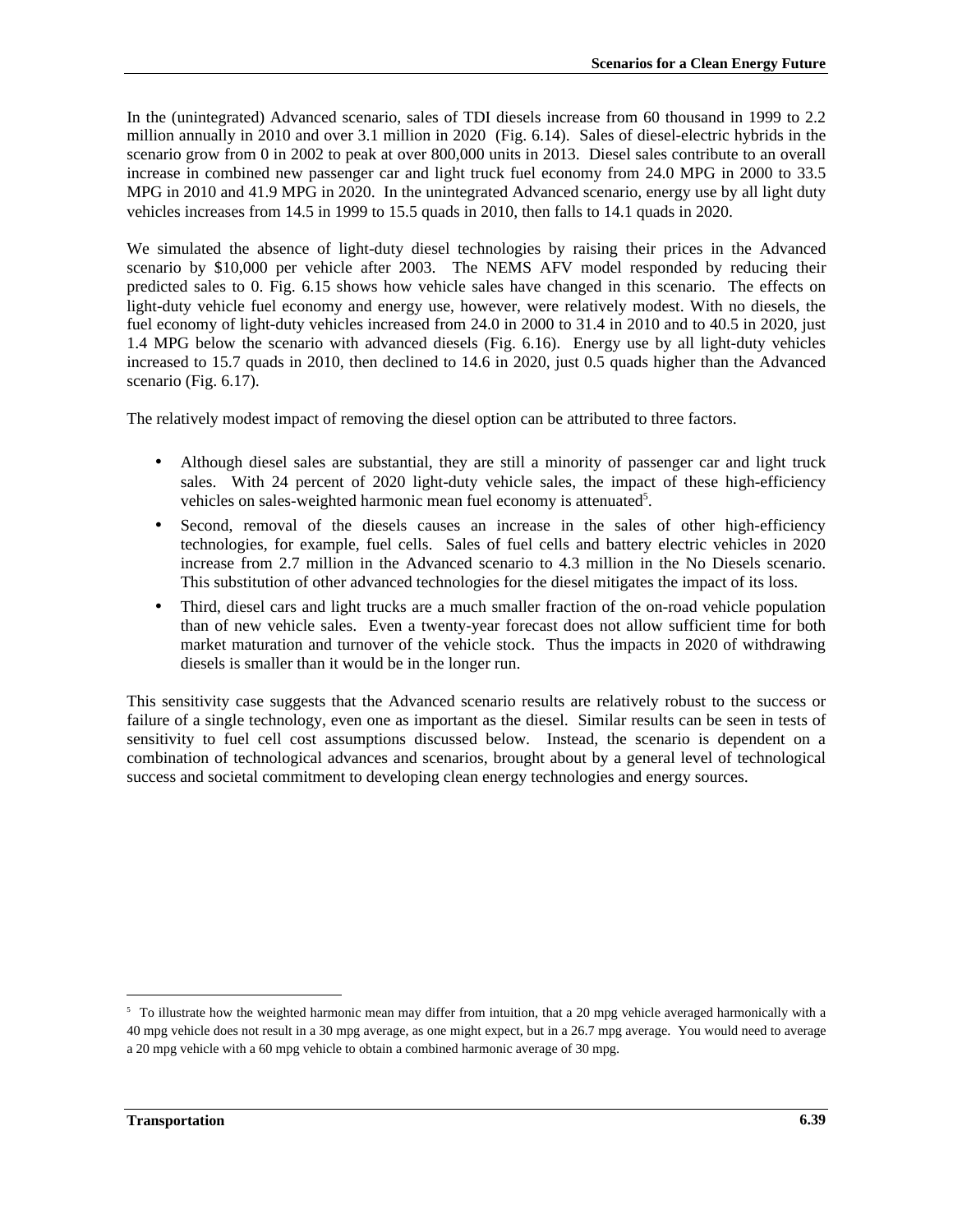

**Fig. 6.14 Sales of Alternative Fuel Vehicles: Stand-Alone Advanced Case**

**Fig. 6.15 Sales of Alternative Fuel Vehicles: No Diesel Case**

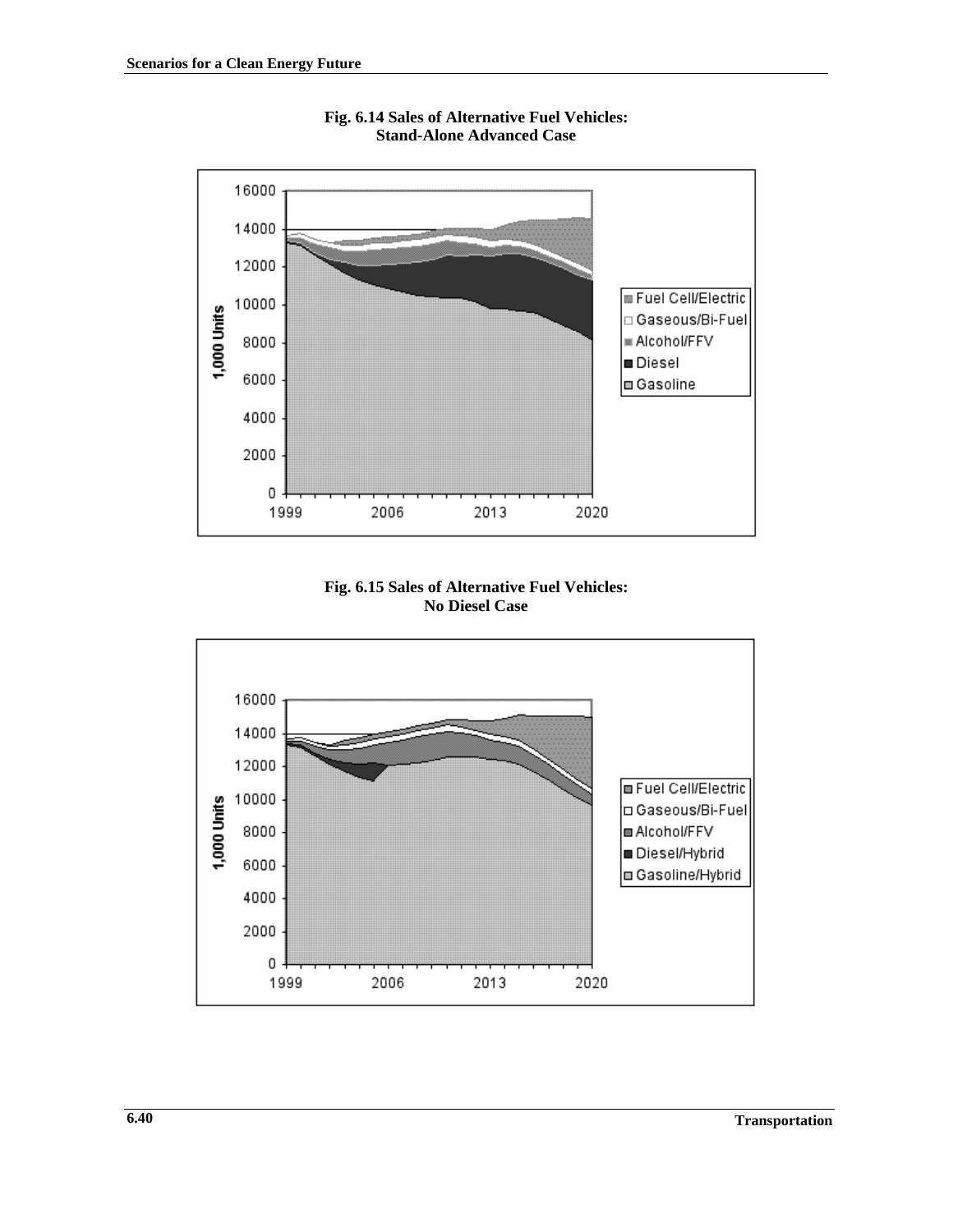

**Fig. 6.16 New Light-Duty Vehicle Fuel Economy: Advanced vs. No Diesels Scenarios**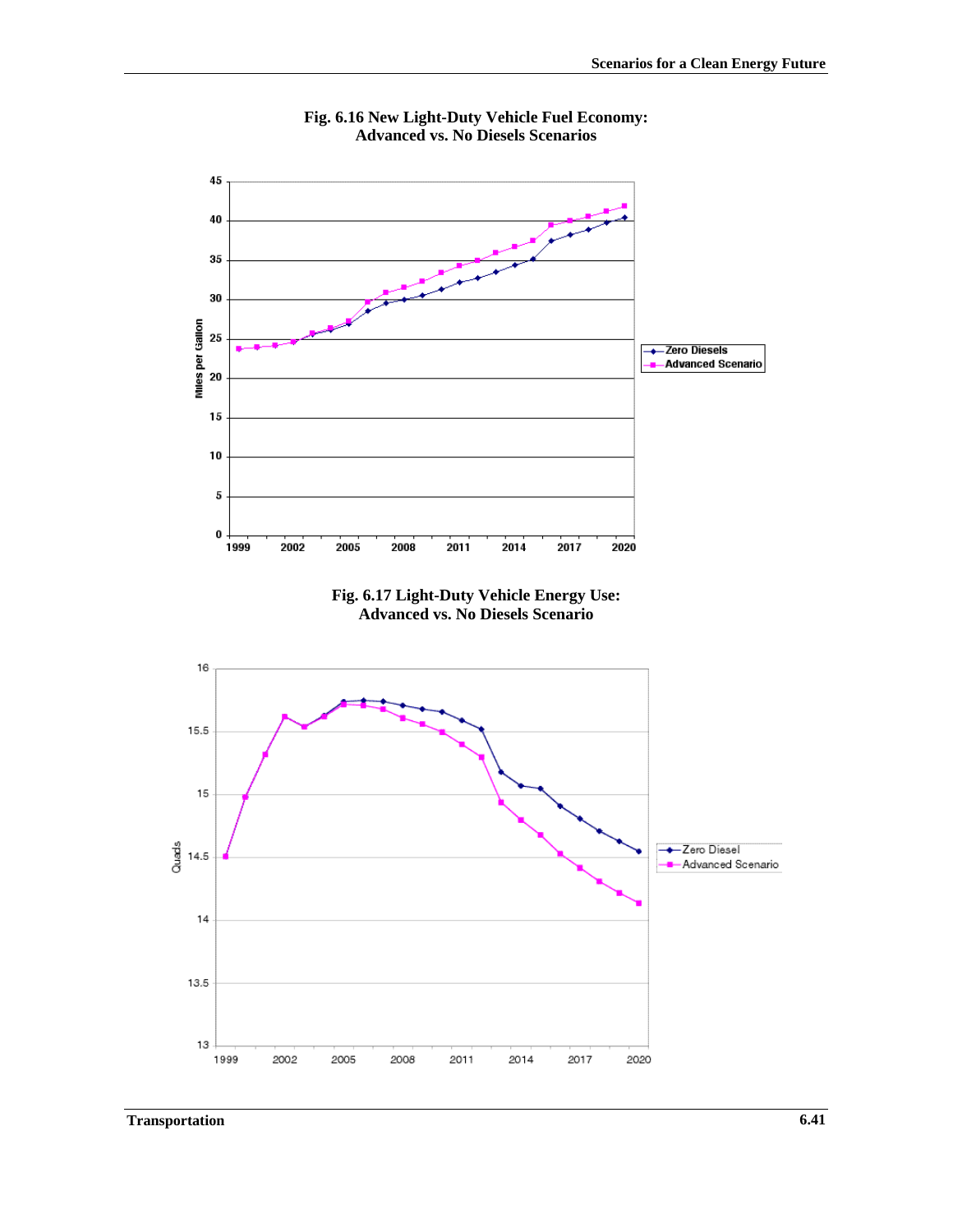**CAFE Sensitivity Case.** In this section we report the results of a stand-alone sensitivity case to illustrate the potential impacts of mandatory fuel economy standards. According to economic theory, voluntary environmental standards require at least the threat of mandatory standards to be taken seriously by firms (Segerson and Miceli, 1998). While such theories often omit the importance to firms of less tangible economic incentives for accepting voluntary standards, such as creating and maintaining a positive public image, the possibility of more stringent mandatory standards is undoubtedly a strong incentive for firms to commit to voluntary standards. For this reason, and because mandatory standards are now in effect in the United States and played a major role in the light-duty vehicle fuel economy improvements achieved over the past 25 years (e.g., Greene, 1998), it is appropriate to assess how mandatory standards might influence the levels of fuel efficiency, fuel consumption and carbon emissions in the Advanced scenario<sup>6</sup>.

For this case, we simulate a new combined passenger car and light truck standard beginning in the year 2005<sup>7</sup>. Starting in 2005, the standards increase gradually to 50 mpg for combined passenger car and light truck sales (Fig. 6.18). Domestic and import fleets are also combined, and credit trading between companies is allowed. For this CAFE Sensitivity case, we eliminated the financial subsidies for 50 percent to three times more efficient vehicles included in both the Moderate and Advanced scenarios, on the grounds that the CAFE standards would supersede such incentives. The fine for non-compliance with the new standard is \$150 per 1 mpg by which a manufacturer's corporate average fuel economy falls below the standard (the current standard has a fine of \$50/mpg).

In comparison to the Advanced scenario, new light-duty vehicle fuel economy is about 10 mpg higher in the CAFE Sensitivity Case, reaching 52 mpg in 2020 (Fig. 6.18). The effects on the stock of light-duty vehicles are more modest because of the substantial time it takes to roll over the light-duty fleet by retiring older vehicles and adding new ones (Fig. 6.19). For the fleet as a whole, fuel economy in the CAFE case is about four mpg greater than in the Advanced scenario, and annual energy use by the fleet is more than one and one-half Quads lower.

Imposing CAFE constraints tends to increase the use of advanced fuel economy technologies in passenger cars and trucks. In the Advanced scenario, gasoline hybrids comprise 12.7 percent of gasoline vehicle sales in 2010 and 23.0 percent in 2020. In the CAFE Case, this jumps to 31.1 percent and 56.6 percent, respectively (Table 6.12). Use of direct injection gasoline engines also increases markedly, as do the market shares of advanced materials (primarily aluminum and plastics) and advanced drag reduction technologies<sup>8</sup>.

This greater use of fuel economy technologies does increase the average price of new vehicles. For example, for gasoline-powered vehicles<sup>9</sup>, the cost of fuel economy technologies in the Advanced scenario averages \$811 per passenger car in 2010 and \$1,548 in 2020, versus \$1,337 in 2010 and \$2,383 in 2020 in

 $\overline{a}$ 

<sup>6</sup> In this section, as in the "No-Diesel" case, we compare results not to the integrated Advanced Scenario, but to a stand-alone version which is only slightly different but more directly comparable to the sensitivity cases which are all run in stand-alone mode.

<sup>&</sup>lt;sup>7</sup> The NEMS model, AEO99 version allows separate passenger car and light truck standards to be specified, but only for gasoline-powered vehicles. Details of the modifications to NEMS inputs to simulate the combined standard are provided in Appendix A-3.

<sup>8</sup> Advanced materials include NEMS materials categories V-VII. Advanced drag is Drag Reduction V.

<sup>9</sup> We have not been able to devise a way to calculate the additional costs of alternative fuel technologies using outputs produced by NEMS. In principle, the AFV purchases are the outcome of market decisions by consumers, so that in the context of NEMS, the value of the AFVs to consumers exceeds their cost. Thus, in focusing on the cost of gasoline vehicle technologies, we are focusing on the only area where, at least in theory, costs could exceed direct benefits to consumers.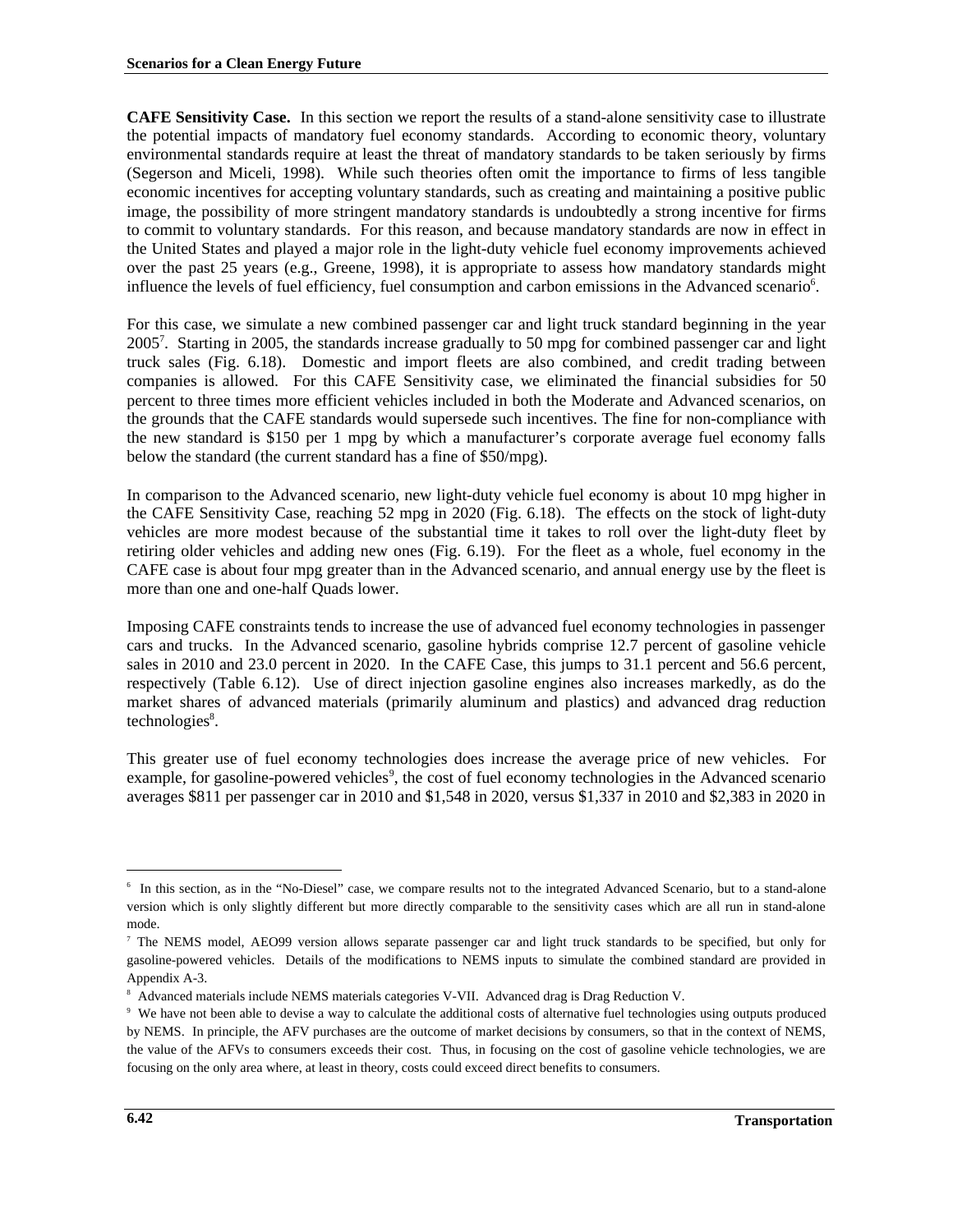

**Fig. 6.18 Fuel Economy in the CAFE Sensitivity Case**

**Fig. 6.19 Light-Duty Stock Fuel Economy and Energy Use, CAFE Sensitivity Case**

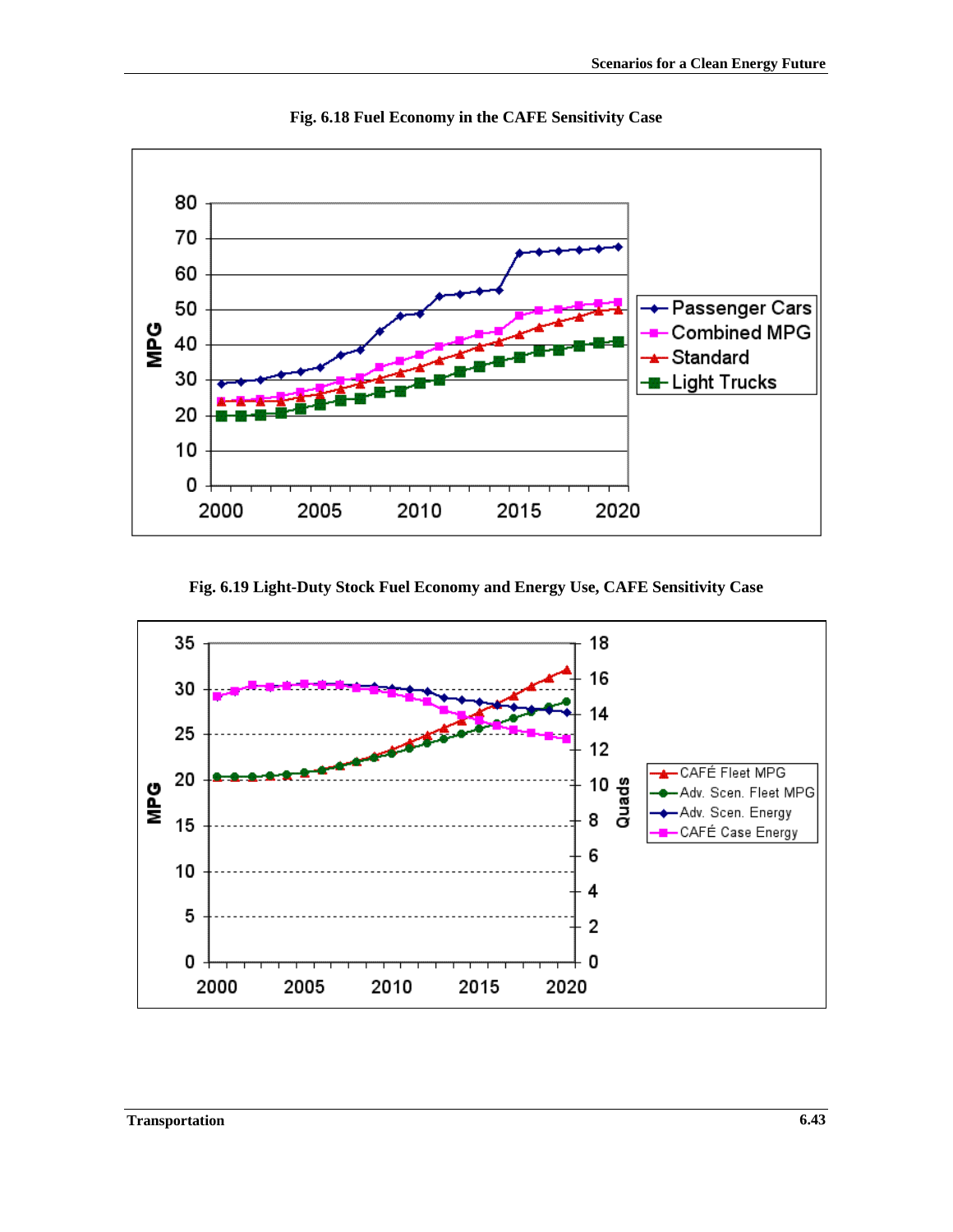| <b>Technology</b>                | 2010 Advanced | <b>2010 CAFE</b> | 2020 Advanced | <b>2020 CAFE</b> |
|----------------------------------|---------------|------------------|---------------|------------------|
| Gasoline Hybrid                  | 12.7%         | 31.1%            | 23.0%         | 56.6%            |
| Gasoline Direct Injection 4-cyl. | 9.5%          | 16.5%            | 22.9%         | 36.1%            |
| Gasoline Direct Injection 6-cyl. | 5.3%          | 11.1%            | 13.2%         | 27.5%            |
| <b>Advanced Materials</b>        | 0.0%          | $0.0\%$          | 34.2%         | 53.8%            |
| <b>Advanced Drag Reduction</b>   | 8.2%          | 9.5%             | 36.5%         | 58.6%            |

## **Table 6.12 Market Penetrations of Selected Fuel Economy Technologies in Passenger Cars in the CAFE Scenario**

the CAFE case. For light trucks, the CAFE case requires \$1,365 worth of fuel economy technologies in 2010 and \$3,305 in 2020, as compared with \$1,028 and \$2,040 in the Advanced scenario. The approximate values of fuel savings for the resulting changes in mpg are summarized in Tables 6.13 and 6.14 (these estimates should be considered rough approximations, since it was not practical to exactly replicate the NEMS model's accounting for technology notes and horsepower adjustments<sup>10</sup>). Even with the higher CAFE standards, the total value of fuel economy savings by consumers exceeds their cost in 2010. In 2020, however, estimated costs exceed estimated benefits, at a 15 percent annual discount rate.<sup>11</sup> In comparison to a base passenger car at 27.6 mpg, the 44.2 mpg 2010 CAFE case vehicle would emit 4.8 fewer MtC per year at a net savings because reductions in fuel costs outweigh the added vehicle cost. The 53 mpg 2020 vehicle would emit 6.4 fewer MtC annually, at an average net cost of \$16/MtC. The *marginal* costs of carbon reduction are much higher, however. The costs per ton of C saved by model year 2020 versus 2010 vehicles is about \$300. The estimates for light trucks show a similar pattern.

# **6.5.4 Impacts on U.S. Oil Dependence**

Transportation is not the sole user of petroleum in the U.S. economy, but it is the dominant user. In 1998, the U.S. transportation sector accounted for over 66 percent of U.S. petroleum consumption. Moreover, transportation uses nearly all the high-value, light products that drive petroleum markets. In the reference case, the transportation sector's dominance of petroleum demand actually increases to 71 percent of U.S. consumption by 2020. Here we briefly review the impacts of changes in all sectors on U.S. oil dependence. Changes in the transportation sector, however, are by far the most important.

Policies and technologies implemented in the Moderate and Advanced scenarios significantly reduce U.S. petroleum consumption and imports though care must be taken in interpreting the predicted decline in imports, as explained below. Total U.S. oil consumption rises to 24.5 mmbd in the BAU scenario, but falls to 19.4 mmbd in the Advanced scenario (Fig. 6.20). In the BAU scenario, U.S. petroleum imports rise from 10.6 million barrels per day (mmbd) in 2000 to 15.9 mmbd in 2020. Of this, 4.0 mmbd are in the form of petroleum products, 12.0 mmbd are crude oil. CEF-NEMS suggests that total imports would be 14.0 mmbd in the Moderate scenario, of which only 2.2 mmbd are products. In the Advanced scenario, only 11 mmbd are imported in 2020. Under BAU, U.S. oil imports increase from 49 percent of U.S. demand today, to 65 percent in 2020. In the Advanced scenario the share of imports also increases, but to only 56 percent.

l

<sup>&</sup>lt;sup>10</sup> These estimates were computed by adding up the market share-weighted fuel economy improvement benefits of each technology and multiplying one plus the sum times an adjusted base mpg. The base year 1997 mpg was adjusted to account for factors such as increased weight and horsepower and safety and emissions mandates that would otherwise cause mpg to decrease over the period in question. The estimates are only approximate in that no adjustment was made for synergies among technologies. Had these been taken into account, the estimated fuel economy gain and therefore the value of fuel economy improvements would have been slightly smaller.

<sup>&</sup>lt;sup>11</sup> Use of the term discount rate is somewhat inappropriate in this context, since what it actually represents is the consumers' rate of return on capital, taking into consideration that the consumer's investment in fuel economy technology is a depreciating asset.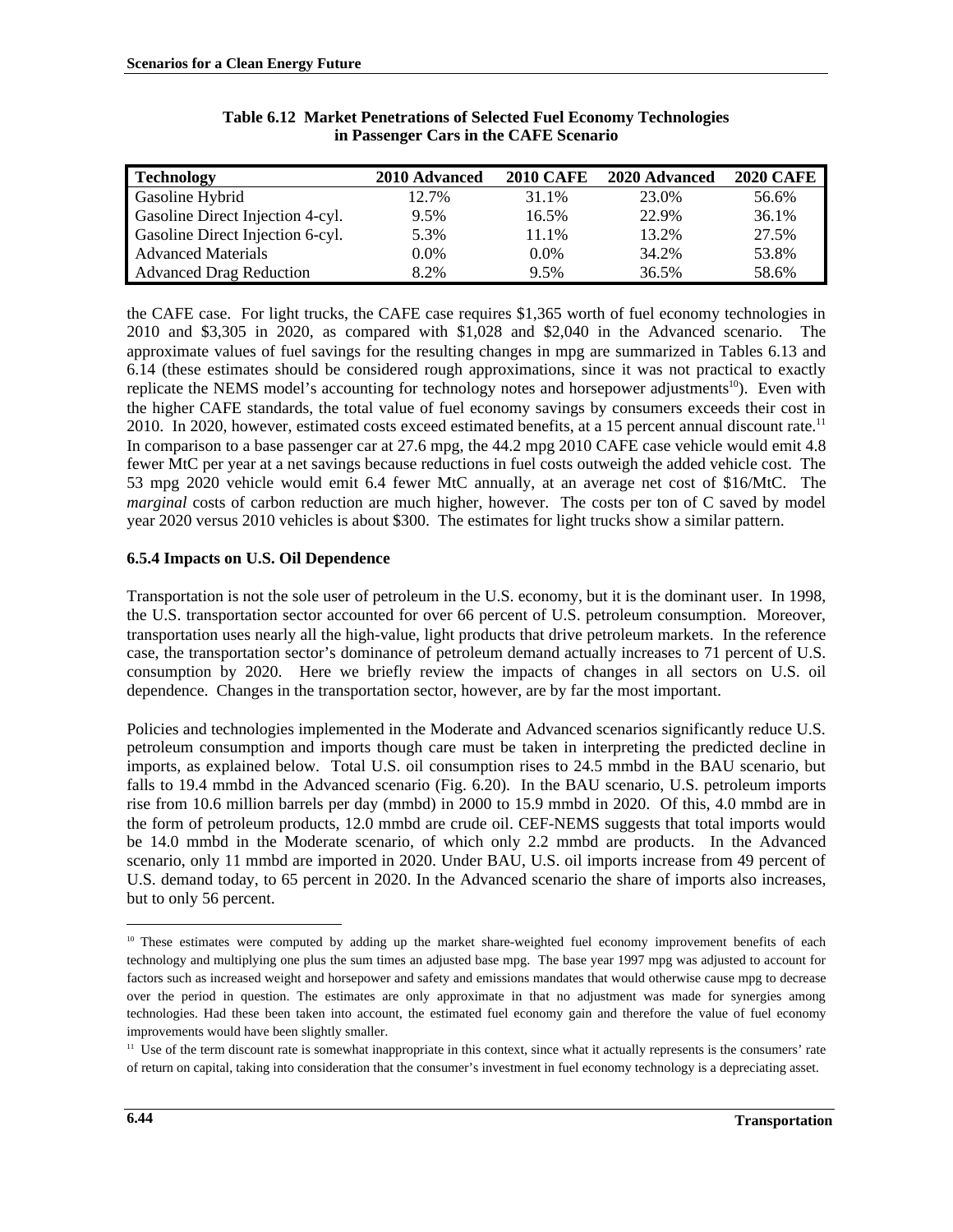|                                    |                                      |                              | <b>Fuel Economy Improvement</b> |                                 |                           |                           |  |
|------------------------------------|--------------------------------------|------------------------------|---------------------------------|---------------------------------|---------------------------|---------------------------|--|
|                                    |                                      |                              | <b>BASE</b>                     |                                 | 2010                      | 2020                      |  |
| Passenger Cars                     |                                      |                              |                                 |                                 |                           |                           |  |
| % Gain                             |                                      |                              |                                 |                                 | 33.4%                     | 54.1%                     |  |
| <b>MPG</b>                         |                                      |                              | 27.6                            |                                 | 38.1                      | 44.1                      |  |
|                                    | <b>Annual Fuel Savings</b>           |                              |                                 |                                 | \$308                     | \$427                     |  |
|                                    | C Emissions Reductions (mtC)         |                              |                                 |                                 | 3.6                       | 5.0                       |  |
|                                    |                                      |                              |                                 |                                 | <b>Technology Cost</b>    |                           |  |
| All Changes                        |                                      |                              |                                 |                                 | \$1,488                   | \$2,227                   |  |
|                                    | <b>Fuel Economy Technologies</b>     |                              |                                 |                                 | \$811                     | \$1,548                   |  |
|                                    | <b>Present Value Fuel Savings</b>    |                              |                                 |                                 | \$1,285                   | \$1,780                   |  |
| Cost per tonne C                   |                                      |                              |                                 |                                 | $-$ \$131                 | $-$ \$46                  |  |
|                                    | Marginal Cost per mtC 2010 to 2020   |                              |                                 |                                 |                           | \$174                     |  |
|                                    |                                      |                              |                                 | <b>Fuel Economy Improvement</b> |                           |                           |  |
|                                    |                                      |                              | <b>BASE</b>                     |                                 | 2010                      | 2020                      |  |
| <b>Light Trucks</b>                |                                      |                              |                                 |                                 |                           |                           |  |
| % Gain                             |                                      |                              |                                 |                                 | 35.6%                     | 57.4%                     |  |
| <b>MPG</b>                         |                                      |                              | 19.6                            |                                 | 27.7                      | 32.1                      |  |
|                                    | <b>Annual Fuel Savings</b>           |                              |                                 |                                 | \$460                     | \$629                     |  |
|                                    | C Emissions Reductions (mtC)         |                              |                                 |                                 | 5.4                       | 7.4                       |  |
|                                    |                                      |                              |                                 |                                 | <b>Technology Cost</b>    |                           |  |
| All Changes                        |                                      |                              |                                 |                                 | \$1,629                   | \$2,641                   |  |
|                                    | <b>Fuel Economy Technologies</b>     |                              |                                 |                                 | \$1,028                   |                           |  |
|                                    | <b>Present Value Fuel Savings</b>    |                              |                                 | \$1,921                         |                           | \$2,625                   |  |
| Cost per tonne C                   |                                      |                              | $-$166$                         |                                 | $-$ \$80                  |                           |  |
| Marginal Cost per mtC 2010 to 2020 |                                      |                              |                                 |                                 |                           | \$156                     |  |
|                                    |                                      |                              | <b>Assumptions</b>              |                                 |                           |                           |  |
| Miles/Year                         | Rate of<br>Decrease in<br>Annual Use | On-Road<br><b>MPG</b> Factor | Vehicle<br>Lifetime             | Discount<br>Rate                | Gasoline<br>Price \$/gal. | Gasoline<br>Price \$/gal. |  |
| 15,640                             | 6.7%                                 | 0.85                         | 12                              | 15.0%                           | \$1.67                    | \$1.71                    |  |

## **Table 6.13 Retail Costs and Value of Fuel Savings for Light-Duty Vehicle Fuel Economy Improvements, Advanced Scenario (GASOLINE ENGINE TECHNOLOGIES ONLY)**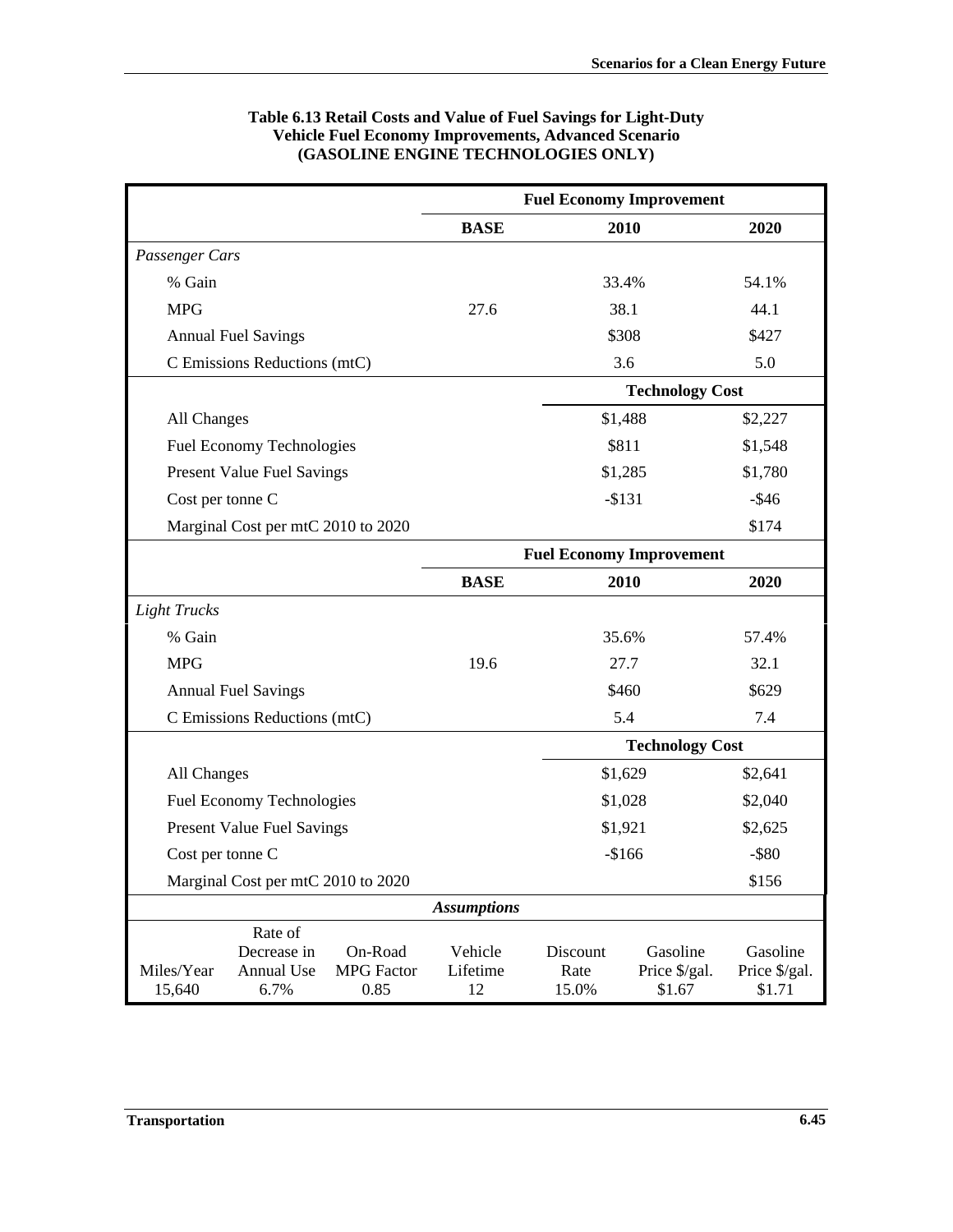|                      |                                              |                                      | <b>Fuel Economy Improvement</b> |                                 |                                     |                                     |  |
|----------------------|----------------------------------------------|--------------------------------------|---------------------------------|---------------------------------|-------------------------------------|-------------------------------------|--|
|                      |                                              |                                      | <b>BASE</b>                     |                                 | 2010                                | 2020                                |  |
| Passenger Cars       |                                              |                                      |                                 |                                 |                                     |                                     |  |
| % Gain               |                                              |                                      |                                 | 53.6%                           |                                     | 85.3%                               |  |
| <b>MPG</b>           |                                              |                                      | 27.6                            |                                 | 43.9                                | 53.0                                |  |
|                      | <b>Annual Fuel Savings</b>                   |                                      |                                 |                                 | \$414                               | \$547                               |  |
|                      | C Emissions Reductions (mtC)                 |                                      |                                 | 4.8                             |                                     | 6.4                                 |  |
|                      |                                              |                                      |                                 |                                 | <b>Technology Cost</b>              |                                     |  |
| All Changes          |                                              |                                      |                                 |                                 | \$2,036                             | \$3,110                             |  |
|                      | Fuel Economy Technologies                    |                                      |                                 | \$1,337                         |                                     | \$2,383                             |  |
|                      | <b>Present Value Fuel Savings</b>            |                                      |                                 |                                 | \$!,728                             | \$2,28                              |  |
| Cost per tonne C     |                                              |                                      |                                 | $-$ \$81                        |                                     | \$16                                |  |
|                      | Marginal Cost per mtC 2010 to 2020           |                                      |                                 |                                 |                                     | \$317                               |  |
|                      |                                              |                                      |                                 | <b>Fuel Economy Improvement</b> |                                     |                                     |  |
|                      |                                              |                                      | <b>BASE</b>                     |                                 | 2010                                | 2020                                |  |
| <b>Light Trucks</b>  |                                              |                                      |                                 |                                 |                                     |                                     |  |
| % Gain               |                                              |                                      |                                 | 43.5%                           |                                     | 85.2%                               |  |
| <b>MPG</b>           |                                              |                                      | 19.6                            |                                 | 29.3                                | 37.8                                |  |
|                      | <b>Annual Fuel Savings</b>                   |                                      |                                 |                                 | \$518                               | \$773                               |  |
|                      | C Emissions Reductions (mtC)                 |                                      |                                 | 6.1                             |                                     | 9.0                                 |  |
|                      |                                              |                                      |                                 |                                 | <b>Technology Cost</b>              |                                     |  |
| All Changes          |                                              |                                      |                                 |                                 | \$1,906                             | \$3,928                             |  |
|                      | Fuel Economy Technologies                    |                                      |                                 | \$1,365                         |                                     | \$3,305                             |  |
|                      | <b>Present Value Fuel Savings</b>            |                                      |                                 | \$2,161                         |                                     | \$3,224                             |  |
| Cost per tonne C     |                                              |                                      | $-$131$                         |                                 | \$9                                 |                                     |  |
|                      | Marginal Cost per mtC 2010 to 2020           |                                      |                                 |                                 |                                     | \$294                               |  |
|                      |                                              |                                      | <b>Assumptions</b>              |                                 |                                     |                                     |  |
| Miles/Year<br>15,640 | Rate of<br>Decrease in<br>Annual Use<br>6.7% | On-Road<br><b>MPG</b> Factor<br>0.85 | Vehicle<br>Lifetime<br>12       | Discount<br>Rate<br>15.0%       | Gasoline<br>Price \$/gal.<br>\$1.67 | Gasoline<br>Price \$/gal.<br>\$1.71 |  |

## **Table 6.14 Retail Costs and Value of Fuel Savings for Light-Duty Vehicle Fuel Economy Improvements, CAFE Sensitivity Case (GASOLINE ENGINE TECHNOLOGIES ONLY)**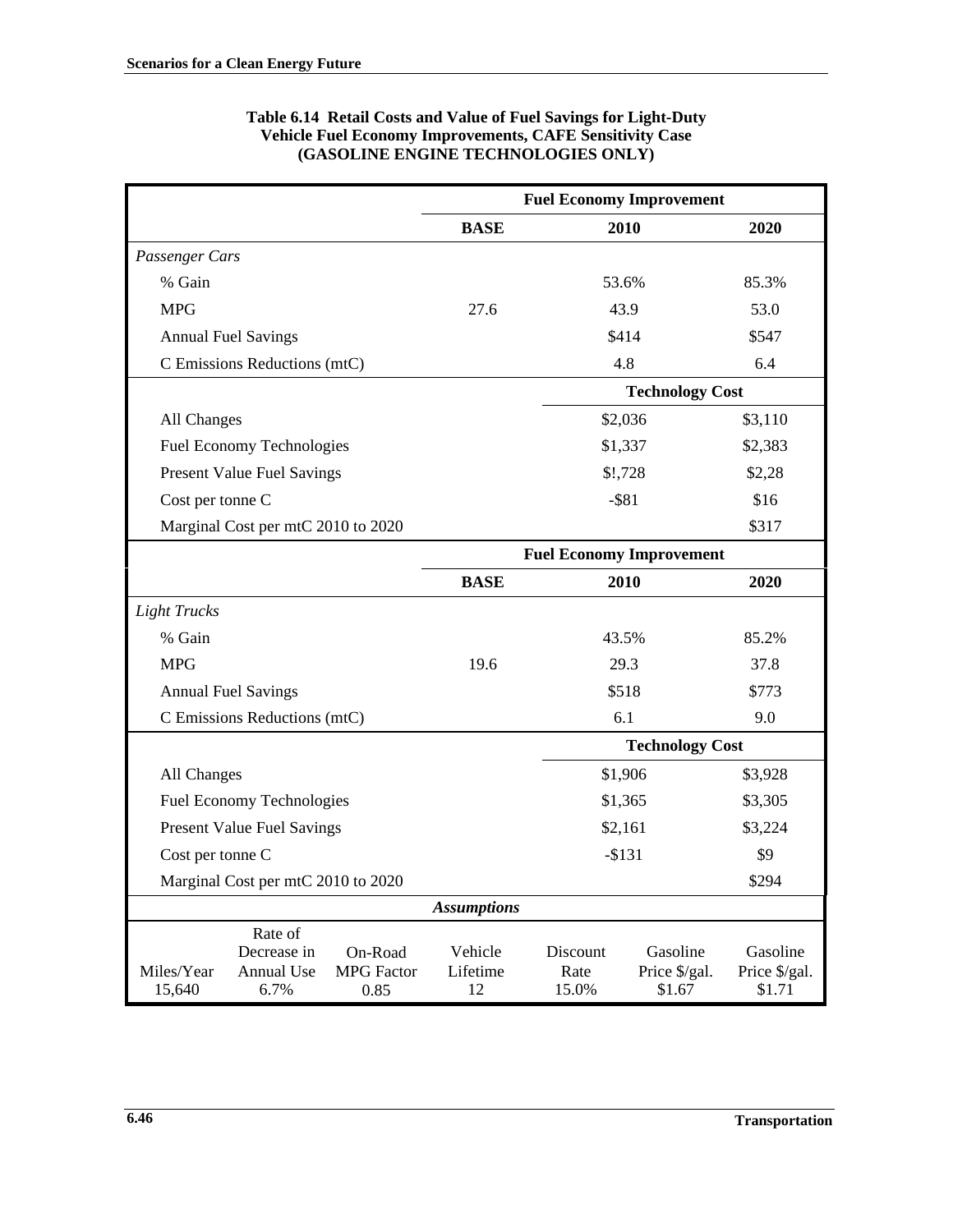

**Fig. 6.20 U.S. Primary Petroleum Consumption**

Because the CEF-NEMS model does not estimate the impacts of reduced U.S. oil demand on world oil prices, it will overestimate the reduction of oil imports but underestimate the economic benefits. Significant reduction in U.S. oil demand, such as predicted in the Moderate and Advanced scenarios, would exert downward pressure on world oil prices, other things equal. At lower prices, U. S. oil suppliers would produce somewhat less oil, tending to diminish the reduction in imports predicted by the CEF-NEMS assuming constant oil prices. At the same time, the economic benefits would be greater than those described here, because the price of every barrel of oil consumed, not just the imports, would be lower.

The 1.9 mmbd reduction in imports in the Moderate scenario, and 4.9 mmbd reduction in the Advanced scenario reduce the U.S. bill for imported crude oil and petroleum products in 2020 from \$135 B/year to \$89 B/year (Fig. 6.21). Thus, the change in balance of payments is \$45 B in favor of the U.S. The assumed price of imported crude oil and petroleum products in all scenarios in the year 2020 is \$22.73 per barrel. Even the integrated runs do not estimate the full impacts of reductions in U.S. oil demand on world oil prices, because the benefits of reduced consumption in the form of lower prices for both imported and domestic oil cannot be estimated by CEF-NEMS.

World oil prices are higher than the marginal cost of production, as a result of the concentration of oil production. Pricing above marginal costs produces a transfer of wealth from consumers to producers. In the BAU scenario, OPEC's share of the world oil market increases from 39 percent in 2000 to 51 percent in 2020. If one assumes that the price of oil in competitive world oil markets would be about \$10 per barrel (see, e.g., Greene et al., 1998, p. 58) then the annual transfer of wealth from U.S. oil consumers to world oil exporters would be \$74 B in the BAU scenario and \$51 B in the Advanced scenario, for a net annual savings of \$23 B to U.S. consumers in avoided wealth transfer. Note that while this wealth transfer is not an economic loss from a global perspective, it is a real loss from the perspective of the U.S. economy.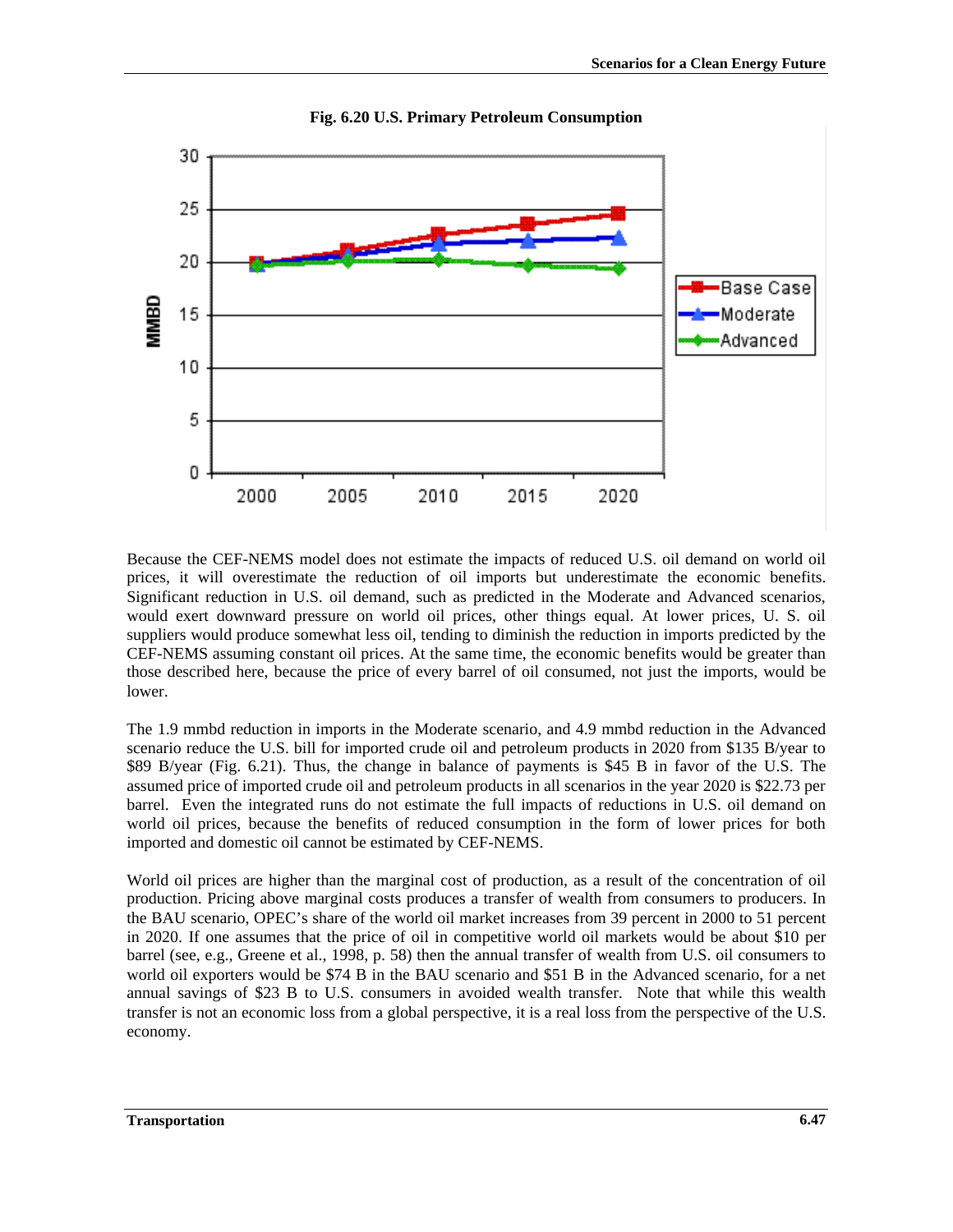



### **6.5.5 Analysis of Alternative World Oil Market Outcomes in the CEF Advanced Scenario**

The Advanced scenario estimates significant reductions in U.S. oil imports as a result of reductions in U.S. oil demand. In part, the predicted reductions are a result of the conventions of the CEF-NEMS model's representation of world oil market behavior. These conventions hold world oil price trajectories constant, essentially assuming that non-domestic production falls commensurate with the decline in U.S. demand. Without a fall in world oil prices, U.S. producers do not change their output.

In contrast, OPEC and other countries might not cut production to accommodate the full reduction in U.S. oil demand. In that case, the additional supply of oil would cause world oil prices to decrease. The lower world oil prices would cause U.S. and other competitive producers to reduce output, and would also cause U.S. and other oil consumers to increase demand for oil. In the end, U.S. oil demand would be slightly higher and oil imports would not be reduced by as much as in the Advanced scenario, but the lower prices would be an additional benefit for the U.S. economy.

A simple model of world oil supply and demand is used to illustrate these effects. Linear, lagged adjustment equations are used to represent U.S. and rest-of-world (ROW) oil supply and demand. ROW oil supply does not include OPEC, but ROW demand does. Price elasticities vary with price and quantity in a linear model. Representative (Greene et al., 1998) short-run elasticities for the U.S. and ROW are summarized in Table 6.15. Long-run elasticities are ten times as large.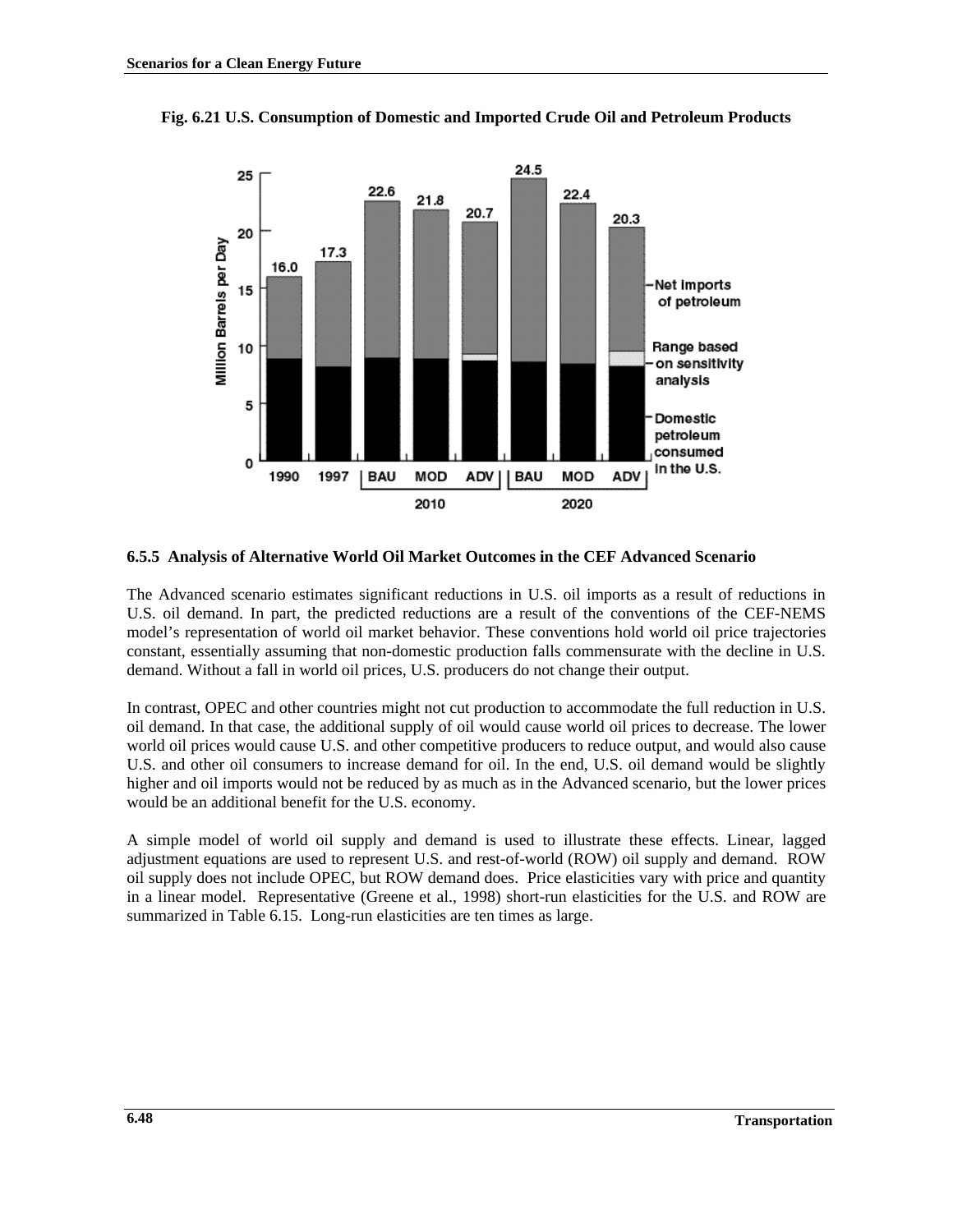|            |                     |               | <b>Supply and Demand Short-run Elasticities at Various Fuel Prices</b> |               |                   |
|------------|---------------------|---------------|------------------------------------------------------------------------|---------------|-------------------|
|            | (Price              | <b>Demand</b> | <b>Short-run</b>                                                       | <b>Supply</b> | <b>Short-run</b>  |
|            | $(97 \frac{6}{10})$ | <b>MMBD</b>   | <b>Elasticity</b>                                                      | <b>MMBD</b>   | <b>Elasticity</b> |
|            | \$20                | 17.10         | $-0.038$                                                               | 9.68          | 0.028             |
| U.S.       | \$28                | 16.84         | $-0.054$                                                               | 9.79          | 0.039             |
|            | \$35                | 16.60         | $-0.069$                                                               | 9.88          | 0.049             |
|            | \$20                | 50.25         | $-0.038$                                                               | 31.83         | 0.024             |
| <b>ROW</b> | \$28                | 49.49         | $-0.054$                                                               | 32.13         | 0.033             |
|            | \$35                | 48.80         | $-0.069$                                                               | 32.40         | 0.041             |

| Table 6.15 Short-run Oil Supply and Demand Elasticities Used in the Simulation |  |  |
|--------------------------------------------------------------------------------|--|--|
|                                                                                |  |  |

First, the model was calibrated to match the Advanced scenario oil market conditions. Next, OPEC production was increased to the level of the Business-As-Usual (BAU) scenario, and a new supply and demand equilibrium found by adjusting the price of oil to clear the market. The key results are new levels for: (1) world oil price, (2) U.S. oil supply, (3) U.S. oil demand, (4) U.S. oil imports, and (5) U.S. expenditures on oil. Expenditures on oil are not a full measure of the economic benefit of lower oil prices. The correct measure would be the sum of consumers' and producers' surpluses throughout the economy, but such a measure is beyond the scope of this analysis.

At nearly 5 mmbd, the reduction in U.S. oil demand identified in the Advanced scenario would be sufficient to affect world oil markets, placing downward pressure on oil prices and potentially changing production levels domestically and internationally. How world oil markets react to this reduced demand depend in large part on how OPEC, representing a large share of 2010 to 2020 world oil production, responds. Other areas of production, both in the U.S. and in the rest of the world (ROW) tend to have higher costs of production and their individual production decisions have less of an impact on world energy prices.

Rather than attempt to characterize a specific world oil market response to reduced U.S. demand, this study reports two estimates which characterize a possible range of responses. OPEC countries are modeled as the swing world oil producers based on their typically lower costs of production and large market share.

- In the Advanced Scenario, CEF-NEMs holds world oil prices constant; the model assumes that OPEC oil production falls sufficiently to avoid any decline in world oil prices.
- At the other end of this range, the Adjusted Advanced scenario models OPEC countries as holding production at their BAU levels, allowing world oil prices to fall. In this case, both U.S. and ROW oil producers respond to this price reduction, to varying degrees, by reducing their expected production levels. At the same time, U.S. consumers respond by consuming a bit more oil than expected in the Advanced scenario.

These two results bracket the likely range of world oil prices and U.S. imports, and by extension, U.S. production levels. From Table 6.16 it is clear that regardless of the response by world oil markets, U.S. oil demand falls substantially. In 2020 in the Adjusted Advanced case, the overall drop in U.S. oil consumption is 4 mmbd rather than the nearly 5 mmbd expected in the Advanced case. U.S. oil production is about 5% lower than expected in the Advanced scenario. However, total U.S. expenditures for oil, domestic and international are lower in the Adjusted Advanced scenario than in the Advanced scenario.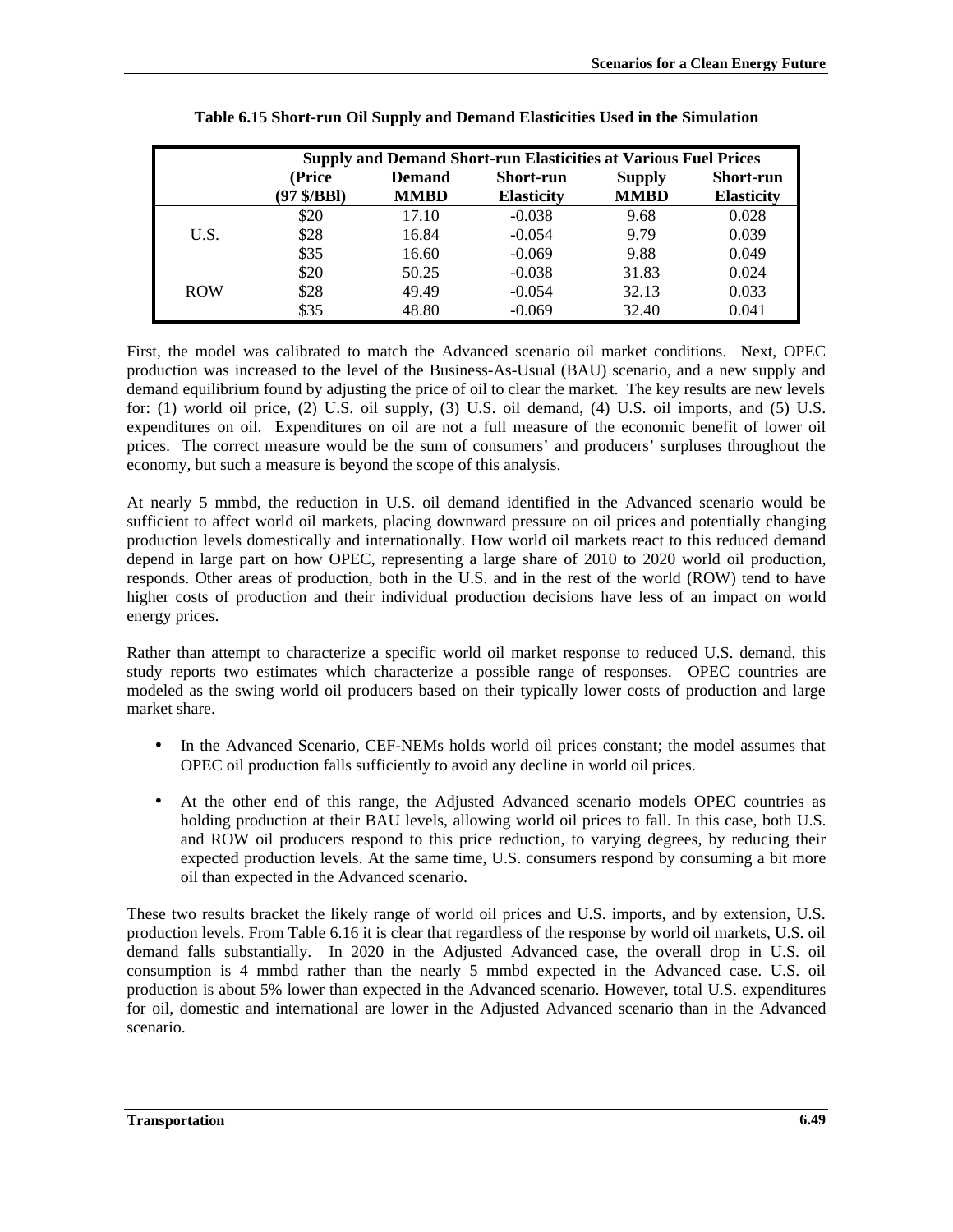

**Fig. 6.22 Effect of Increased OPEC Supply on World Oil Price in the Advanced Scenario**

**Table 6.16 Effect of Increasing OPEC Oil Supply in the Advanced Scenario**

|      | <b>Price</b>       | <b>U.S. Oil</b>     | <b>U.S. Oil</b>      | <b>U.S. Net</b>  | Oil                |
|------|--------------------|---------------------|----------------------|------------------|--------------------|
|      | <b>Maintained</b>  | <b>Supply</b>       | <b>Demand</b>        | <b>Imports</b>   | <b>Expenditure</b> |
| Year | 1998 \$/bbl        | mmbd                | mmbd                 | mmbd             | <b>B</b> 1998 \$   |
| 2000 | \$12.40            | 9.23                | 19.88                | 10.63            | 90                 |
| 2005 | \$17.08            | 8.93                | 20.20                | 11.27            | 126                |
| 2010 | \$18.90            | 8.86                | 20.34                | 11.48            | 140                |
| 2015 | \$19.44            | 8.74                | 19.76                | 11.02            | 140                |
| 2020 | \$20.17            | 8.59                | 19.33                | 10.74            | 142                |
|      |                    |                     |                      |                  |                    |
|      | <b>Production</b>  | U.S. Oil            | <b>U.S. Oil</b>      | <b>U.S. Net</b>  | Oil                |
|      | <b>Maintained</b>  | <b>Supply</b>       | <b>Demand</b>        | <b>Imports</b>   | <b>Expenditure</b> |
|      | 1998 \$/bbl        | mmbd                | mmbd                 | mmbd             | <b>B</b> 1998\$    |
| 2000 | \$12.01            | 9.22                | 19.87                | 10.65            | 87                 |
| 2005 | \$15.43            | 8.86                | 20.37                | 11.51            | 115                |
| 2010 | \$16.39            | 8.69                | 20.74                | 12.05            | 124                |
| 2015 | \$16.27            | 8.45                | 20.44                | 11.99            | 121                |
| 2020 | \$16.11            | 8.2                 | 20.27                | 12.07            | 119                |
|      |                    |                     |                      |                  |                    |
|      | <b>Change</b> in   | Change in           | <b>Change in Oil</b> | <b>Change</b> in |                    |
|      | <b>U.S. Demand</b> | <b>U.S. Imports</b> | <b>Expenditure</b>   | <b>Oil Price</b> |                    |
|      | mmbd               | mmbd                | <b>B</b> 1998 \$     | 1998 \$/bbl      |                    |
| 2000 | 0.01               | 0.02                | 3                    | $-$ \$0.39       |                    |
| 2005 | 0.17               | 0.24                | 11                   | $-$1.65$         |                    |
| 2010 | 0.40               | 0.57                | 16                   | $-$ \$2.51       |                    |
| 2015 | 0.68               | 0.97                | 19                   | $-$ \$3.17       |                    |
| 2020 | 0.94               | 1.33                | 23                   | $-$4.06$         |                    |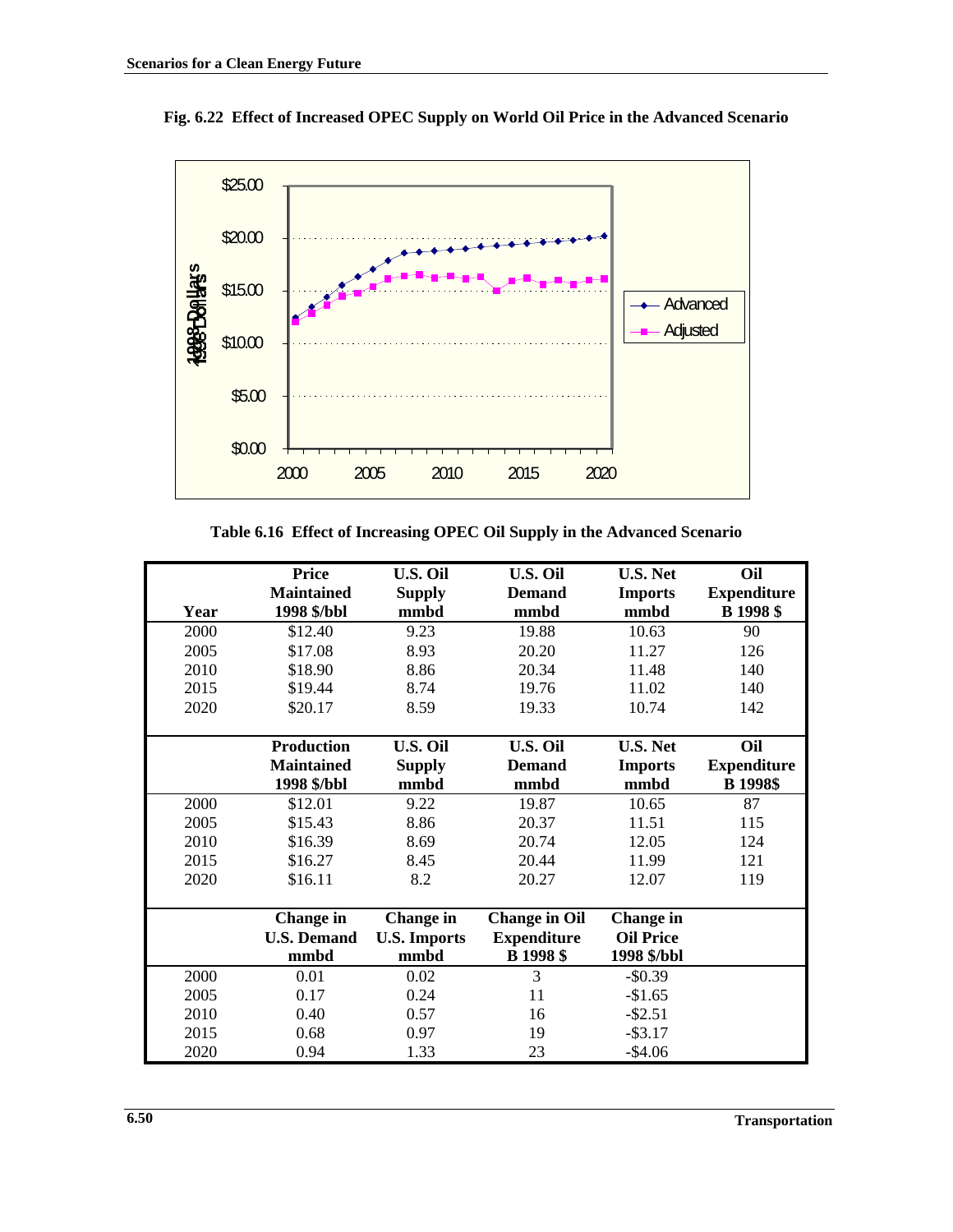In the BAU case, U.S. petroleum consumption increases from 19.9 mmbd in 2000 to 24.6 mmbd in 2020, and imports increase from 10.7 mmbd in 2000 to 15.9 mmbd in 2020. In the Advanced scenario, consumption is actually lower in 2020 (19.3 mmbd) than in 2000 (19.9 mmbd), and imports increase from 10.6 in 2000 to only 10.7 mmbd in 2020 (for details, please see Table 6.16). However, if OPEC production is increased from the Advanced scenario level to match the BAU scenario level, the price of oil falls from \$20.17/bbl in 2020 to \$16.11/bbl., with smaller decreases in the years leading up to 2020 (Figure 6.22). As a result of the lower price of oil, U.S. consumption in 2020 increases from 19.3 mmbd to 20.3 mmbd. U.S. supply falls from 8.6 mmbd to 8.2 mmdb. The increase in U.S. consumption and decrease in U.S. supply combine to raise 2020 U.S. oil imports from 10.7 mmbd to 12.1 mmbd. Not surprisingly, this new level of imports falls between the BAU scenario (15.9 mmbd) and the unadjusted Advanced scenario (10.7 mmbd). While imports are higher than in the original Advanced scenario, the lower price of oil on all barrels consumed, domestic and imported, in the adjusted Advanced scenario saves the U.S. economy \$23 billion in total oil expenditures in the year 2020.

The sum total of undiscounted oil expenditures savings for the adjusted versus original Advanced scenario from 2000 to 2020 is over \$300 billion. This is despite the fact that the United States is consuming more oil in the adjusted (increased OPEC supply) Advanced scenario.

Several caveats should be noted. No representation is made that these illustrations are an accurate prediction of what OPEC and other countries would actually do. History suggests that price shocks are more likely than the smooth price paths used in all our scenarios. On the other hand, analyses by Greene, et al. (1998) and Schock et al. (1999) indicate that the kinds of reductions in oil demand and advances in energy technology reflected in the Advanced scenario would reduce the impact of any given supply reduction on the U.S. economy. Clearly, the results of this analysis depend on the accuracy of assumptions about world oil supply and demand functions made. While we have tried to choose elasticities consistent with the published literature, other choices of elasticities would lead to different results. The direction and nature of the conclusions would not change, however. Under any plausible assumptions, world oil prices would decrease, U.S. demand would increase, U.S. supply would decrease, U.S. imports would therefore increase, but U.S. expenditures on oil would be reduced.

## **6.5.6 Costs of Light-Duty Vehicle Fuel Economy Improvements**

The benefits of fuel savings, reduced GHG emissions, lower levels of air pollution, improved energy security, and so on, should be weighed against the full costs of achieving these benefits, discounted over the forecast period. Unfortunately, not only are the full benefits difficult to measure, but estimating costs are also problematic for two reasons. First, as we have noted above, estimates of the future costs of technologies are rare and always uncertain. Second, the CEF-NEMS model outputs do not provide sufficient information to estimate costs for modes other than light-duty highway vehicles, and even in that case only a partial estimate can be made. As we suggest below, enhancing the model's ability to produce cost estimates should be a high priority.

Estimates of the costs of fuel economy improvement can be made for light-duty gasoline vehicles only. This is unfortunate, because a significant fraction of the MPG gains achieved by light-duty vehicles in the Advanced scenario can be attributed to what the CEF-NEMS classifies as Alternative Fuel Vehicle technologies: the TDI Diesel, fuel cell vehicles, etc. No way has been found to compute the incremental costs of increased AFV market success using existing CEF-NEMS outputs. (In theory, the value to consumers of these technologies exceeds their costs or they would not have purchased them.) Costs for gasoline vehicles, however, can be calculated by combining outputs describing the market shares of fuel economy technologies by vehicle class with the input data on their costs and fuel economy improvement potentials. A spreadsheet was constructed to make these computations and the results are presented here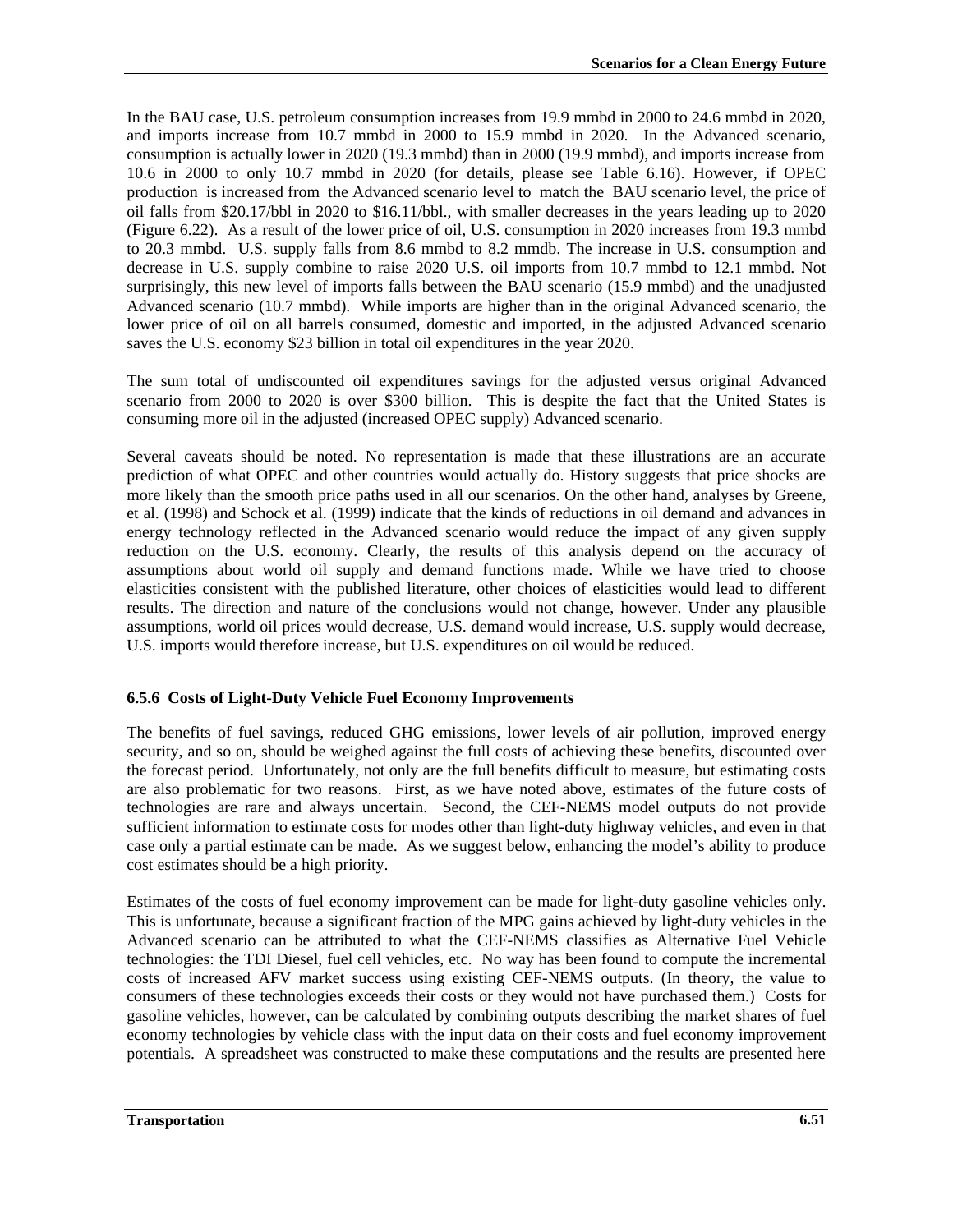for the Advanced scenario, and the CAFE sensitivity case. Assumptions about vehicle use, discount rates, etc. match those used in the CEF-NEMS model for the Advanced scenario. These spreadsheet calculations do not account for synergies among technologies as the NEMS model does. This should produce a very small overestimate of the overall fuel economy benefit.

Given that the CEF-NEMS model explicitly trades off the price of technologies against the value of their fuel savings in estimating market shares, it should not be a surprise to find that, overall, the value of fuel savings exceeds the costs of achieving it in both 2010 and 2020 for both passenger cars and light trucks. As shown in Table 6.13, the passenger car MPG increases from 27.6 in 2000 to 38.1 in 2010 is worth \$1,285 to consumers in present value, but cost them only \$811. By 2020, however, the difference is reduced: \$1,780 in present value benefits versus \$1,548 in initial costs. For light trucks, the cost comparisons are even more favorable. For \$1,028 in vehicle price, light truck owners receive \$1,921 present value worth of fuel savings in 2010. In 2020, \$2,040 in initial expenditure returns \$2,625 present value savings.

The vehicle lifetime carbon emissions reductions attributable to fuel economy improvements are also shown in Table 6.13. Key assumptions are constant miles driven and no discounting of future carbon emissions. Since the value of fuel savings to consumers exceeds the cost in every case, the average cost per metric ton of carbon reductions is always negative. The marginal costs of C savings achieved in 2020 versus 2010, on the other hand, are considerable, \$174/MtC for cars and \$156/MtC for light trucks. However, the cost to consumers includes taxes and PATP insurance, which together adds some \$0.70 to the price per gallon. The value to society of fuel savings would not include these components but should include other societal costs of gasoline use, which we have discussed above.

Table 6.14 shows the same calculations for the CAFE Sensitivity Case. These results were discussed above.

# **6.5.7 Fuel Cell Sensitivity Cases**

Of all the technologies considered for the transportation sector, fuel cell vehicles combine the most promise for increasing energy efficiency and reducing greenhouse gas emissions with the greatest uncertainty with respect to their cost and performance. Recent dramatic improvements in both areas may explain why several manufacturers have announced commercial introduction of fuel cell vehicles in the 2003-2005 period. When the "5-Lab" study was conducted just two years ago, such a prediction seemed to us too unlikely to be included even in our High-Efficiency, technologically optimistic scenario. Yet fuel cell technology still has a long way to go before it can compete with conventional internal combustion engines. In the sensitivity cases presented here we measure the impacts of fuel cell system costs, and particularly the rate of reduction in costs, on predicted market success.

For fuel cells to be cost-competitive with ICE powerplants, their costs will have to be dramatically reduced from current levels. In principle, we see no reason why this cannot be accomplished given continued research advances, experience and learning in production, and economies of scale. The key components of a fuel cell system are: (1) the fuel cell stack, (2) the electric motor and associated controllers, etc., (3) the reformer and hydrogen storage buffer in the case of a methanol or gasolinepowered system, and (4) the hydrogen storage tank in the case of a hydrogen FCV. Since these components will make the internal combustion engine drivetrain unnecessary, there will also be a credit for the elimination of these components.

Our cost estimates are based on a study by Directed Technologies, Inc. (Thomas et al., 1998) for the U.S. Department of Energy based on a bottom-up design and costing methodology (details of the equations used may be found in Appendix A-3). For each component, they analyzed the least costly materials and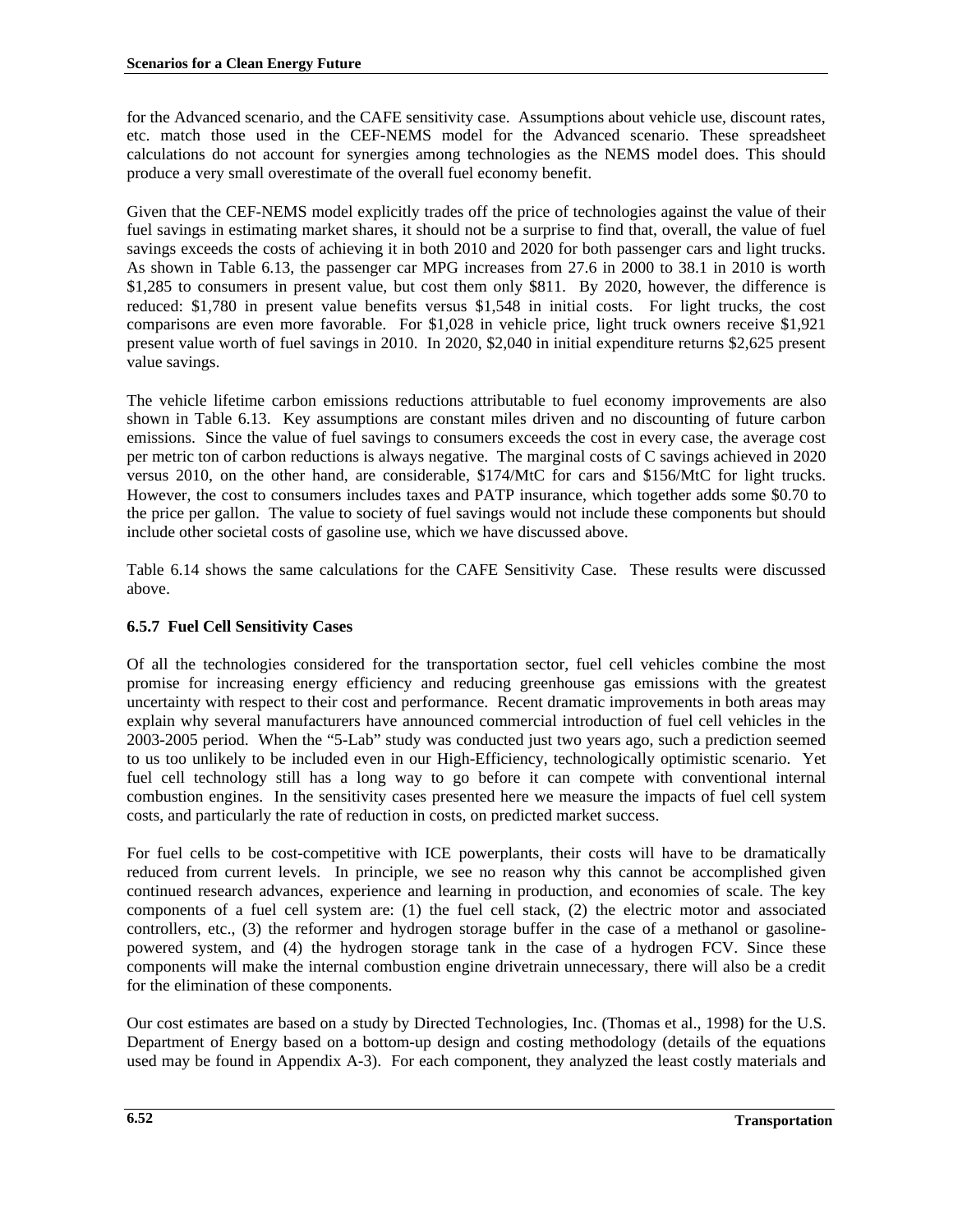processes, emphasizing the reduction of the parts count and the minimization of manufacturing costs. They intended their cost estimates to apply in the vicinity of the year 2004. We assume a learning curve, according to which fuel cell costs begin in 2005 at two times the levels estimated by Thomas et al. (1998), and in the Advanced scenario decline rapidly to those levels in 2011, then continue decreasing at a decreasing rate, reaching about 70 percent of the Thomas et al. (1998) estimates in 2020. The value of the internal combustion engine credit, however, is assumed to remain constant over time, except that it varies with the weight of the vehicle. We apply a 75 percent overhead mark-up to the net cost, the sum of the fuel cell system cost and the ICE credit.

All system components and their costs depend on the weight of the vehicle. We illustrate these costs in Table 6.15 for passenger cars with weights typical of the years 2010 and 2020 in the Advanced scenario. The learning curve cost factor is 112 percent in 2010 and 69 percent in 2020. In 2010, the heavier fuel cell vehicle requires 67 kW if powered by hydrogen, 76 kW if powered by gasoline. The additional stack size primarily reflects a loss of fuel cell efficiency when operating on reformer gas versus pure hydrogen, but also some increase in weight. The stack cost alone ranges from \$2,840 to \$3,060. The gasoline and methanol versions also require reformers, while the hydrogen version requires an expensive fuel tank to store the hydrogen. In 2010, the incremental cost of the fuel cell system, including overhead, ranges from \$4,190 to \$4,390. When the cost factor falls to 69 percent in 2020, costs drop dramatically, for two reasons. First, as the costs of the fuel cell unit approach that of the ICE powerplant, the net cost approaches zero. The 75 percent overhead multiplier magnifies the benefit each \$1 fuel cell system cost reduction. Second, the fuel cell system costs are more sensitive to weight than the cost of the ICE powerplant. As a result, while fuel cell system costs are cut in half between 2010 and 2010, the net cost of the fuel cell systems falls by 75-80 percent.

|                                 | <b>Gasoline</b> |             |             | <b>Methanol</b> |             | <b>Hydrogen</b> |  |
|---------------------------------|-----------------|-------------|-------------|-----------------|-------------|-----------------|--|
|                                 | <b>2010</b>     | 2020        | 2010        | 2020            | 2010        | 2020            |  |
| <b>Cost Factor</b>              | 112%            | 69%         | 112%        | 69%             | 112%        | 69%             |  |
| Vehicle Weight (pounds)         | 2790            | 2195        | 2790        | 2195            | 2790        | 2195            |  |
| Stack Size (kW)                 | 76.1            | 59.9        | 73.6        | 57.9            | 67.2        | 52.9            |  |
| Stack Cost (1998 \$)            | \$3,061         | \$1,650     | \$2,999     | \$1,620         | \$2,843     | \$1,544         |  |
| $\frac{\text{S}}{\text{K}}$     | \$40            | \$28        | \$41        | \$28            | \$42        | \$29            |  |
| Motor Cost (1998 \$)            | \$99            | \$521       | \$968       | \$510           | \$909       | \$481           |  |
| Reformer Cost (1998 \$)         | \$960           | \$483       | \$932       | \$469           |             |                 |  |
| Hydrogen Tank (1998 \$)         |                 |             |             |                 | \$1,147     | \$559           |  |
| Fuel Cell System Cost (1998 \$) | \$5,012         | \$2,654     | \$4,898     | \$2,599         | \$4,899     | \$2,585         |  |
| ICE Credit (1998 \$)            | $-$ \$2,502     | $-$ \$2,097 | $-$ \$2,502 | $-$ \$2,097     | $-$ \$2,502 | $-$ \$2,097     |  |
| Net $Cost + Overhead (1998 \$   | \$4,392         | \$976       | \$4,193     | \$879           | \$4,195     | \$854           |  |
| Fuel Economy (GE MPG)           | 48.8            | 62.1        | 56.0        | 71.2            | 75.3        | 95.7            |  |

### **Table 6.17 Case Fuel Cell Vehicle Costs and Fuel Economy**

Fuel cell vehicles costing several thousand dollars more than conventional vehicles have negligible impacts in our BAU and Moderate scenarios. But when costs approach those of gasoline ICE vehicles in the Advanced scenario, sales levels rise to 2.2 million units per year in 2020. Beginning with the "stand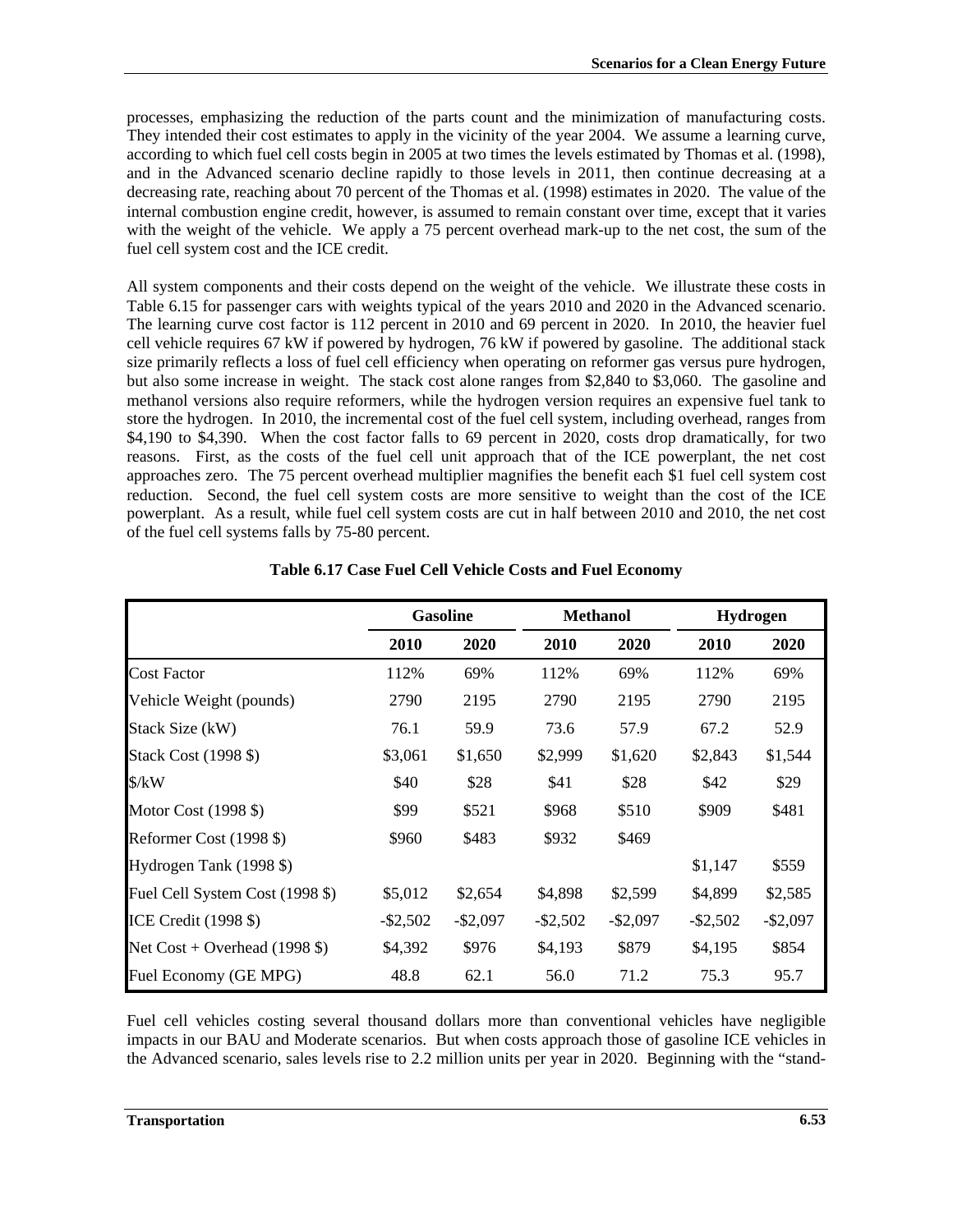alone" Advanced case, we estimated impacts on fuel cell sales of two alternative assumptions, both based on the fuel cell cost analysis of Directed Technologies, Inc. (1998), described in Appendix A-3.

Three alternative learning curves were assumed: (1) the Moderate scenario curve in which costs decline to 1.0 times the 2005 mass-production cost levels, (2) the Advanced scenario curve in which costs decline to 0.7 times the 2005 mass-production level by 2020, and (3) a "Fuel Cell Success" curve in which costs decline to 0.6 times the 2005 mass-production level (Fig. 6.23). In the Fuel Cell Success case, a gasoline fuel cell vehicle costs \$1,000 less than a conventional gasoline ICE vehicle in 2020, a hydrogen or methanol fuel cell vehicle costs \$1,100 less. In addition, in the Fuel Cell Success case we assume that fuel cell vehicles have equivalent passenger and cargo space to gasoline ICE vehicles, full availability of hydrogen by 2020, and equivalent maintenance costs for gasoline and methanol fuel cells, 25% lower maintenance costs for hydrogen fuel cell vehicles.



### **Fig. 6.23 Assumed Fuel Cell Learning Curves**

The results of these changes are striking. Assuming Moderate scenario fuel cell costs but all other Advanced scenario policies results in negligible fuel cell vehicle sales (180,000 units) even by 2020 (Fig. 6.24). The Fuel Cell Success case assumptions increase annual sales to close to over 2 million units in 2015 and almost 4 million units in 2020, a 25 percent market share that is still headed upward in 2020. In the Advanced case, 15 percent of the fuel cell vehicles sold in 2010 are powered by hydrogen.

By 2020 hydrogen's share increases to 49 percent. In the Fuel Cell Success case, two-thirds of the fuel cell vehicles sold in 2020 are powered by hydrogen.

Clearly, the success of fuel cell vehicles is highly uncertain at the present time. Despite dramatic progress in the past five years, automotive fuel cell technology still has a long way to go before it will be competitive with conventional gasoline vehicles in terms of both cost and performance. These sensitivity cases illustrate just how sensitive market success is likely to be to cost. Much will also depend on how consumers react to the less readily quantified differences between fuel cell and conventional vehicles, such as noise, vibration, reliability, and so on.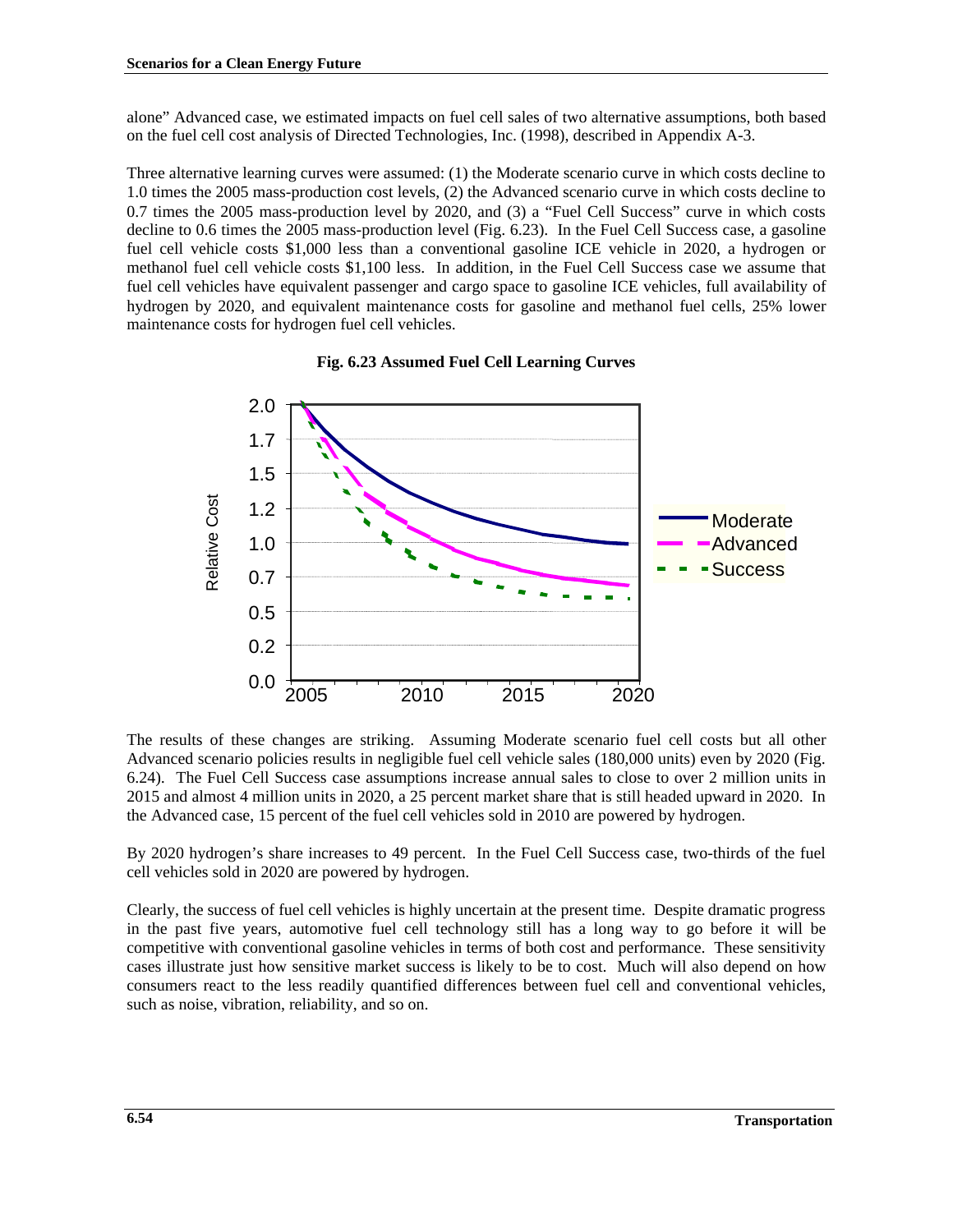# **6.6 REMAINING ANALYSIS NEEDS**

The transportation sector analysis would benefit by three types of improvements:

- Additional CEF-NEMS runs that explore the sensitivity of results to changed technology assumptions and that "tease out" the individual effects of new policies from the effects of a changed "state of society" reflected in the scenario descriptions, and the specific effects of individual policies;
- Enhancing certain CEF-NEMS reporting capabilities; and
- Development of new methodologies to evaluate the impacts of new technologies and policies.



## **Fig. 6.24 Fuel Cell Sensitivity Cases**

## **6.6.1 Additional Model Runs**

Time and resource constraints prevented us from conducting a number of useful CEF-NEMS runs for the transportation sector. Among the more important runs are:

- 1. "Changed baseline" runs that maintain the EIA Reference Case's "no new policies" assumption but that include modifications made in the CEF-NEMS model, such as those to the Alternative Fuels Model coefficients, and allow for a higher growth rate for vehicle travel. The new baseline run would: (1) clarify what portion of the reductions in greenhouse gases and other effects are caused by the alterations made to the CEF-NEMS model, and (2) allow policies to be evaluated against a more widely accepted view of future vehicle travel growth.
- 2. Runs that selectively remove key policies one at a time, to ascertain their individual impacts.
- 3. Additional sensitivity runs, similar to the "no diesel" run, to test the sensitivity of GHG reductions and costs thereof to the success or failure of the set of technologies considered. These will measure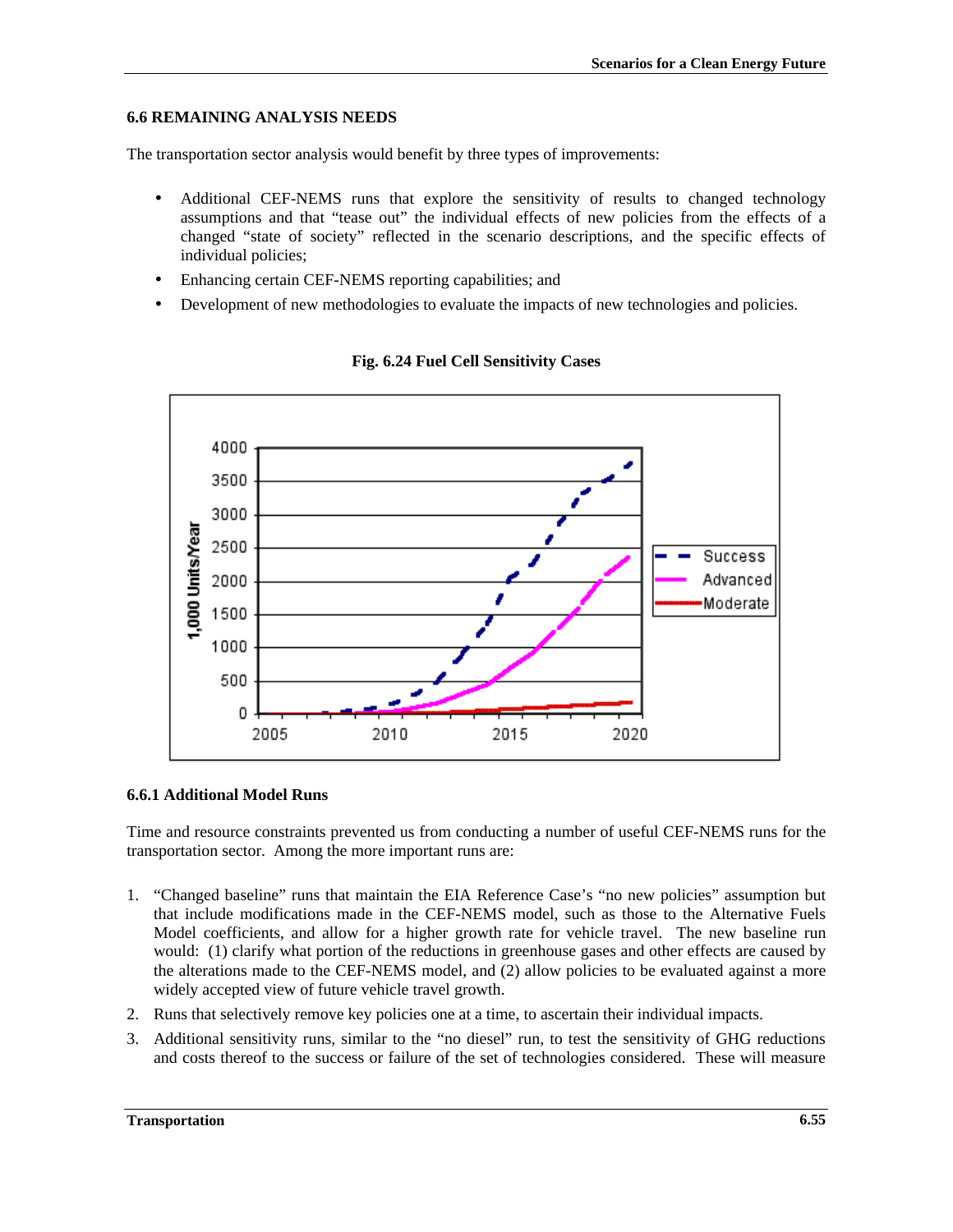the effects of different technology assumptions, e.g. lower or higher costs for key technologies, changes in the portfolio of successful technologies, changes in the dates of introduction, etc., on the outcomes.

## **6.6.2 Add to CEF-NEMS Bookkeeping Capabilities**

The NEMS model provides an impressive amount of output, describing a vast array of the model's calculations. However, for the purposes of the CEF Study, several additional outputs are needed. The most important of these are:

Calculation of the costs of fuel economy improvements for *both* Fuel Economy Model and Alternative Fuel Model calculations. Most but not all of the data necessary to make these calculations is available from existing NEMS outputs as standards tables or as options. In addition, several assumptions must be made and the calculations are complex and time consuming.

- Modifications to the CEF-NEMS model code could provide precise, automated computation of the costs for passenger cars and trucks.
- Reporting of renewable ethanol use in the transportation sector tables. At present, use of ethanol as a blending stock is reported in the "Motor Gasoline" totals in transportation sector tables. It would also be desirable to identify renewable ethanol as coming from corn versus cellulosic feedstocks.
- Accounting for transportation use of hydrogen and for the processes used to produce the hydrogen. At present, hydrogen used by motor vehicles is reported as "liquid hydrogen," which is not the only form in which it may be used. Also, the production of hydrogen for use in the transport sector is not accounted for in the CEF-NEMS.
- Although the NEMS model documentation implies that emissions of criteria pollutants are estimated for transportation, that capability is currently not implemented due to difficulties in maintaining its currency. Given the changing state of knowledge in this field, as well as the continuously evolving status and outlook for emissions regulations, maintaining an up-to-date capability to forecast transportation emissions is a major effort. Fortunately, there are on-going research programs on this subject, most notably at Argonne National Laboratory and at the University of California, Davis, that could be drawn upon for annual updating of emissions factors. As the CEF Study works to fulfill its goal of considering the full range of environmental benefits of clean energy technologies, this issue must be addressed.

## **6.6.3 Development of New Methods**

The Clean Energy Futures Study could benefit from the development or implementation of improved analytical methods in several areas, especially:

- More rigorous and explicit methods of harmonizing assumptions about technological advances and policy contexts across the sectors. Over the past 25 years, analysts of different sectors of the economy have developed sometimes surprisingly different methods for forecasting technological change and assessing its impacts. This often leads to striking differences across sectors in key areas such as the degree of optimism about technological progress or the political will to impose binding policies.
- More rigorous methods for assessing the impacts of multiple technologies based on fundamental technological breakthroughs. Methods are need that will allow for the connections among alternative technologies to be taken into account. For example, an advance in storage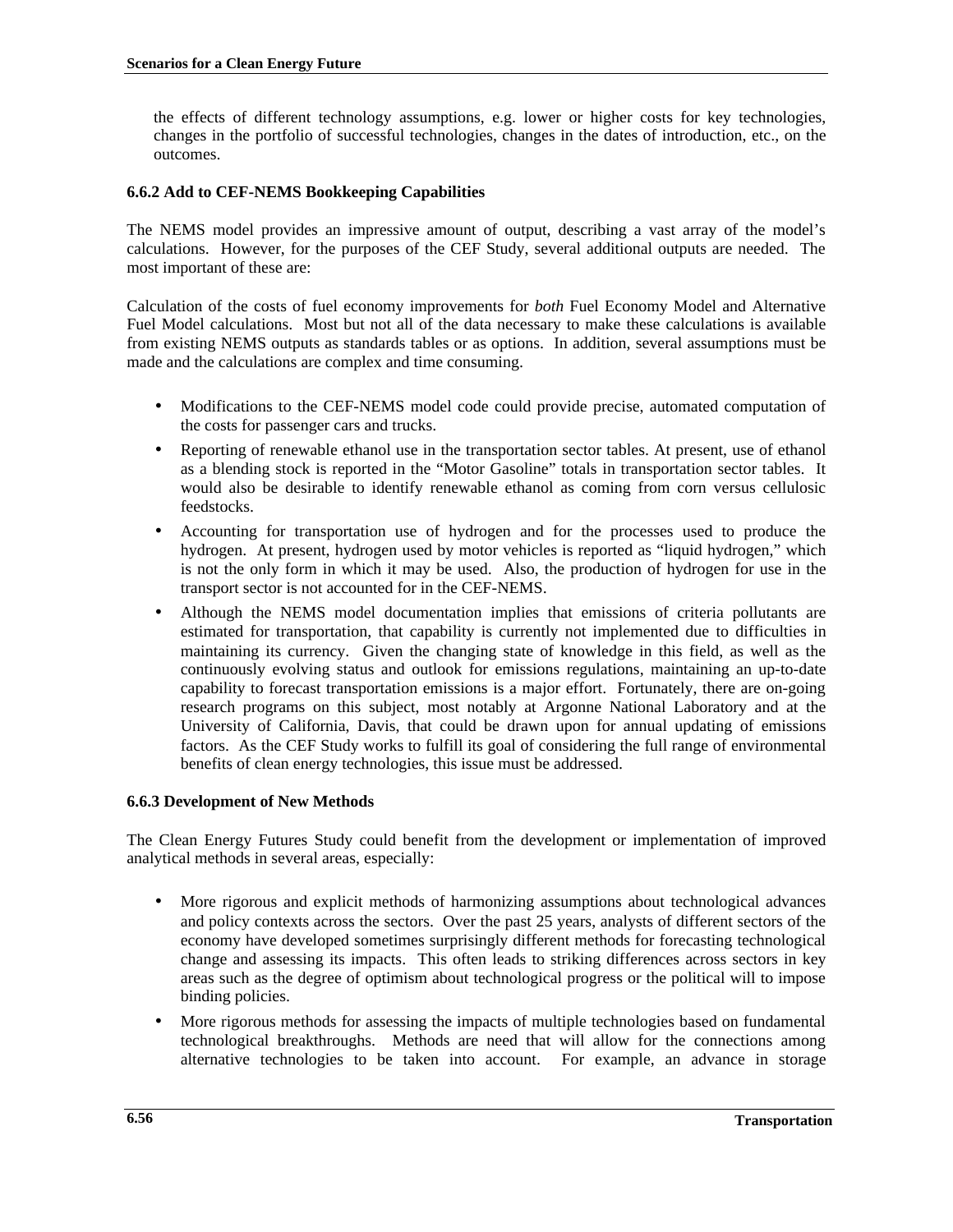technologies for compressed hydrogen might also have implications for other vehicles using gaseous fuels; advances in electrochemical energy storage would have implications for both hybrid and battery electric vehicles. Improved methods for deriving the implications of technological advances on a range of alternative vehicle technologies are needed.

- More explicit methods for linking R&D effort to technological change should be implemented. Admittedly, this linkage is not well understood and would be difficult to predict in any case. Nonetheless, more rigorous, explicit linkages should be developed, with the goal of making assumptions clearer and more readily comparable to historical experience.
- Technology adoption for gasoline versus alternative fuel vehicles is handled differently in the current CEF-NEMS model. A few of the differences have been addressed in changes made to the CEF-NEMS Alternative Fuels Model, described in appendix A-3. An improved methodology is needed to treat technological changes for light-duty vehicles in an integrated framework, so that policies such as feebates or fuel economy standards can be effectively addressed, and so that technological potentials can be consistently assessed.
- Technology adoption algorithms for freight trucks and aircraft should be enhanced to follow the methods used for light-duty vehicles. Within the CEF-NEMS Transportation Sector Model, technology adoption is handled very differently across modes of transport. In general, mechanistic technology penetration curves for freight trucks and aircraft are triggered when fuel prices exceed a target level (this statement is an oversimplification, but captures the essence of the method). For light-duty vehicles, the trade-off between initial cost and future fuel costs is explicitly represented (other attribute trade-offs are also represented to varying degrees), and differences among consumers' evaluations of these trade-offs are recognized. The method used for light-duty vehicles is not only believed to be theoretically superior, but also allows for more rigorous policy analysis.

## *6.7 SUMMARY AND CONCLUSIONS*

Energy use and carbon emissions from transportation have grown steadily over time and appear likely to continue to grow without new policies or sharp changes in fuel prices and availability. The direct physical causes of this growth have been:

- Travel demand has continued to grow strongly as incomes and population have risen; for example, personal vehicle vmt grew by 2.8 percent/yr during 1974-1995.
- Light-duty fuel economy has stagnated over the past decade (and perhaps would have fallen without the presence of fuel economy standards).
- Vehicle technology has changed over time, but much of the technology has been used for purposes other than higher efficiency.

Several factors will strongly influence future levels of transportation energy use and GHG emissions. On the favorable side, a variety of technology options currently are available to reduce energy use and emissions, and a substantial portfolio of advanced technologies is under development. Obtaining large emissions reductions will require counteracting a number of factors, however:

- Inexpensive fuel and consequent disinterest in fuel economy among light-duty vehicle purchasers
- Fuel efficiency tradeoffs with vehicle characteristics that *are* of interest to vehicle purchasers acceleration performance, vehicle size, consumer features such as 4-wheel drive, and so forth.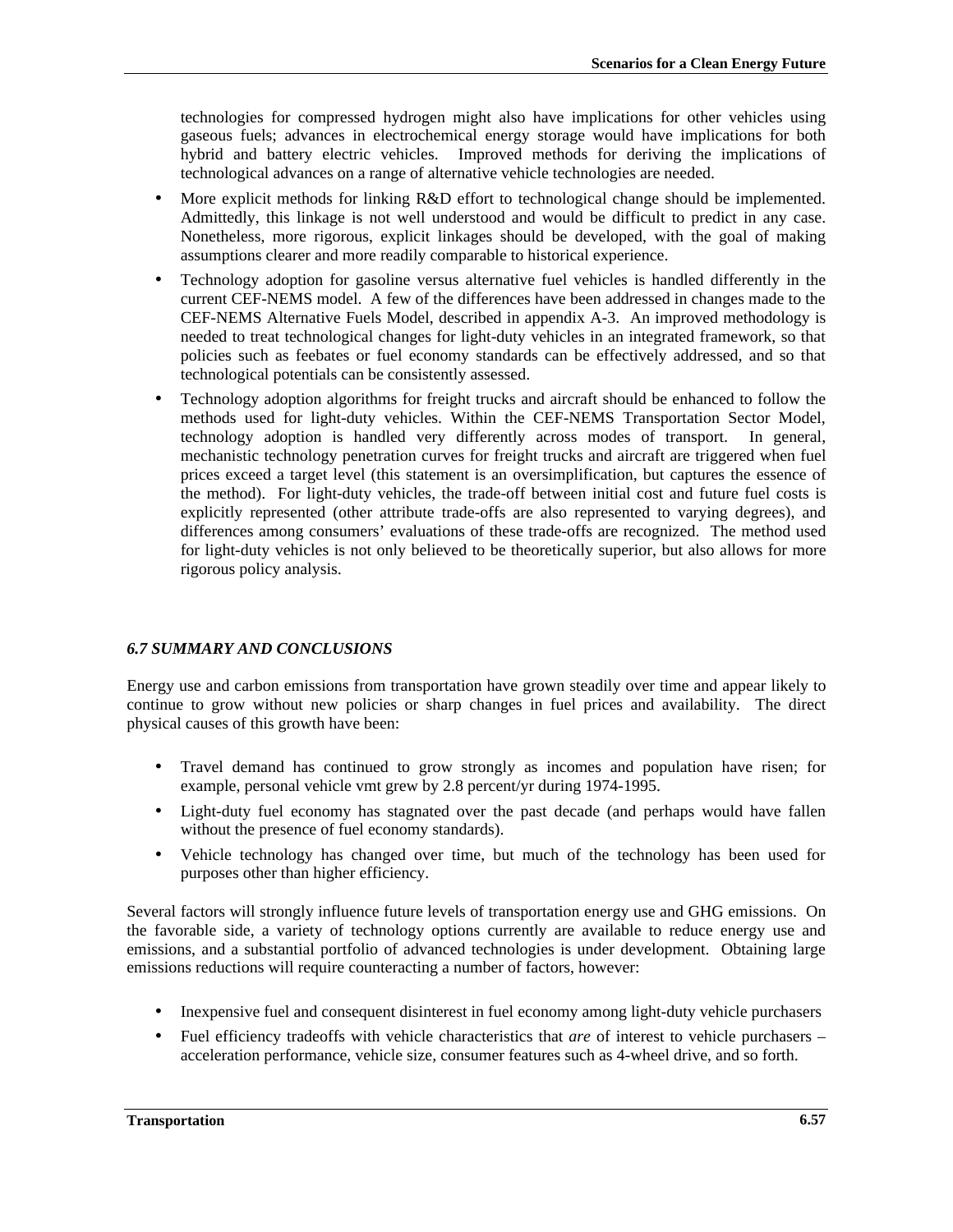- Time required for redesign, retooling, and fleet turnover; the full benefits of new technologies take years to develop.
- High costs and/or important technological and market risks associated with some of the most promising fuel economy technologies.

In other words, both market factors and the status of technology options are crucial to reducing transportation energy use and greenhouse emissions. Policies that change market incentives for consumers and vehicle manufacturers, and policies that can boost technology development are both crucial to reducing  $CO<sub>2</sub>$  emissions.

We have examined the impacts of a number of transportation policy changes on future transportation energy use and greenhouse emissions. The accuracy of the forecasts presented here is dependent on the assumptions we have made about future potentials for technology change across a range of future transportation technologies currently under development, and about the effectiveness of various policies. Although we have chosen these assumptions with care, we admit readily that technology forecasting is a highly uncertain art, and further that the outcomes of some of the chosen policies, particularly increased R&D funding, should be interpreted more as educated guesses than as precisely calculated results. Nevertheless, we note that the types of improvements we project are in line with historical improvements in transportation technology. Further, our sensitivity results show that the results are robust in the face of failure of a key technology; this is a critical result because we cannot claim that our choice of technological "winners" is necessarily the correct one.

The results show that transportation energy use and greenhouse emissions will continue to grow at a rapid rate without substantive policy changes. For the Baseline scenario, energy use rises from 25 Quads in 1997 to 36.8 Quads in 2020, and carbon emissions rise from 478 MtC to 700 MtC during the same period – increases of over 45 percent. In the Moderate scenario, which focuses primarily on advancing technology development and does not attempt to strongly influence markets, transportation energy use still grows to 34.1 Quads in 2020, and carbon emissions to 646 MtC in 2020, in both cases growth of more than one third from 1997 levels. Only in the Advanced scenario, where policies focus on *both* developing technology and influencing markets, does growth in energy use and greenhouse emissions slow markedly. In that scenario, transportation energy use rises only 16 percent by 2020, to 28.9 Quads, and carbon emissions rise only 12 percent, to 545 MtC. As noted, these results are not affected markedly by the elimination of an important technology, the direct injected diesel, because other technologies increase their market share when the diesel is eliminated.

Significant emissions reductions from transportation will take time. This is partly because technological adoption and fleet turnover are slow processes in this sector, and partly because even the higher fuel prices associated with the carbon permits and "pay at the pump" insurance have not curbed the steady growth of transport demand. Understanding how demand for mobility is likely to evolve and how it can be influenced without sacrificing accessibility is an important area that needs further investigation. Even in the Advanced scenario in the year 2020, key technologies such as hybrid vehicles, fuel cell vehicles, blended wing-body aircraft, and more, are a minority of new vehicle sales and a far smaller minority of vehicle populations. If these technologies are the beginning of a revolution in transportation technology, that revolution will have only just begun by 2020.

# *6.8 REFERENCES*

American Iron and Steel institute, 1998. *Ultralight Steel Auto Body Final Report*, Washington, DC, March.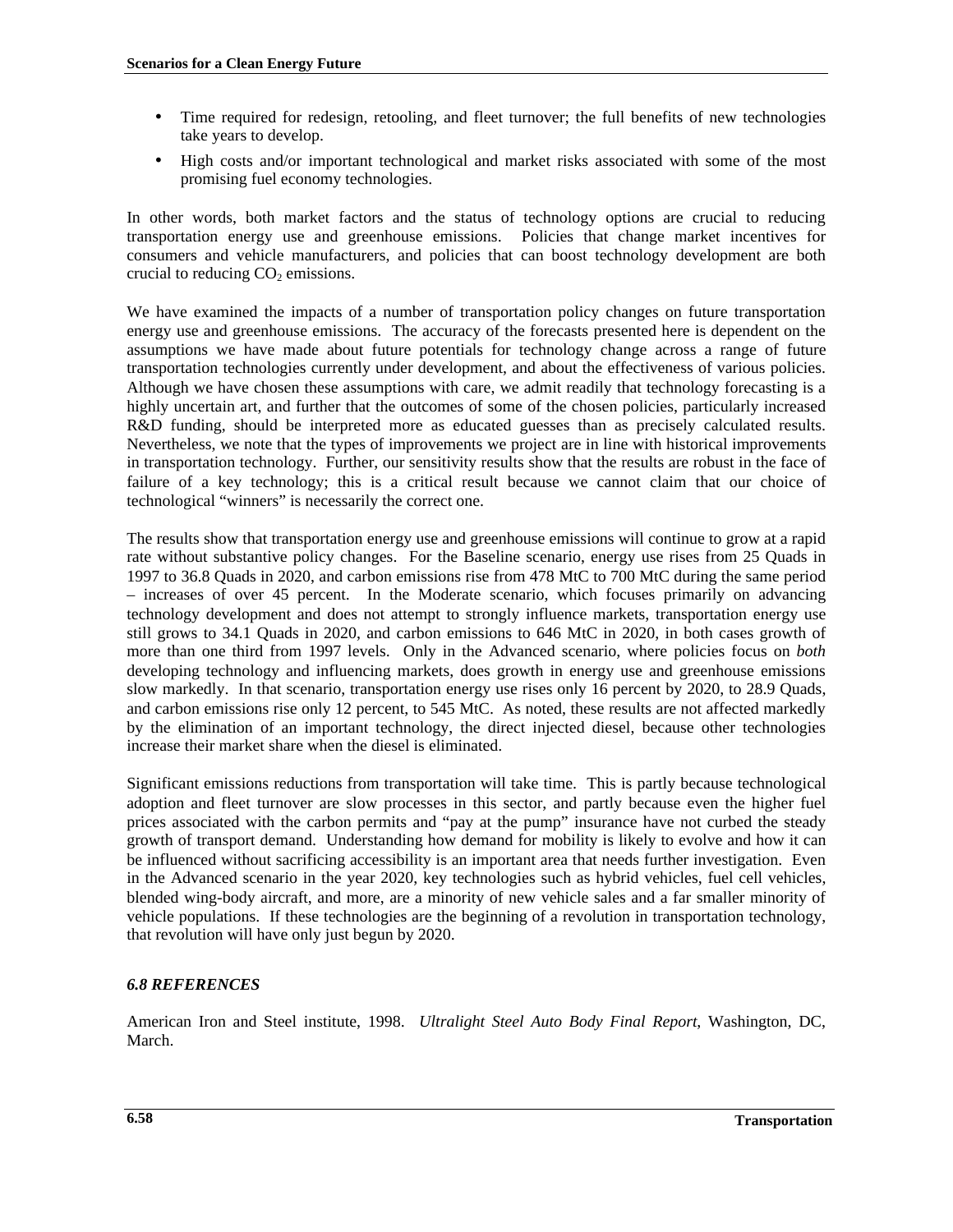An, F., F. Stodolsky, A. Vyas, R. Cuence and J.J. Eberhardt, 2000. "Scenario Analysis of Hybrid Class 3-7 Heavy Vehicles," draft report, Center for Transportation Analysis, Argonne National Laboratory, Argonne, Illinois (forthcoming).

Birch, S., 1999a. "Hard Cell," *Automotive Engineering*, Vol 107, No 4, pp. 42-49.

Birch, S., 1999b. "Renault also Plans a Fuel Cell," *Automotive Engineering*, Vol 107, No 4, p. 50.

Birch, S., 1999c. "A2 Arrives in Aluminum," *Automotive Engineering International*, Vol 107, No 11, pp. 13-14.

Birch, S., 1999d. "Ford Advances," *Automotive Engineering International*, Vol 107, No 11, pp. 21-22.

Birch, S., 1999e. "Toward Cleaner Diesels," *Automotive Engineering International*, Vol 107, No 11, pp. 67.

Birch, S., 1999f. "Closing the Loop on Common-Rail Diesel," *Automotive Engineering International*, Vol 107, No 11, pp. 68-69.

Bowman, D. and P. Leiby, 1998. *Methodology for Constructing Aggregate Ethanol Supply Curves*, Draft, Revision 3, Oak Ridge National Laboratory, Oak Ridge, Tennessee, August 24.

Broge, J.L., 1999. "GM's New Direct-Injection Diesel Engine," *Automotive Engineering International*, Vol 107, No 11, pp. 63-64.

Bucholz, K., 1999a. "Next-generation Power Sources," *Automotive Engineering*, Vol 107, No 9, pp. 57- 61.

Bucholz, K. 1999b. "In Search of Earth-favoring Vehicles," *Automotive Engineering*, Vol 107, No 2, pp. 45-46.

Dahl, C.A., 1986. "Gasoline Demand Survey," *The Energy Journal*, Vol 7 No 1, pp. 67-82.

Daimler/Chrysler, 1999. Press Release of March 17, "DaimlerChrysler's NECAR4 Represents a Crucial Step Toward Production; and Hydrocarbon Online, "Ford, Daimler-Benz and Ballard to Develop Fuel-Cell Technology for Future Vehicles," 12/22/1997.

Davis, S.C., 1998. *Transportation Energy Data Book, Edition 18*, Center for Transportation Analysis, Oak Ridge National Laboratory, ORNL-6941, September.

Delucchi, M.A., 1997. *The Annualized Social Cost of Motor-Vehicle Use in the U.S., 1990—1991: Summary of Theory, Data, Methods and Results*, UCD-ITS-RR-96-3(1), Institute of Transportation Studies, University of California at Davis, Davis, California, June.

Demmler, A., 1999. "Smallest GDI Engine," *Automotive Engineering*, Vol 107, No 3, p. 40.

Dougher, R.S. and T.F. Hogarty, 1994. "Paying for Automobile Insurance at the Pump: A Critical Review", Research Study #076, American Petroleum Institute, Washington, D.C., December.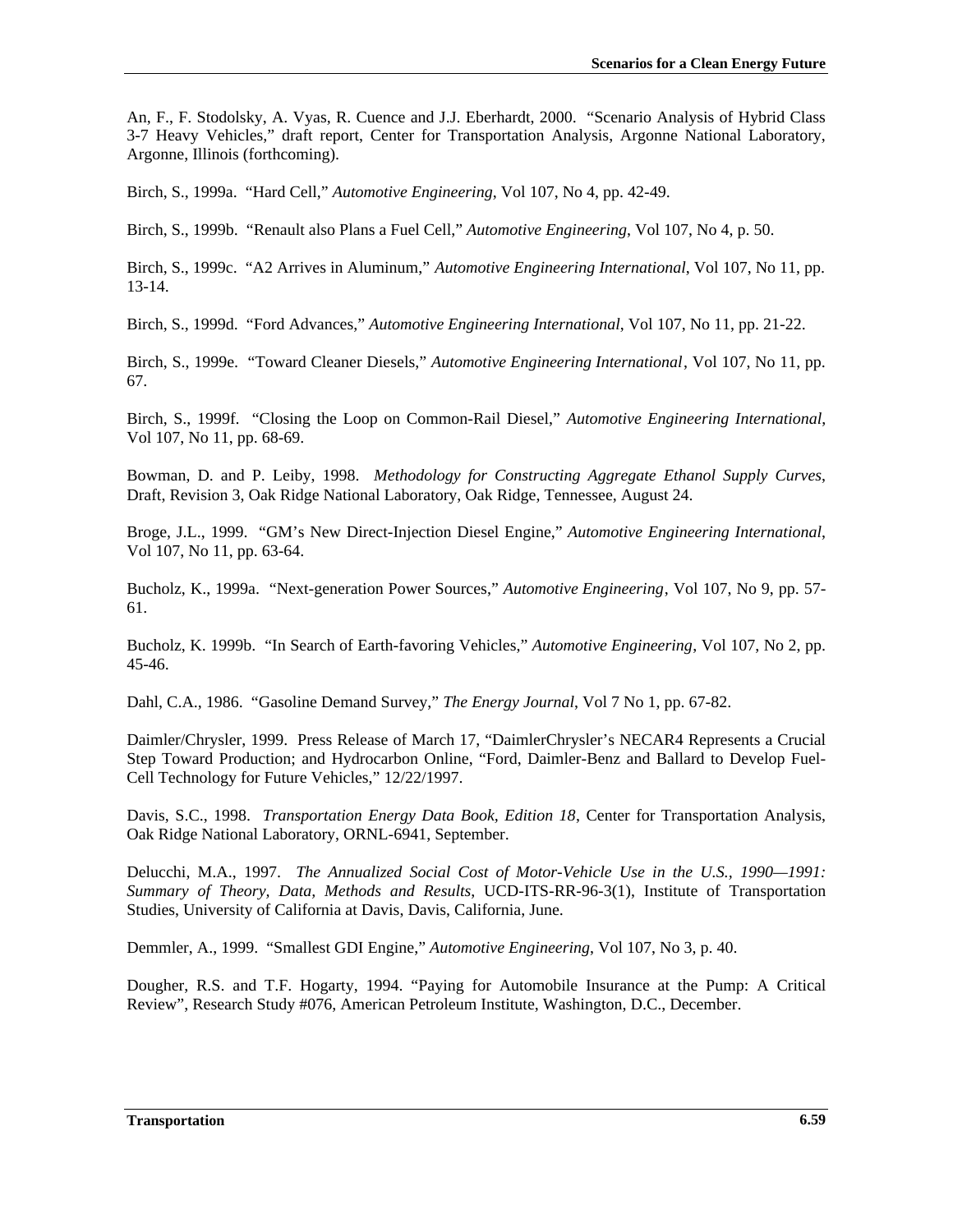El-Gassier, M., 1990. "The Potential Benefits and Workability of Pay-As-You-Drive Automobile Insurance", State of California Energy Resource Conservation and Development Commission, Docket NO. 89-CR-90, In the Matter of 1990 Conservation Report. Sacramento, California, June 8.

Energy Information Administration, 1999. *Analysis of the Climate Change Technology Initiative*, SR/OIAF/99-01, Washington, DC, April.

Energy Information Administration, 1998. *Annual Energy Outlook 1999, with Projections to 2020*, U.S. Department of Energy, DOE/EIA-0383(99), Washington, DC, December.

European Commission and Association des Constructeurs Europeans d' Automobiles (EC & ACEA), 1999. "CO2 Emissions from Cars: The EU Implementing the Kyoto Protocol," available at http://europa.eu.int/comm/dg11/climat/acea.pdf, European Commission, Brussells, Belgium.

Federal Aviation Administration, 1996. *FAA 1996 Strategic Plan.*

Federal Aviation Administration, 1998. *The Impact of National Airspace Systems (NAS) Modernization on Aircraft Emissions*, DOT/FAA/SD-400-98/1, September.

Ford Motor Co, 1997. "Ford's High mileage P2000 Diata Debuts at NAIAS," Daily Press Conference Conference, January 8.

Greene, D.L. and J. DeCicco, 1999. *Engineering-Economic Analyses of Automotive Fuel Economy Potential in the United States*, ORNL/TM-1999/313, Oak Ridge National Laboratory, Oak Ridge, Tennessee, December.

Greene, D.L., Hillsman, A., and J.M Nilles, 1994. *Energy, Emissions, and Social Consequences of Telecommuting*, DOE/PO-0021, Office of Policy, U.S. Department of Energy, Washington, DC, May.

Greene, D.L., D.W. Jones, and P.N. Leiby, 1998. "The Outlook for U.S. Oil Dependence," *Energy Policy*, vol. 26, no. 1, pp. 55—69.

Griffiths, J., 1999. "The Clean, Mean Electric Machine," *Financial Times*, March 29, p. 12.

Gruenspecht, H., G.R. Schmitt and T. Wenzel, 1994. "Background Paper: Pay-at-the-Pump for Inspection and Registration Fees and Insurance." Unpublished manuscript, U.S. Department of Energy, Office of Policy, Washington, D.C.

Heavenrich, R.M. and K.H. Hellman, 1999. *Light-Duty Automotive Technology and Fuel Economy Trends Through 1999*, EPA420-R-99-018, U.S. Environmental Protection Agency, Ann Arbor, Michigan, September.

Howden, K.C., 1999. "Partnership for a New Generation of Vehicles Compression-Ignition, Direct-Injection Combustion/Aftertreatment R&D and Fuels Testing," Diesel Emissions Forum, April 14-15, Pentagon City, Virginia

Jost, K., 1998a. "Chrysler Unveils Second-Generation ESX2 Hybrid," *Automotive Engineering*, Vol 106, No 2, pp. 187-188.

Jost, K., 1998b. "Drivable P2000 Pioneer of Ford's Clean Vehicle Fleet," *Automotive Engineering*, Vol 106, No 2, p. 176.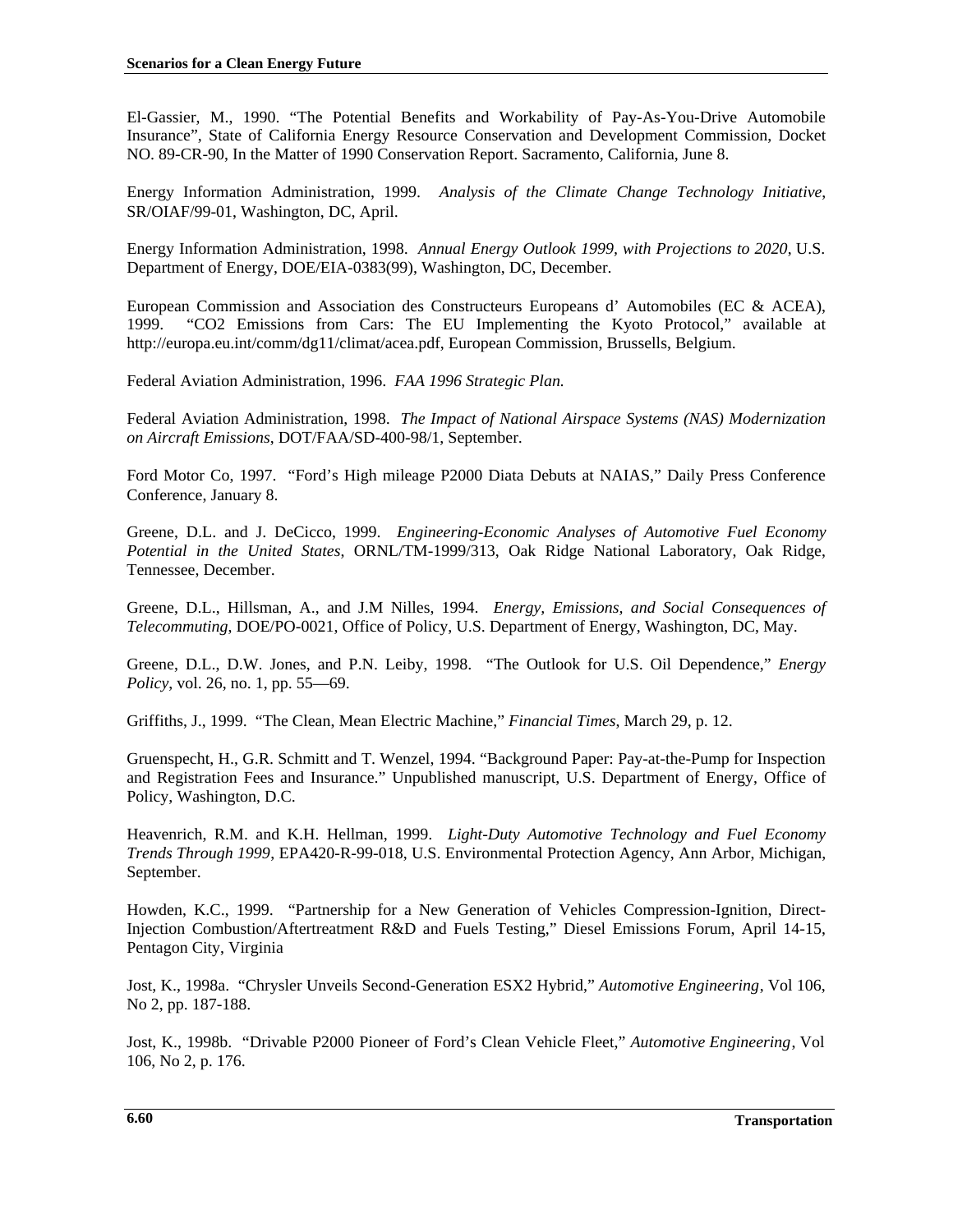Kavalec, C. and J. Woods, 1997. "Toward Marginal Cost Pricing Of Accident Risk: The Energy, Travel and Welfare Impacts Of Pay-At-The Pump Auto Insurance", unpublished manuscript, Department of Economics, University of California at Davis, Davis, California.

Khazzoom, J.D., 1997. "Impact of Pay-at-the-Pump on Safety Through Enhanced Vehicle Fuel Efficiency," *The Energy Journal*, Vol 18, No 3, pp. 103-133.

Lewis, J.S. and R. W. Niedzwiecki, 1999. "Aircraft Technology and its Relation to Emissions", chapter 7 in, *Aviation and the Global Atmosphere*, Intergovernmental Panel on Climate Change, Cambridge University Press, Oxford.

Lynd, L.R., 1997. "Cellulose Ethanol: Technology in Relation to Environmental Goals and Policy Information," in DeCicco, J. and Delucchi, M. (eds.) *Transportation, Energy and Environment: How Far Can Technology Take Us?* ACEEE, Washington, DC.

Lyons, J.M., 1999. "The Effect of Diesel Fuel Properties on Emissions from Current and Future Technology Engines," Diesel Emissions Forum, April 14-15, Pentagon City, Virginia.

Mark, J. and C. Morey, 1999. *Diesel Passenger Vehicles and the Environment*, Union of Concerned Scientists, Berkeley, California, April.

National Renewable Energy Laboratory, 1999. *Bioethanol Multi-Year Technical Plan: Fiscal Year 2000 and Beyond*, Office of Fuels Development, U.S. Department of Energy, Washington, DC, July.

National Research Council, Aeronautics and Space Engineering Board, 1992. *Aeronautical Technologies for the Twenty-First Century*, National Academy Press, Washington, D.C.

National Research Council, Board on Energy and Environmental Systems, 1999a. *Review of the Research Program of the Partnership for a New Generation of Vehicles: Fifth Report*, National Academy Press, Washington, DC.

National Research Council, Board on Energy and Environmental Systems, 1999b. *Review of the Research Strategy for Biomass-Derived Transportation Fuels*, National Academy Press, Washington, DC.

Nauss, K.M., 1999. "Diesel Emissions: Health Effects Issues," Diesel Emissions Forum, April 14-15, Pentagon City, Virginia.

Plotkin, S.E. and D.L. Greene, 1997. "Prospects for Improving the Fuel Economy of Light-Duty Vehicles," *Energy Policy*, Vol 25, Nos. 14-15, pp. 1179-1188.

President's Committee of Advisors on Science and Technology (PCAST), 1997. *Federal Energy Research and Development for the Challenges of the Twenty-First Century*, Report to the President, Washington, DC.

Reuters, 1998. "Toyota Sees Selling 13,000 Gas-Electric Cars in the U.S.," 6:53 a.m., August 26, 1998.

Robinson, A., 1999. "GM May Develop Direct-Injection for New Engines," *Automotive News*, June 14, p. 3.